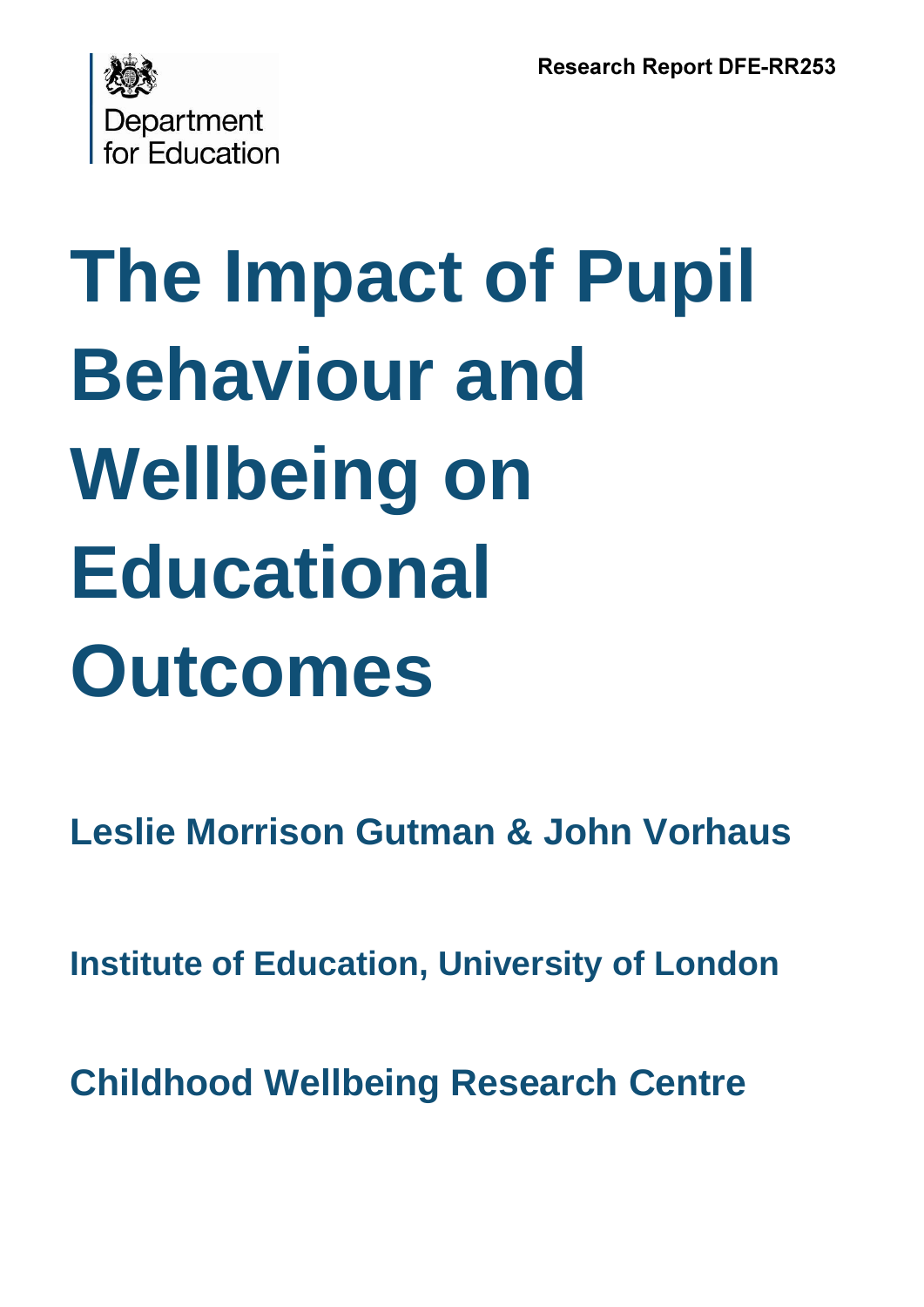The Childhood Wellbeing Research Centre is an independent research centre with funding from the Department for Education. It is a partnership between the Thomas Coram Research Unit (TCRU) and other centres at the Institute of Education, the Centre for Child and Family Research (CCFR) at Loughborough University and the Personal Social Services Research Unit (PSSRU) at the University of Kent.

The views expressed in this report are the authors' and do not necessarily reflect those of the Department for Education.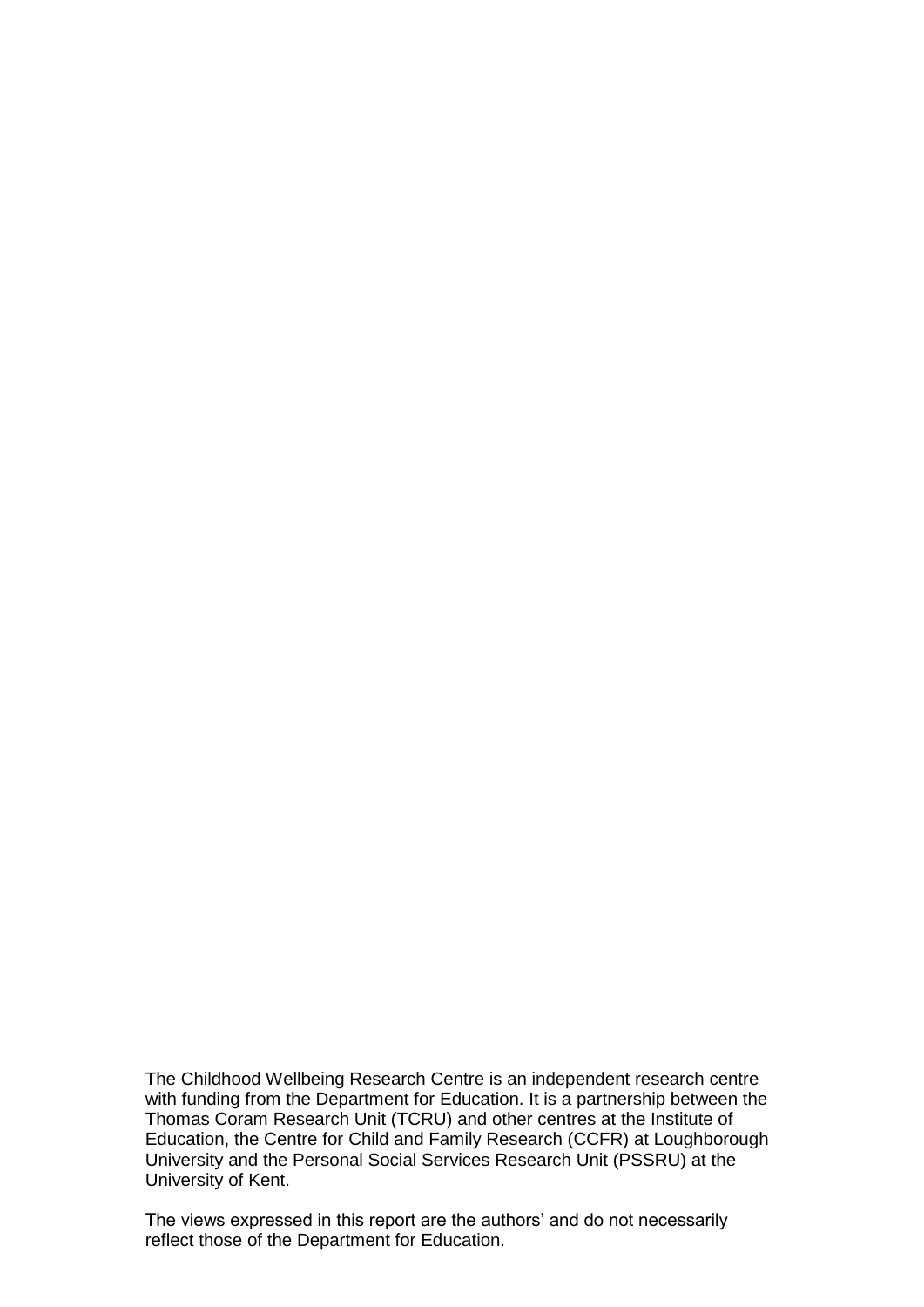# **Contents**

| 1. |       |                                                                                                                                                                            |            |
|----|-------|----------------------------------------------------------------------------------------------------------------------------------------------------------------------------|------------|
| 2. |       |                                                                                                                                                                            |            |
| 3. |       |                                                                                                                                                                            |            |
|    | 3.1   |                                                                                                                                                                            |            |
|    | 3.2   |                                                                                                                                                                            |            |
|    | 3.3   |                                                                                                                                                                            |            |
|    | 3.4   |                                                                                                                                                                            |            |
|    | 3.5   |                                                                                                                                                                            |            |
|    | 3.6   |                                                                                                                                                                            |            |
| 4. |       |                                                                                                                                                                            |            |
| 5. |       |                                                                                                                                                                            |            |
|    | 5.1   |                                                                                                                                                                            |            |
|    | 5.2   |                                                                                                                                                                            |            |
|    | 5.3   |                                                                                                                                                                            |            |
| 6. |       |                                                                                                                                                                            |            |
|    |       |                                                                                                                                                                            |            |
| 7. |       |                                                                                                                                                                            |            |
|    | 7.1   |                                                                                                                                                                            |            |
|    | 7.1.1 | How is wellbeing associated with concurrent educational outcomes? 25                                                                                                       |            |
|    | 7.1.2 |                                                                                                                                                                            |            |
|    | 7.2   |                                                                                                                                                                            |            |
|    |       | 7.2.1 Academic Achievement                                                                                                                                                 | $\dots$ 27 |
|    | 7.2.2 |                                                                                                                                                                            |            |
|    | 7.3   | How is wellbeing associated with later changes in educational outcomes i.e.,                                                                                               |            |
|    | 7.3.1 |                                                                                                                                                                            |            |
|    | 7.3.2 |                                                                                                                                                                            |            |
|    | 7.4   | Does the association between prior dimensions of wellbeing and changes in later<br>educational outcomes vary according to children's gender, SEN status and their parents' |            |
|    |       |                                                                                                                                                                            |            |
|    | 7.4.1 |                                                                                                                                                                            |            |
| 8. | 7.4.2 |                                                                                                                                                                            |            |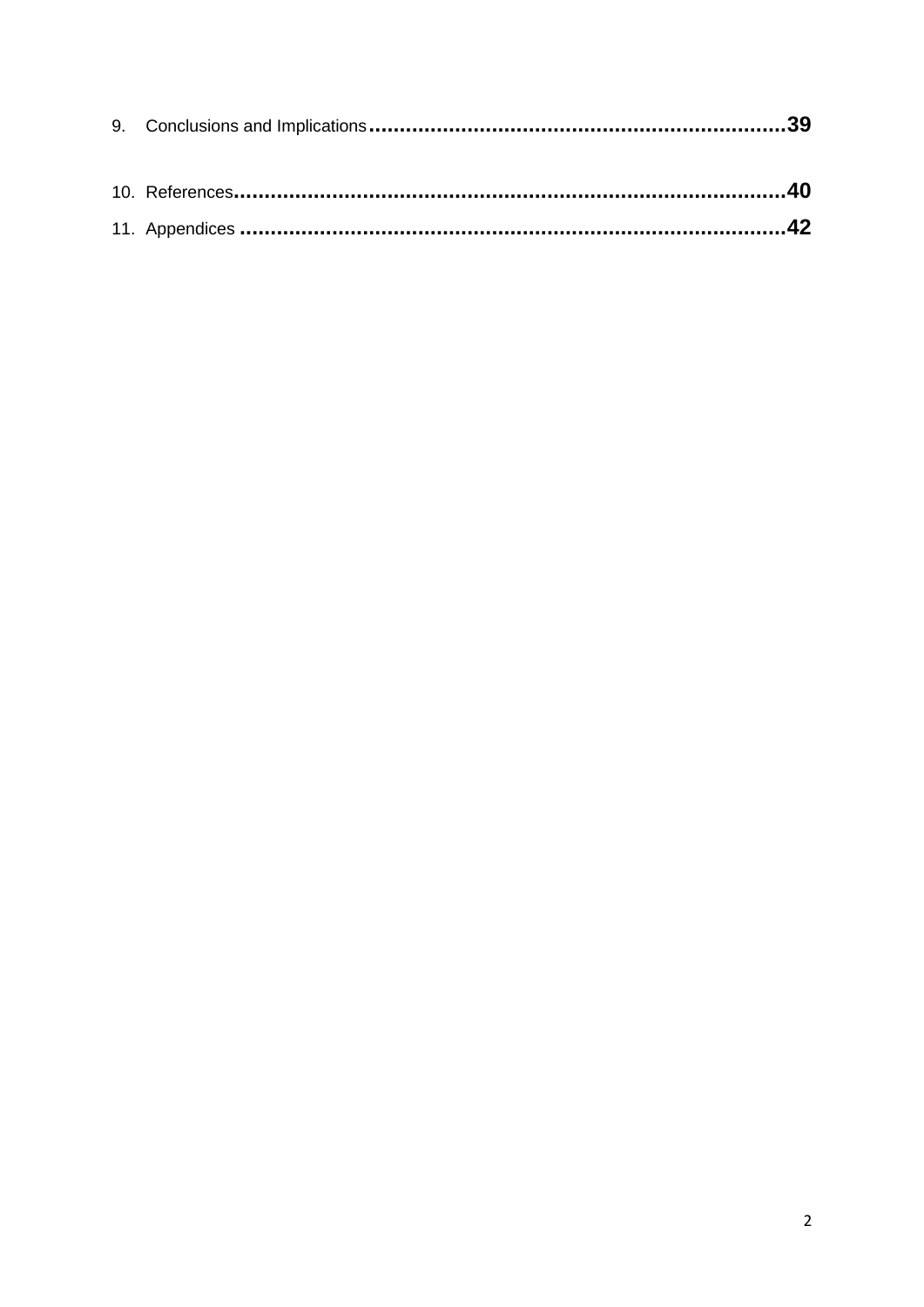## <span id="page-4-0"></span>**Executive Summary**

A review of previous literature suggests that wellbeing and learning are associated with one another; however, there is less information on how multiple dimensions of wellbeing simultaneously predict later changes in educational outcomes for children and teenagers. This project examines how various dimensions of children's wellbeing are associated with their educational outcomes, including a review of relevant literature and an analysis using data from the Avon Longitudinal Study of Parents and Children (ALSPAC).

The analysis of ALSPAC data investigates the association between dimensions of wellbeing at ages 7 to 13 and concurrent (i.e. measured at the same age) and later educational outcomes at ages 11 to 16, including academic achievement (i.e., national exam scores) and school engagement (i.e., being stimulated by school). The dimensions of wellbeing are:

- emotional (including fears, anxiety and mood),
- behavioural (including attention problems e.g., finds it hard to sit still; activity problems e.g., forgets things, makes careless mistakes; troublesome behaviour, e.g., plays truant, lies, steals things; and awkward behaviour, e.g., blames others for mistakes, is easily annoyed),
- social (including victimisation i.e., being bullied and having positive friendships), and
- school (including enjoyment i.e., likes school and engagement i.e., stimulated by school).

We also investigate whether the relationship between wellbeing and educational outcomes varies for different groups of children. There is consistent UK evidence that some groups of children experience more academic difficulties and have lower achievement than others. However, few studies have considered whether children's demographic (age and gender, for example) and other characteristics moderate the association between wellbeing and later educational outcomes.

## **Key Findings**

- Children with **higher levels of emotional, behavioural, social, and school wellbeing**, on average, have higher levels of academic achievement and are more engaged in school, both concurrently and in later years.
- Children with **better emotional wellbeing** make more progress in primary school and are more engaged in secondary school.
- Children with **better attention skills** experience greater progress across the four key stages of schooling in England. Those who are engaged in **less troublesome behaviour** also make more progress and are more engaged in secondary school.
- Children who are **bullied** are less engaged in primary school, whereas those with **positive friendships** are more engaged in secondary school.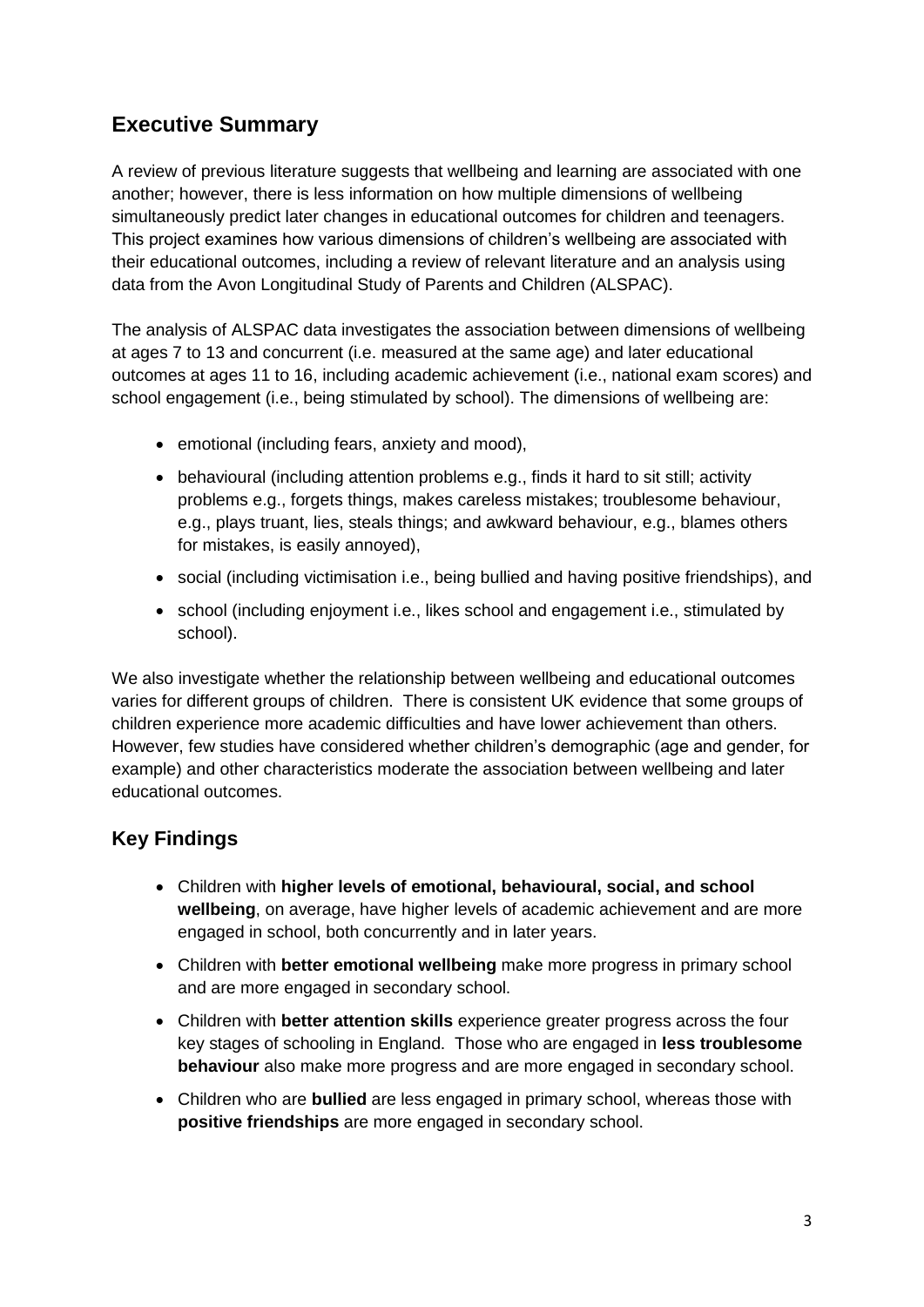- As children move through the school system, **emotional and behavioural wellbeing** become more important in explaining school engagement, while demographic and other characteristics become less important.
- Relationships between **emotional, behavioural, social, and school wellbeing** and later educational outcomes are generally similar for children and adolescents, regardless of their gender and parents' educational level.

## **Review of Previous Research**

The first part of the project is an overview of research examining the relationship between wellbeing and educational outcomes. Our review focuses on our own previous research undertaken by two centres at the Institute of Education, the Centre for Research on the Wider Benefits of Learning and the Childhood Wellbeing Research Centre, as well as recent studies which analyse UK data.

The key messages from our previous research are:

- Better emotional wellbeing is associated with higher achievement in primary school,
- Children's attention problems have been shown consistently to predict lower academic achievement at all ages,
- Problematic behaviour becomes associated with poorer academic achievement as children grow older,
- Being bullied is associated with lower achievement for both primary and secondary school pupils, and
- Children's measures of school wellbeing have been found to be associated with academic progress in secondary school, but not in primary school.

## **Research Questions**

There is little previous research on how multiple dimensions of wellbeing simultaneously predict later changes in educational outcomes for children and teenagers. In order to fill this gap, the second stage of this project uses data analysis to examine four main research questions, which are:

- 1. How is **emotional, behavioural, social, and school wellbeing** associated with **concurrent educational outcomes**?
- 2. How is **emotional, behavioural, social, and school wellbeing** associated with **later educational outcomes**?
- 3. To what extent are **dimensions of wellbeing** associated with **changes in later educational outcomes** i.e., how is wellbeing associated with progress between two time points?
- 4. Do children's **demographic and other characteristics** (gender, social class, and SEN status) **moderate the association between their wellbeing and changes in**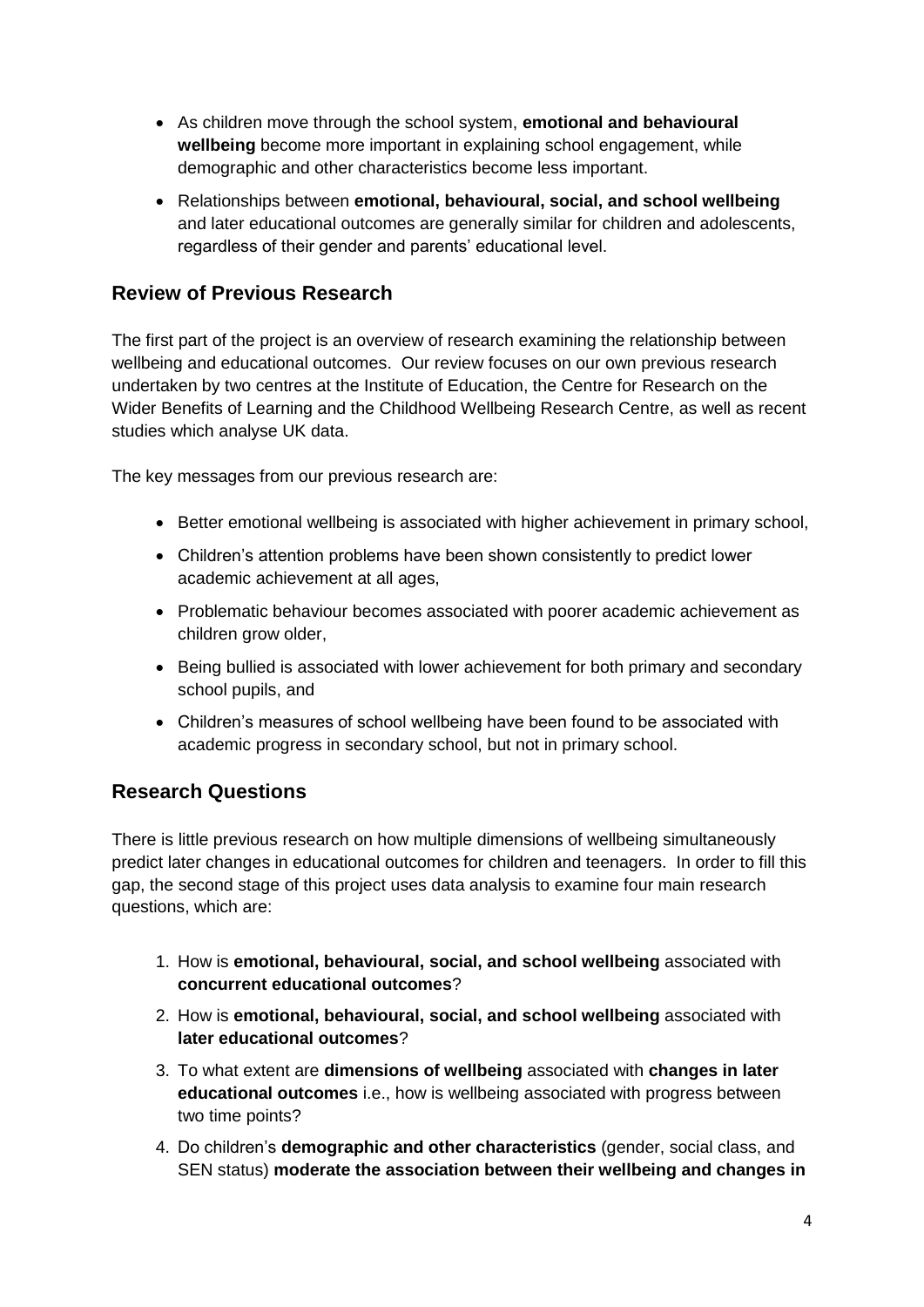**their later educational outcomes** (i.e., how different for different groups)? Are these patterns consistent over the primary and/or secondary school period?

## **Data and Methodology**

ALSPAC is an ongoing longitudinal study of families in the former county of Avon in the west of England. More than 14,000 women enrolled in the study during pregnancy in 1991 and 1992. Primary sources of ALSPAC data collection include self-completion questionnaires for mothers and their partners administered during pregnancy and at regular intervals following the birth, assessments of children in a clinic-based setting, and questionnaires for the cohort members themselves.

In this study, we utilise parent-reported data as they are the only consistent measures of wellbeing available from ALSPAC that span the period from childhood to adolescence. Key stage scores were obtained from the National Pupil Database. Several control variables, including English as a first language, SEN status, and eligibility for free school meals, were obtained from the Pupil Level Annual School Census administrative data.

## **Measures**

We examine the predictive power of four dimensions of wellbeing -- emotional, behavioural, social, and school wellbeing -- at three average age points: 7.5, 10.5, and 13.8 years. (In the remainder of this summary we simplify these ages to 7, 10, and 13 years).

The control variables include whether English is the first language, whether the child is eligible for free school meals, and whether any SEN is identified, highest parental educational level, parents' marital status, child's birth weight in grams, gender, and ethnicity.

The outcome measures are academic achievement and school engagement. Academic achievement is measured using the results in end-of-key-stage tests taken at age 7 (Key Stage 1), age 11 (Key Stage 2), age 14 (Key Stage 3), and the GCSE exams at age 16 (Key Stage 4). Key stage scores are finely graded input and output measures for contextual value-added models. Academic progression is measured between two successive key stages (i.e., Key Stage 1 to Key Stage 2, Key Stage 2 to Key Stage 3, and Key Stage 3 to Key Stage 4). School engagement is measured by the ALSPAC surveys at 7, 10, and 13 years.

## **Findings**

## *1. How is wellbeing associated with concurrent educational outcomes?*

Emotional, behavioural, social, and school wellbeing at ages 10 and 13 are significantly correlated with concurrent educational outcomes i.e., academic achievement at Key Stage 2 (age 11) and Key Stage 3 (age 14) and school engagement at ages 10 and 13. For academic achievement, attention problems show the strongest relationship with Key Stage 2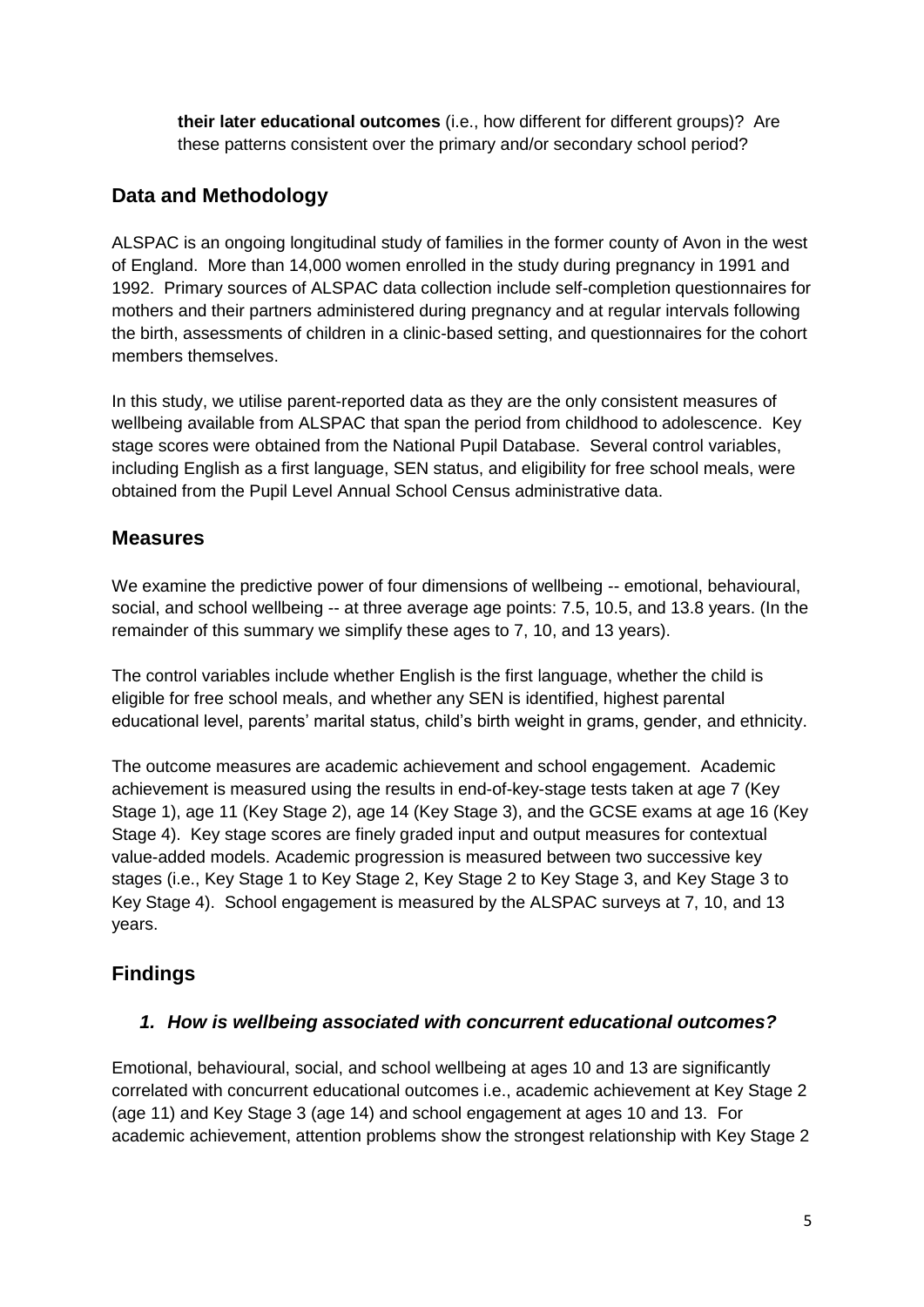$(r = .31)^2$  and Key Stage 3 ( $r = .32$ ) scores, with fewer attention problems being associated with higher key stage scores. Levels of school enjoyment show the strongest relationship with engagement at ages 10 ( $r = .66$ ) and 13 ( $r = .71$ ), with more school enjoyment being associated with greater engagement.

### *2. How is wellbeing associated with later educational outcomes?*

For academic achievement, emotional, behavioural, social, and school wellbeing at ages 7, 10 and 13 are significantly correlated with later academic achievement at Key Stage 2 (age 11), Key Stage 3 (age 14) and Key Stage 4 (age 16), with the exception of the relationship between school wellbeing at age 7 and later academic achievement at Key Stage 2. For school engagement, emotional, behavioural, social, and school wellbeing at ages 7 and 10 are significantly correlated with later engagement at ages 10 and 13.

## *3. How is wellbeing associated with changes in later educational outcomes i.e., progress between two time points?*

When taking into account prior achievement, wellbeing measures, and control variables, we found that:

- Better emotional wellbeing at age 7 is a significant predictor of higher academic progression from Key Stage 1 to Key Stage 2. This relationship is not significant at other ages.
- Better attention skills at ages 7, 10, and 13 are a significant predictor of greater academic progression in both primary and secondary school, indicating that the ability to control and sustain attention is a consistent predictor of children's learning.
- Children who are not engaged in troublesome behaviours at ages 10 and 13 make more progress in secondary school (i.e., Key Stage 2 to Key Stage 3; Key Stage 3 to Key Stage 4).This relationship is not significant in primary school (i.e., Key Stage 1 to Key Stage 2).
- More school engagement at age 13 is a significant predictor of greater academic progression from Key Stage 3 to Key Stage 4, highlighting the importance of sustaining school motivation for academic achievement in adolescence.
- Children with SEN status make less progress, whereas those with married parents and those with more highly educated parents make greater progress. Boys make more progress from Key Stage 1 to Key Stage 2, whereas girls make greater progress from Key Stage 3 to Key Stage 4. Children eligible for free meals progress more slowly from Key Stage 2 to Key Stage 3.

**.** 

 $2$  The correlation coefficient ( $r$ ) shows the strength and direction of the linear relationship between two variables.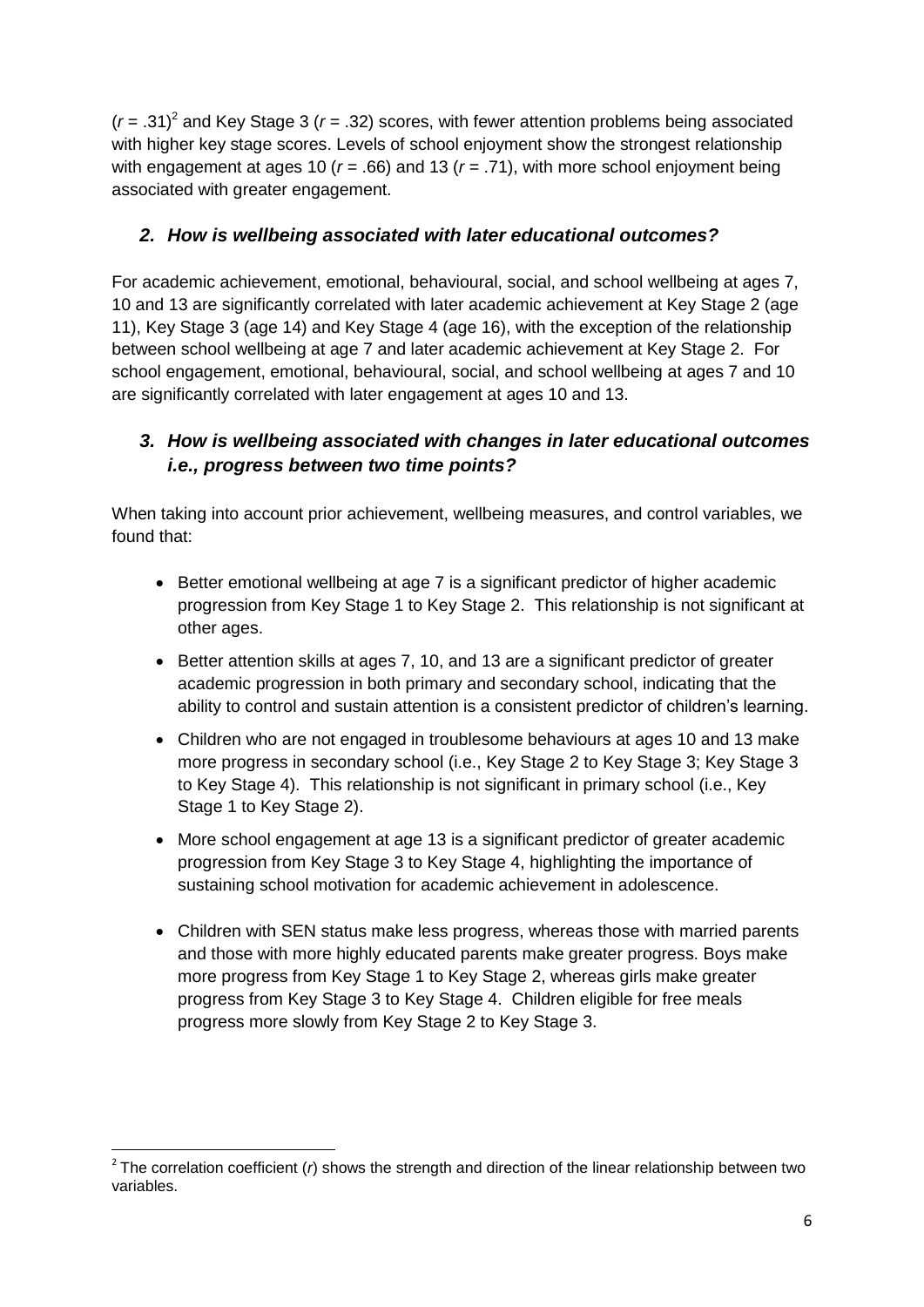When taking into account prior school engagement, wellbeing measures, and control variables, we found that:

- Being bullied at age 7 is a significant predictor of lower school engagement from ages 7 to 10.
- Better emotional wellbeing, less troublesome behaviour, fewer activity and attention problems, and more positive friendships at age 10 are associated with greater school engagement from 10 to 13 years, highlighting the significant role of wellbeing in children's engagement as they enter secondary school.
- More school enjoyment at ages 7 and 10 is associated with greater school engagement from ages 7 to 10 and from ages 10 to 13, respectively, indicating that children who enjoy school are more likely to be motivated and engaged in their school work at a later point in time.
- Children with SEN status, those eligible for free meals, and boys are less engaged in school, whereas children whose first language is English are more engaged from ages 7 to 10. None of these demographic factors is significant from ages 10 to 13, however.

## *4. Does the association between dimensions of wellbeing and changes in later educational outcomes vary according to children's gender, SEN status and their parents' education level?*

The relationships between dimensions of wellbeing and changes in later educational outcomes appear to be generally similar for children and adolescents, regardless of their gender and parents' educational level. We found, however, three significant interactions for SEN:

- Children with SEN who engage in awkward behaviour (e.g., blame others for mistakes, throw tantrums) make greater academic progress from Key Stage 1 to Key Stage 2 than children who do not engage in awkward behaviour. This finding suggests that more awkward behaviour does not generally have a negative association with lower academic progression for children, with or without SEN status, especially when compared to those children who might have other SEN difficulties.
- Children with SEN, however, make less progress from Key Stage 2 to Key Stage 3 when they have activity problems (e.g., forget things, make careless mistakes) compared to children who do not have such problems.
- Among children with more attention problems, those with SEN experience more school engagement from ages 10 to 13 compared to those without SEN. This may indicate that children with SEN are getting more help to deal with their attention difficulties than children with similar problems who are not SEN. Nevertheless,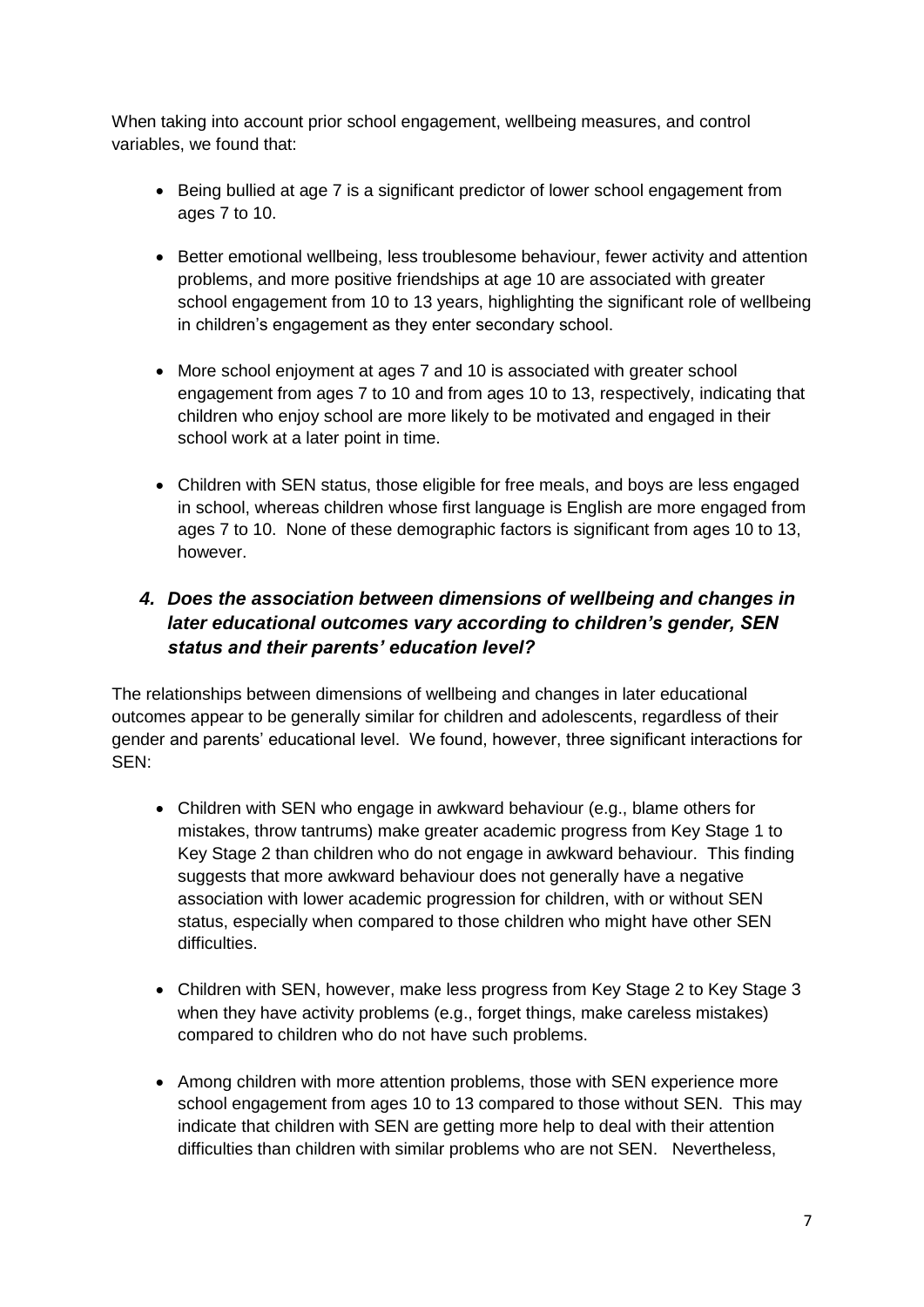children with attention problems have lower school engagement, with or without SEN, than children with fewer attention problems.

Overall, these findings suggest that the relationship between behavioural wellbeing and later educational outcomes is more complex for children categorised with SEN. This is not surprising, especially considering the diversity of behaviours linked to SEN.

## **Conclusions and Implications**

Our study demonstrates the importance of wellbeing for children and adolescents throughout their primary and secondary school education. There are critical periods, however, when specific dimensions of wellbeing are most crucial. For academic progression, better emotional wellbeing is a key factor in primary school, whereas low levels of troublesome behaviour and more school engagement emerge as significant in adolescence. Good attention skills, on other hand, are important for academic progression in both primary and secondary school. For school engagement, victimisation appears to have a greater impact in primary school, whereas better emotional and behavioural wellbeing and positive friendships are supportive in secondary school. School enjoyment plays a significant role in encouraging engagement in both primary and secondary school.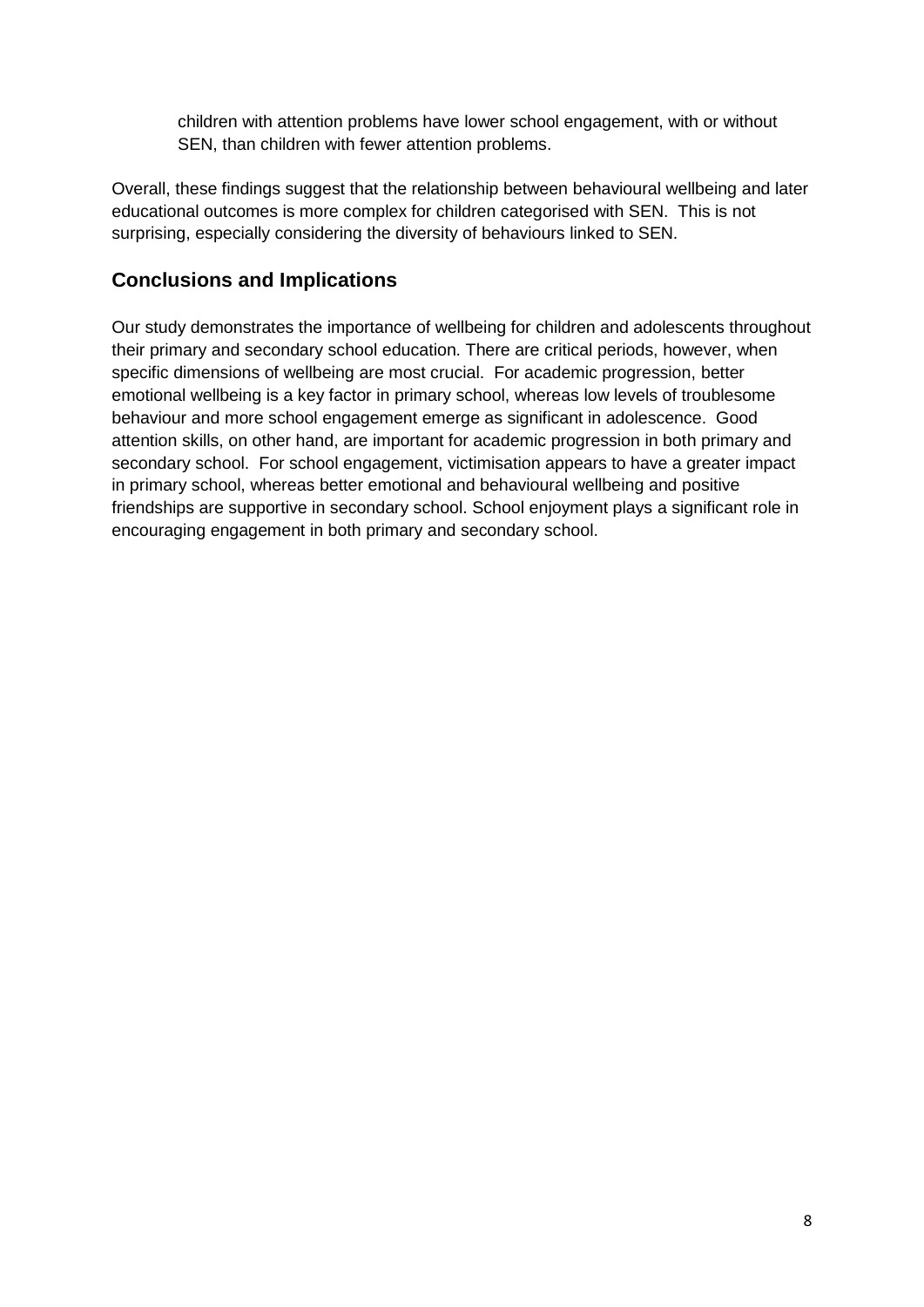## <span id="page-10-0"></span>**1. Background**

While there is evidence that academic achievement is linked to children's wellbeing (e.g., Gutman, Brown, Akerman, & Obolenskaya, 2009; Gutman & Feinstein, 2008), there is less research examining the association between wellbeing and children's later educational outcomes, particularly across multiple time points and dimensions of wellbeing. An investigation of multiple time points is important as the association between wellbeing and achievement may vary according to the schooling age of the child. For instance, the relationship between engagement in problem behaviour and academic achievement has been shown to become more important as children proceed through school (Trzesniewski, Moffitt, Caspi, Taylor, & Maughan, 2006). The examination of multiple dimensions of wellbeing is also critical given that different dimensions of wellbeing have been shown to be strongly associated with one another (Gutman et al., 2009). For example, children who are both bullies and victims of bullying (i.e., bully/victims) tend to have higher levels of hyperactivity and behavioural difficulties than children who are not bullies/victims (Gutman & Brown, 2008). As a result, an association between being a bully/victim and academic achievement may be due to another related factor such as attention problems. The simultaneous examination of different dimensions of wellbeing across primary and secondary school will help clarify their relative importance during the key stages of schooling.

More information is also needed regarding whether the relationship between wellbeing and educational outcomes varies for different subgroups of children. There is consistent UK evidence that some children suffer from more academic difficulties and have lower achievement than others. On average, boys are more likely to have special educational needs (SEN) and lower academic achievement than girls (Cassen & Kingdon, 2007; Gutman et al., 2009). Children from more economically disadvantaged backgrounds also have lower achievement than their more advantaged peers and this difference becomes more pronounced as they proceed through school (Barreau et al. 2008; Goodman & Gregg, 2010). Despite differences in children's achievement linked to gender, SEN status, and family socioeconomic status (SES), few studies have considered whether these characteristics moderate the association between wellbeing and later educational outcomes. It is expected that wellbeing may matter more for certain subgroups, particularly when examining their academic progression.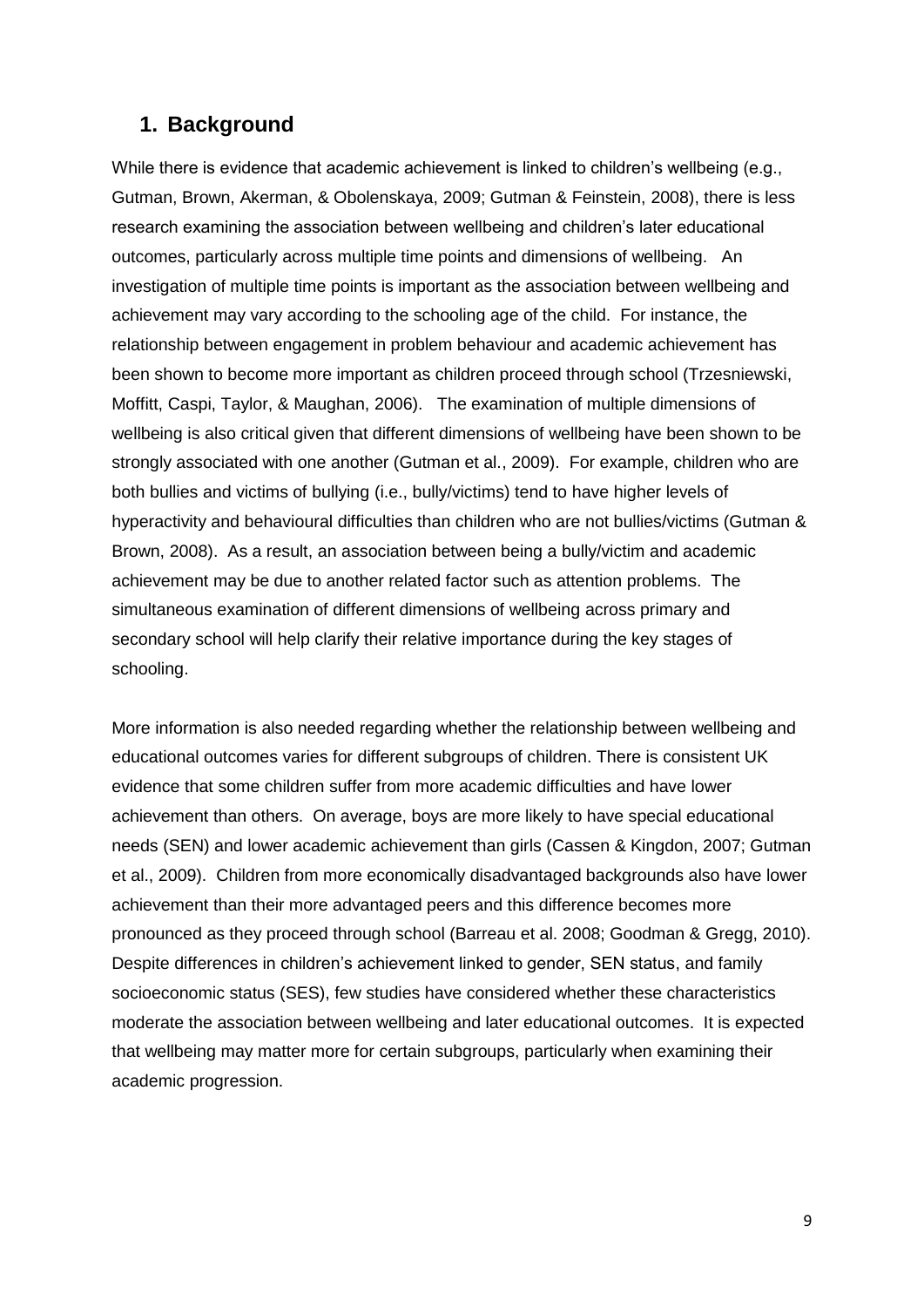## <span id="page-11-0"></span>**2. Aims**

This report examines how dimensions of children's wellbeing (at ages 7 to 13) are associated with concurrent and later educational outcomes (at ages 11 to 16). The report first begins with a short summary of previous research examining how wellbeing is associated with educational outcomes. This provides a background to the second stage of our report. Using multivariate analyses, we explore whether children's emotional, behavioural, social, and school wellbeing is associated with their academic achievement and school engagement.

Drawing upon data from the Avon Longitudinal Study of Parents and Children (ALSPAC), the four main aims of the report are:

- To examine the relationship between children's emotional, behavioural, social, and school wellbeing and their concurrent academic achievement and school engagement;
- To investigate the relationship between children's emotional, behavioural, social, and school wellbeing and their later academic achievement and school engagement;
- To investigate whether children's emotional, behavioural, social, and school wellbeing is associated with changes in their later academic achievement and school engagement, when taking into account the prior educational outcome, other wellbeing measures and control variables; and
- To examine whether the association between children's emotional, behavioural, social, and school wellbeing and changes in their later educational outcomes is stronger for some children than for others, examining differences according to gender, SEN status, and parents' educational level.

## <span id="page-11-1"></span>**3. Review of Previous Research**

The first part of the report is an overview of research examining the relationship between wellbeing and educational outcomes. The review is structured according to the four dimensions of wellbeing examined in the report, namely, emotional, behavioural, social, and school wellbeing. For each dimension of wellbeing, we review recent research examining the association between wellbeing and academic achievement during childhood and adolescence and whether this association has been found to vary according to children's own and their family's characteristics.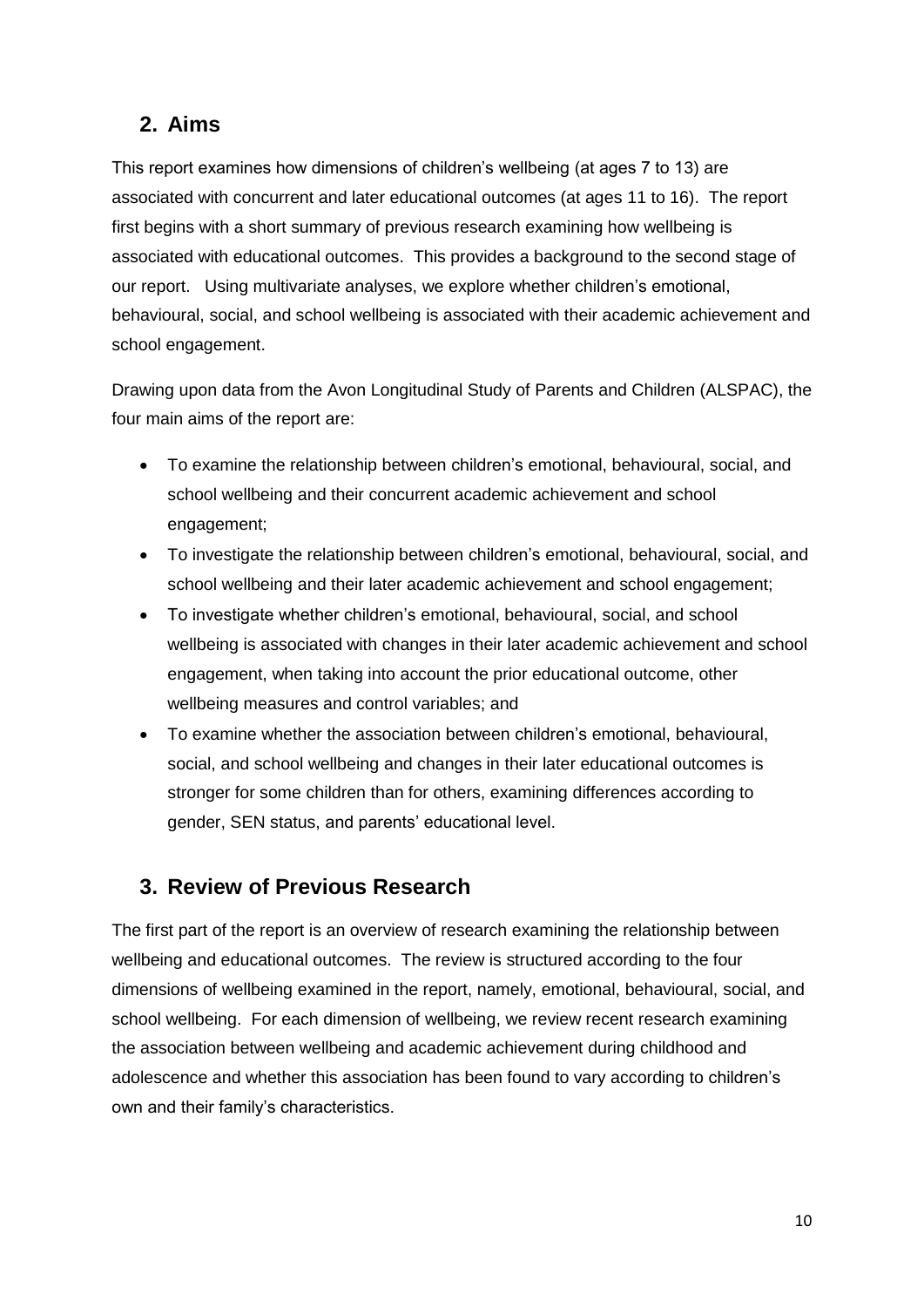## <span id="page-12-0"></span>**3.1 Methodology**

The review focuses on our own previous research undertaken by two centres at the Institute of Education, the Centre for Research on the Wider Benefits of Learning (CWBL) and the Childhood Wellbeing Research Centre (CWRC), drawing on evidence from these reports, and, in particular, the principal sources included in the accompanying literature reviews. A limited search of evidence was also undertaken, focusing on recent studies which analyse UK data. This is not a full-scale review; key messages are extracted from the most relevant publications and the evidence is collated to address the research questions specified in this report.

## <span id="page-12-1"></span>**3.2 Emotional Wellbeing**

This review of research focuses on the presence of children's internalising emotional mental disorders, such as their moods, fears and anxieties. The later analyses also focus on these aspects of children's emotional wellbeing.

The Office for National Statistics (ONS, 2005) describes the prevalence of mental disorders of children in 2004. It provides profiles of children in each of the main disorder categories, and provides sub-groups within these categories. The surveyed population consisted of children and young people, aged 5-16, living in private households in Great Britain. The ONS finds that 1 in 10 children and young people have an emotional mental disorder which includes separation anxiety, specific phobias and generalised anxiety disorder and depression. According to the ONS (2005), children and young people with more severe mental health and wellbeing issues are more likely to be excluded, to be truants or to become disengaged from education. Among children with emotional disorders, 44 per cent were behind in their overall intellectual development (compared with 24 per cent for children with no emotional disorder) and 35 per cent had officially recognised special educational needs (compared with 16 per cent for children with no emotional disorder). In the TellUs4 Survey of children in school years 6, 8 and 10 (Chamberlain, George, Golden, Walker, & Benton, 2010), furthermore, children who were disabled were less likely to report feeling happy compared to children without disabilities.

Research, however, indicates that the statistical association between emotional wellbeing and academic achievement may be relatively weak compared to other dimensions of wellbeing. Drawing upon longitudinal ALSPAC data for children in the Avon area, for example, Lindeboom and colleagues (2010) examined the influence of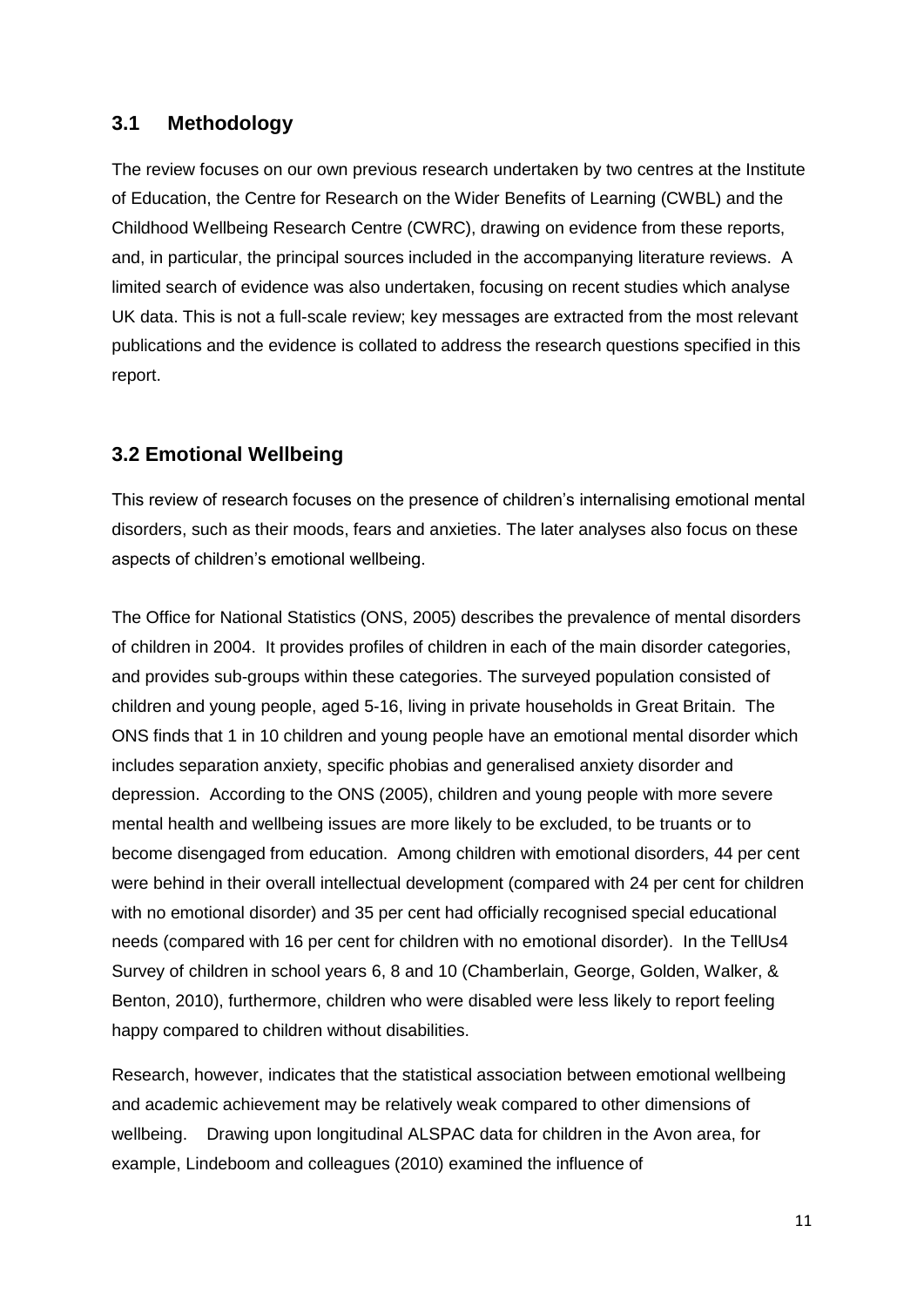Hyperactivity/Inattention, Conduct Problems, Peer Problems, Emotional Symptoms and Prosocial Behaviours at both 6-9 years and 11-13 years on later academic achievement. When dimensions were examined together in multivariate analyses, Hyperactivity/Inattention at both ages was the strongest predictor of lower GCSE (i.e., Key Stage 4) scores, whereas persistent emotional symptoms from childhood to adolescence did not predict lower GCSE scores at age 16. This finding highlights the importance of examining the relative strength of emotional wellbeing together with other dimensions of wellbeing. However, Lindeboom et al. (2010) did not examine whether emotional wellbeing was a significant predictor of achievement for younger children.

There is also evidence suggesting that emotional wellbeing may be more important for boys than girls. Rothon and colleagues (2009) assessed the effect of depressive symptoms at age 13-14 on GCSE performance at age 15-16, using a school based study of adolescents attending schools in East London in 2001, followed-up in 2003 and 2005. They found a negative association between depressive symptoms at age 13-14 and GCSE scores for boys, but not for girls. However, the significance of depressive symptoms disappeared in subsequent analysis which adjusted for achievement at age 13-14, suggesting that although depressive symptoms are associated with lower achievement for teenage boys, they do not predict lower academic progression. Further analysis needs to consider whether there are gender differences in the association between emotional wellbeing and academic achievement, as well as other demographic factors.

In summary:

- Emotional mental disorders have been found to be associated with worse educational outcomes.
- The association between emotional wellbeing and later academic achievement in adolescence appears to be relatively weak compared to effects from other dimensions of wellbeing.
- Emotional symptoms in adolescence were found to have a negative association with later academic achievement for boys, but not for girls. However, this association was not evident when controlling for pre-adolescent achievement and/or emotional wellbeing.
- There is little information about whether the relationship between emotional wellbeing and educational outcomes varies across key family and child characteristics as well as different ages of the child (i.e., primary versus secondary school).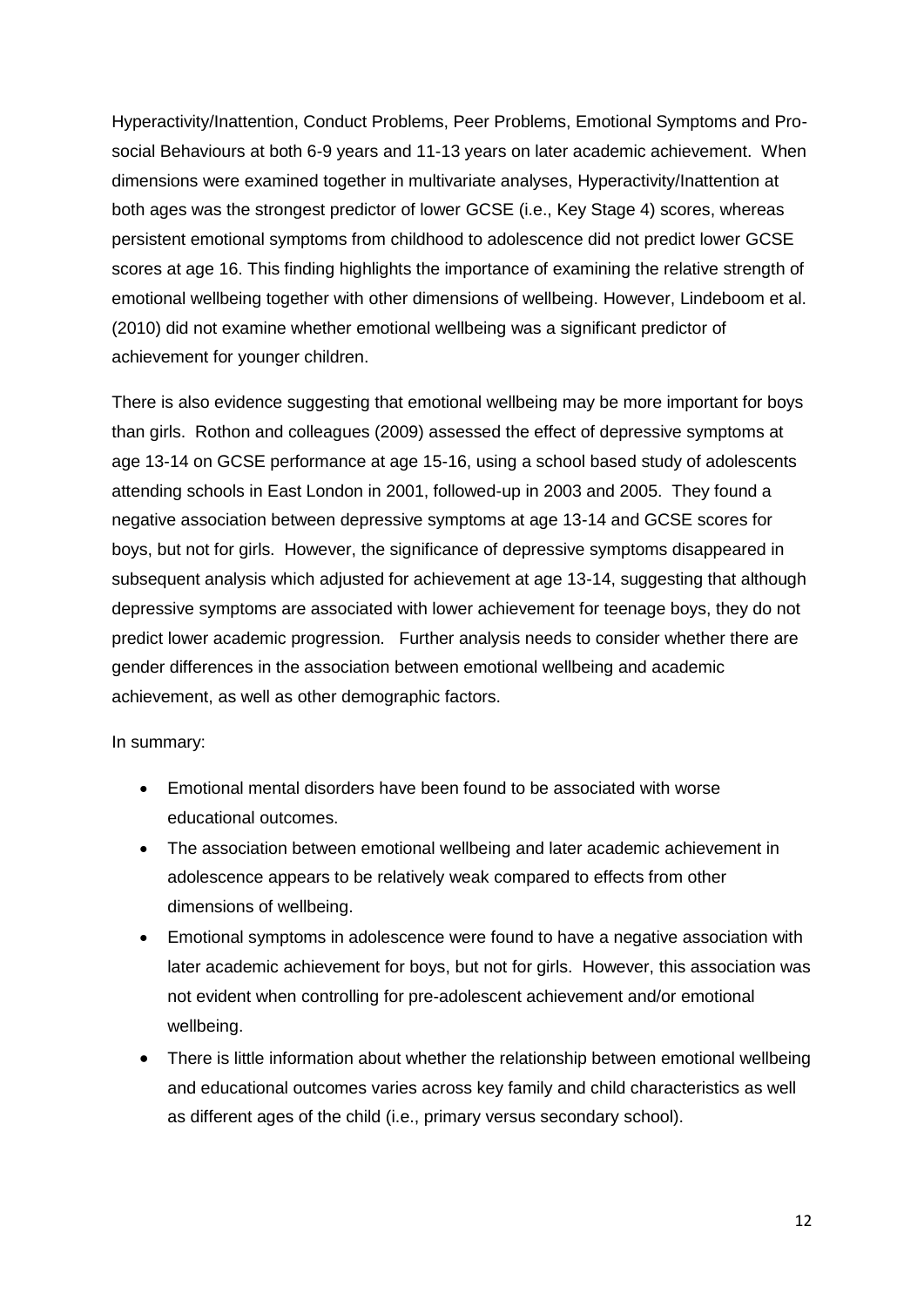## <span id="page-14-0"></span>**3.3 Behavioural Wellbeing**

This summary of research focuses on three elements of children's behavioural difficulties including attention problems, conduct disorders and antisocial behaviours. The later analyses focus on children's attention and activity problems and their awkward and troublesome behaviours.

In UK studies, behavioural wellbeing has been shown to have significant associations with children's progress in school (Barreau et al. 2008; Goodman & Gregg, 2010). Using the Avon Longitudinal Study of Parents and Children (ALSPAC), for example, Goodman and Gregg (2010) found children's exhibiting behavioural problems which included attention difficulties and conduct problems contributed to the gap in academic performance between poorer and better-off children in primary school. For secondary school, similar findings were documented to explain the socio-economic gradient observed in both cognitive and noncognitive child outcome measures. Using LSYPE, Barreau and colleagues (2008) found that adolescents' behavioural problems played a significant role in explaining both the lower academic achievement and worse non-cognitive outcomes of teens from lower socioeconomic backgrounds.

For studies which have focused on children's involvement in problem and aggressive behaviours, there are mixed findings depending on the ages of children examined. Using LSYPE, Goodman and Gregg (2010) found that engagement in antisocial behaviours was a significant factor linking family's disadvantaged economic status to lower school achievement in the teenage years. However, a meta-analysis of six data sets, two of which are longitudinal UK data sets, found no effect of a child's early problem behaviour on their school entry-level achievement (Duncan et al, 2007). Together these findings suggest that children's achievement and problem behaviours may develop in tandem during the early primary school years and therefore may have a greater association as children proceed through school (Trzesniewski et al., 2006).

For studies which have focused on attention difficulties, evidence suggests attention problems consistently predicts lower achievement test scores and lower grades in primary school (see Duncan et al., 2007). Attention deficit hyperactivity disorder *(*ADHD*)* is estimated to affect between 3% and 9% of school-age children and young people in the United Kingdom (ONS, 2005). It is typically characterized by symptoms such as 'failure to give close attention to schoolwork', an 'inability to listen when spoken to directly' or 'an inability to follow through on instructions' and a 'tendency to leave a classroom without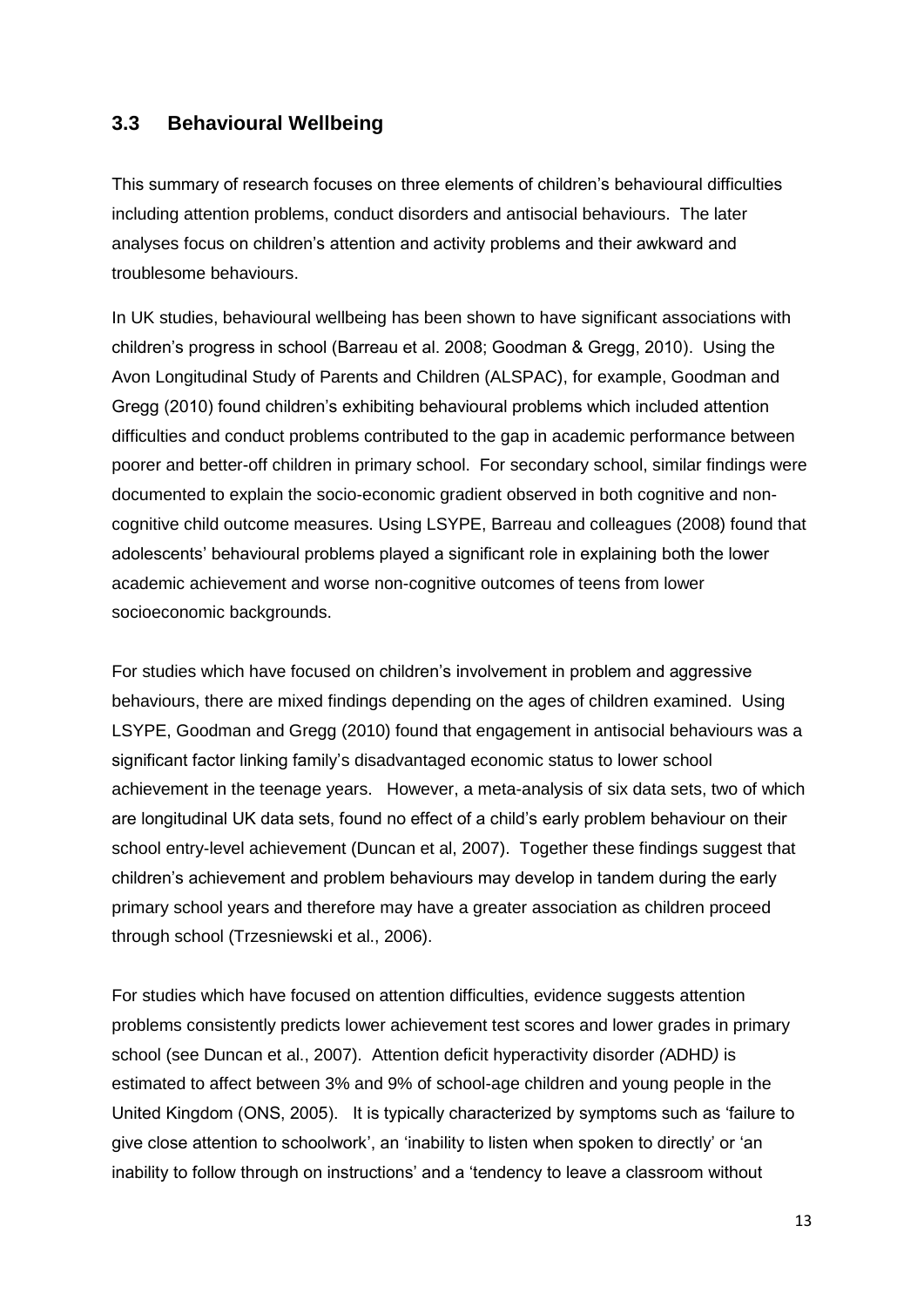permission'. Although ADHD is diagnosed three times more often in boys than girls, research suggests that girls with attention difficulties may be under-diagnosed compared to boys (see Hinshaw & Blachman, 2005, for a review). Boys are more likely to have hyper, impulsive and inattentive behaviours, so they are more likely to be disruptive and thus have their ADHD noticed. Girls, on the other hand, are more likely to have inattentive behaviours, so as many as 50 to 75 per cent of girls with ADHD are missed. Girls, on average, are diagnosed at age 12, while boys are diagnosed, on average, at age 7. As a result, girls tend to lose five critical years when they could be getting the help they need in school.

Studies which have examined children's involvement in problem behaviours and attention problems simultaneously in multivariate analyses have clarified the role of each in explaining their academic achievement. In general, research has found that children with high levels of attention problems are much more vulnerable to low academic achievement than those with more aggressive and problem behaviours, especially in studies focusing on younger samples (Duncan et al., 2007; Trzesniewski et al., 2006). However, attention problems and engagement in problem behaviours appear to be more important than emotional problems in predicting later achievement (Lindeboom et al., 2010).

Although boys and children from lower income families generally have higher rates of attention difficulties and engagement in problem behaviours, little evidence exists about whether the relationship between academic achievement and these aspects of behavioural wellbeing vary according to SEN status, gender and socioeconomic background (Duncan et al., 2007). However, a recent meta-analytic study of six data sets, which included two UK birth cohort studies, found that the importance of attention skills for school-entry achievement (i.e., ages 5 and 6) was similar across gender and family socioeconomic status (Duncan et al., 2007). Further evidence is needed to assess whether other aspects of behavioural wellbeing (e.g., engagement in problem behaviours) are predictors of academic achievement. Whether there are associations between behavioural wellbeing and academic achievement among older children and teens also needs to be researched.

In summary:

- Children's engagement in problem behaviours appears to have a greater negative association with their academic achievement as they proceed through school.
- Measures of children's attention problems have been shown consistently to predict lower academic achievement.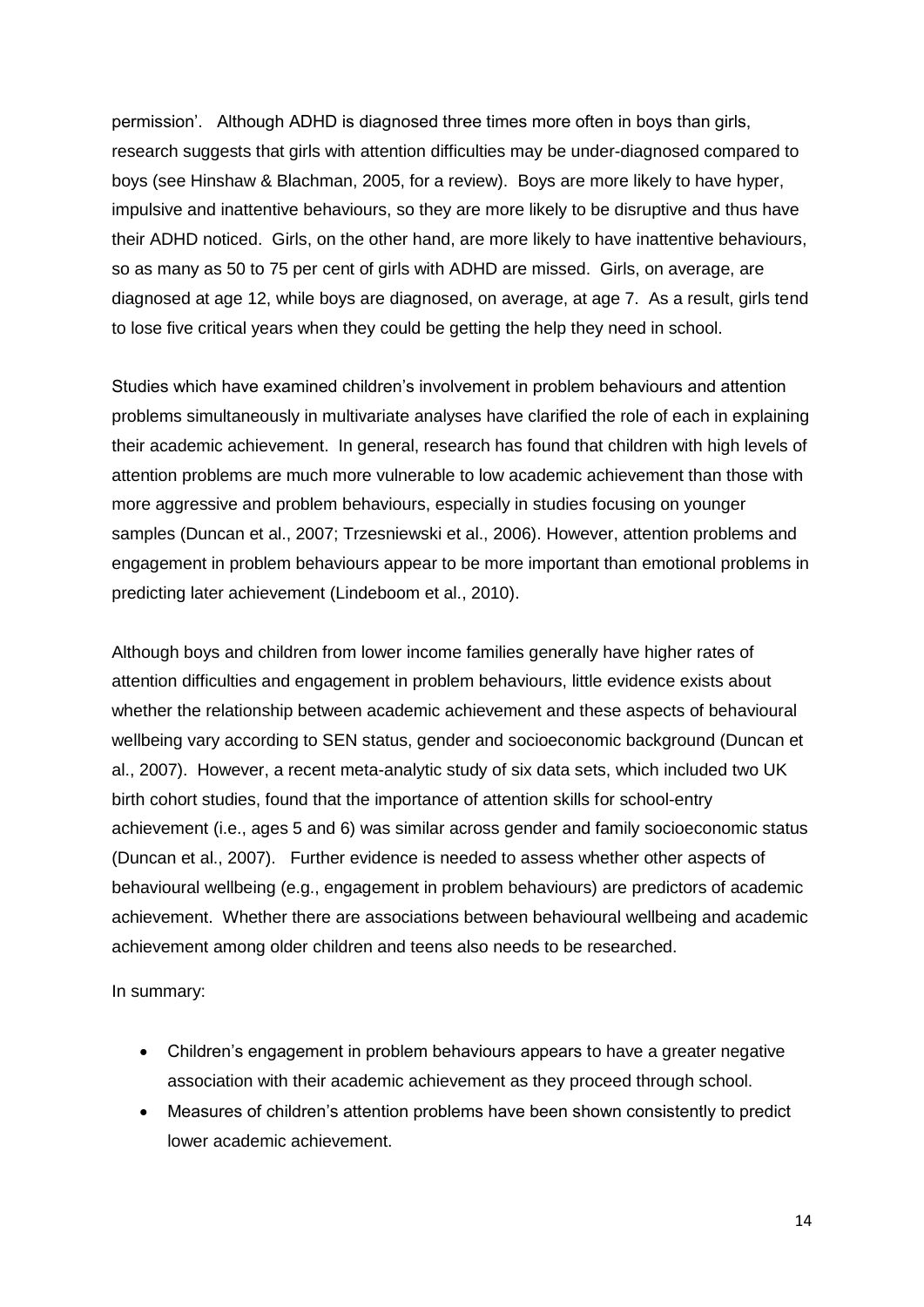- Children's attention problems seem to be a stronger predictor of lower academic achievement compared to having aggressive and problem behaviours, especially in younger samples of children.
- Evidence suggests that there are no gender or SES differences in the association between attention problems and academic achievement. Further evidence is needed to assess whether differences exist for the association between engagement in problem behaviours and academic achievement.

## <span id="page-16-0"></span>**3.4 Social Wellbeing**

For social wellbeing, we focus on two measures including children's experiences of victimisation and their positive friendships, which are also examined in the later analyses.

Children's experiences at school with their friends and classmates play an important role in their academic achievement. The experience of being bullied at school has been found to be associated with lower achievement in children, whereas positive peer relationships foster higher achievement. For example, Gutman and Brown (2008) explored how children's peer clusters were associated with their later wellbeing and academic achievement using the longitudinal ALSPAC data. Their findings suggest that belonging to a peer cluster characterised by either bullying and/or victimisation was significantly related to worse levels of wellbeing, behaviour and later academic achievement compared to a child being in a positive friendship cluster. Children with many positive friendships, on the other hand, had the highest levels of wellbeing and achievement compared to the other groups. In another study using the same ALSPAC data, Gutman and Feinstein (2008) found that children with lower Key Stage 1 scores were more likely to be victims of bullying and have friends who were involved in antisocial activities. Together, these findings suggest that social relationships with peers are associated with academic achievement in primary school. However, these associations do not take into account previous achievement.

In the teenage years, UK research has also found that being a victim of bullying takes its toll on subsequent academic achievement and learning. Using LSYPE, Meschi and Vignoles (2010) found that pupils who were bullied at age 14 had significantly lower GCSE scores at age 16. Pupils who experienced bullying at age 14 were also much more likely to experience bullying at age 16. Therefore, early negative experiences, such as being bullied, indicate that the young person may be at risk of having later negative outcomes at age 16. Also using the LSYPE data, Foreman-Peck and Foreman-Peck (2007) found similar results examining the association between parent-reported bullying and students' academic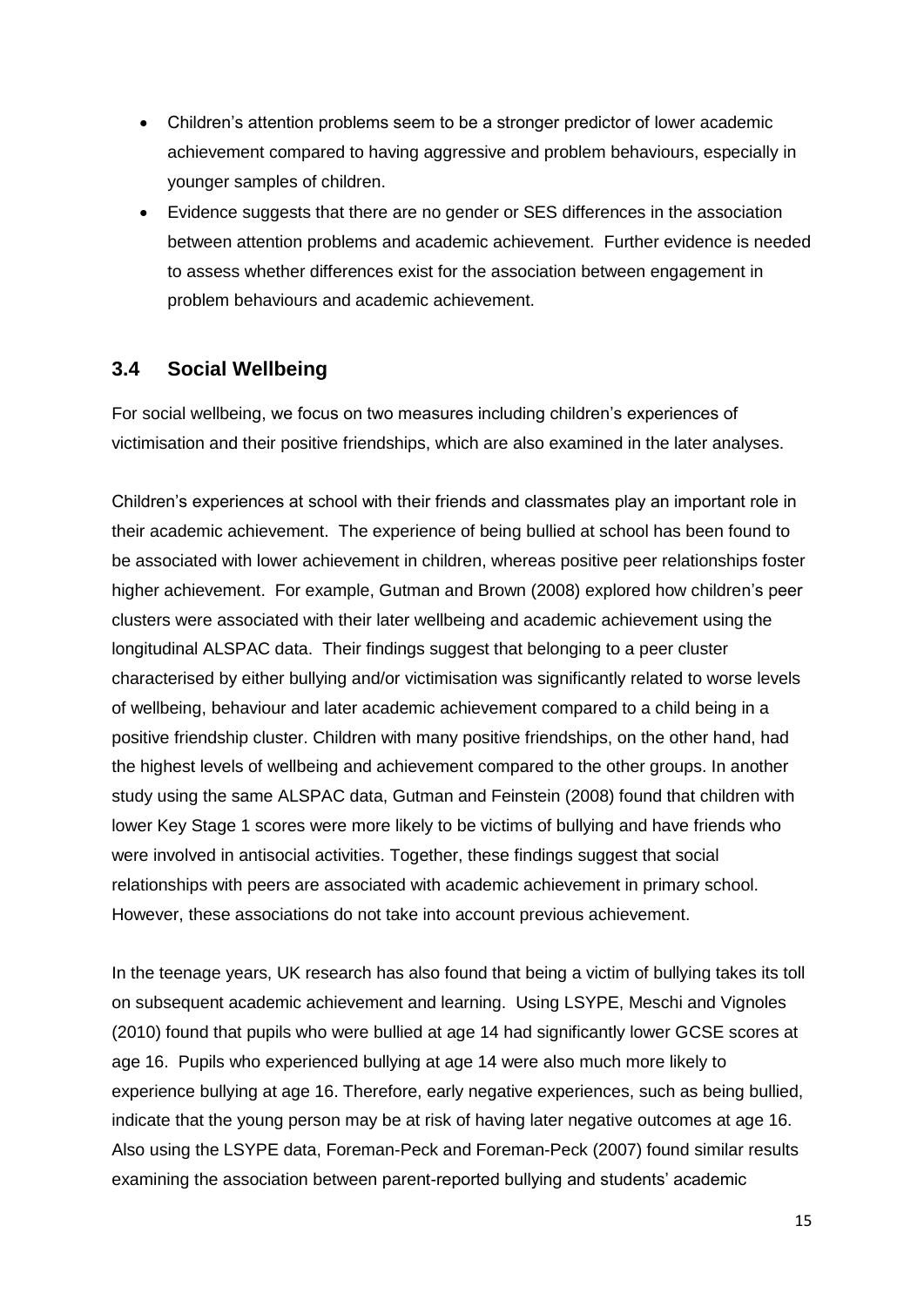progress from Key Stage 2 to Key Stage 3 (ages 11 to 14). There is little information, however, about whether having positive friendships is associated with academic progression during secondary school.

Studies document differences in the incidence of victimisation according to gender and socioeconomic status. Recent studies using ALSPAC, for example, indicate that friendships tend to be highly gendered. Girls are more likely to have close friendships than boys (Gutman and Feinstein, 2008; Gutman and Brown, 2008). In the TellUs4 Survey of children in school years 6, 8 and 10 (Chamberlain et al., 2010), children with disabilities were less likely to report having friends and more likely to report being bullied recently. Boys, on the other hand, are more likely to be bullies and bully/victims than girls, whereas victims are equally likely among both genders (Gutman and Feinstein, 2008; Gutman and Brown, 2008). Some findings also indicate that victims, bullies and bully/victims may be more frequent among lower socio-economic groups (Gutman & Brown, 2008). Nevertheless, research has yet to examine whether the association between these aspects of social wellbeing and academic achievement varies across these key characteristics.

In summary:

- Children in primary school who are victims of bullying tend to have lower achievement than their classmates. However, these associations have not taken into account previous academic attainment.
- Being bullied in secondary school has been associated with lower academic achievement including Key Stage 3 and GCSE scores, even taking into account previous attainment.
- It remains unclear whether having positive friendships is associated with greater academic progression in primary and secondary school.
- Although gender and socioeconomic differences in children's relationships with their peers have been documented in previous studies, more research is required to understand whether the association between social wellbeing and academic achievement varies across these key characteristics.

## <span id="page-17-0"></span>**3.5 School Wellbeing**

For school wellbeing, this review, as well as the later analyses, focuses on two aspects of school wellbeing, namely, enjoyment of school (i.e., whether students say they like school) and engagement in school (i.e., whether students say they are stimulated by school work).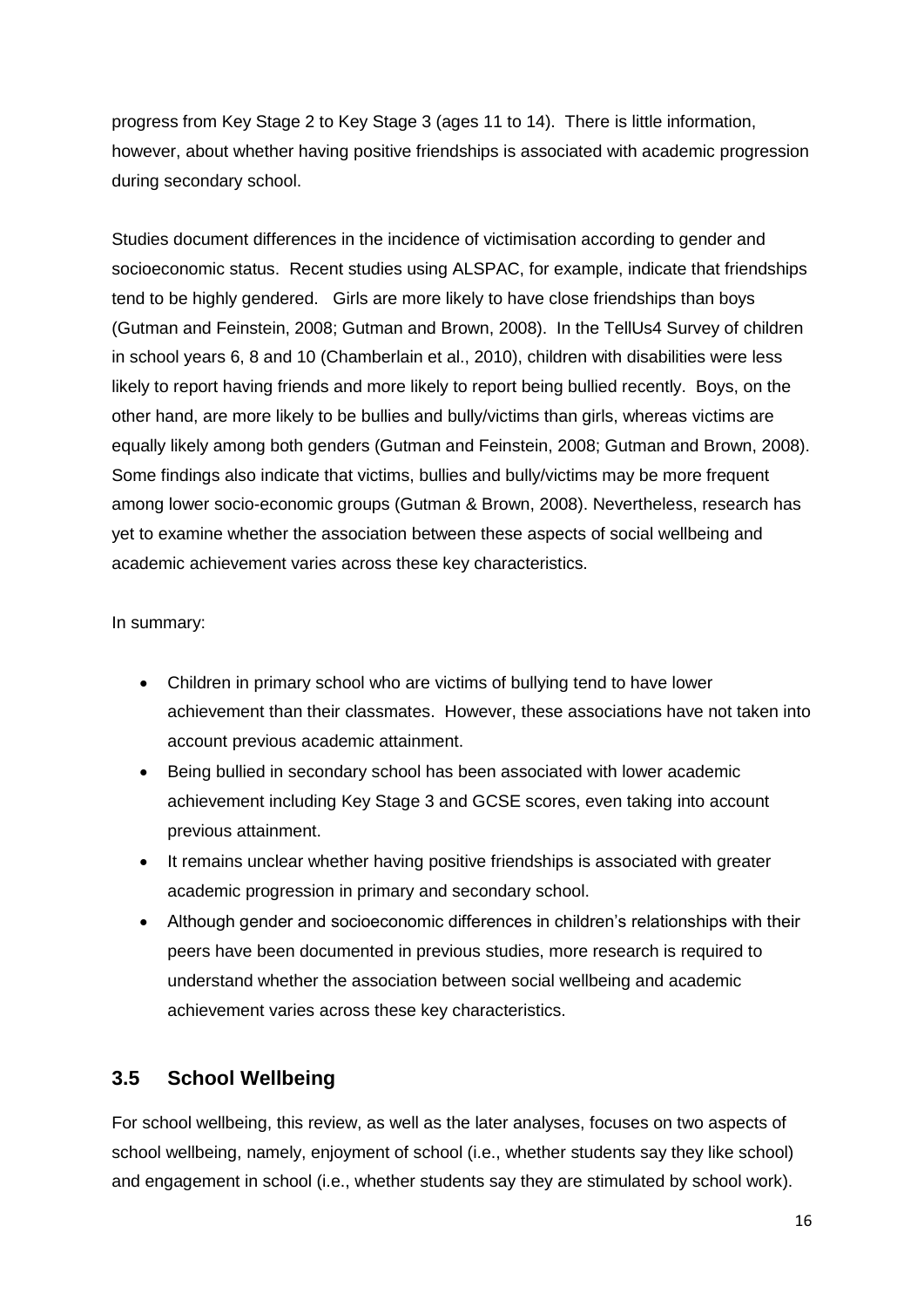Many of the studies in the literature discussed below, however, examine measures which combine school enjoyment and engagement. It is difficult, therefore, to disentangle their unique effects in these previous studies.

Recent UK studies suggest that school enjoyment and engagement may play an important role in students' learning, especially during the teenage years. Drawing upon the LSYPE data, studies have documented a positive association between school enjoyment and academic progression among secondary school pupils. Gibbons and Silva (2008), for example, found a significant positive relationship between the pupil's progress between Key Stage 2 and Key Stage 3 and their enjoyment of school. Student enjoyment was measured by three variables that describe a) whether the child enjoys school, b) whether the child is bored at school and c) whether the child dislikes his teachers. Meschi and Vignoles (2010) used 12 questions from LSYPE to measure pupils' attitudes toward school which included questions about both school enjoyment (e.g., "On the whole, I like being at school.") and engagement (e.g., "I work as hard as I can in school."). They found that pupils who have more positive attitudes about school at age 14 have higher academic achievement by age 16. Equally, children who have higher achievement at age 11 go on to have more positive attitudes about school at age 16, although this was not as strong a relationship. In other words, positive attitudes about school and later academic achievement seem to be linked.

In the primary school years, school enjoyment has also been shown to be linked to academic achievement. In the Effective Provision of Pre-School Education (EPPE) Project, for example, students who reported they enjoyed school at age 11 had better attainment at Key Stage 3, especially for maths. However, there were no significant findings for school enjoyment when examining academic progression from Key Stage 2 to Key Stage 3 (Sylva, Melhuish, Sammons, Siraj-Blatchford, & Taggart, 2012). A study focusing on younger children using ALSPAC, furthermore, found that liking school and being able to talk to teachers in primary school were not associated with children's later academic progression from Key Stage 1 to Key Stage 2 (Gutman & Feinstein, 2008). Together, these findings indicate that school enjoyment may be associated with higher academic achievement, but not academic progression in primary school. Further studies should examine the link between school enjoyment and engagement and determine the importance of each for academic progression during primary and secondary school.

Previous research using ALSPAC suggests that boys have lower school wellbeing, measured with both aspects of enjoyment and engagement, than do girls (Gutman et al., 2009). Furthermore, children's levels of school wellbeing decrease as they proceed from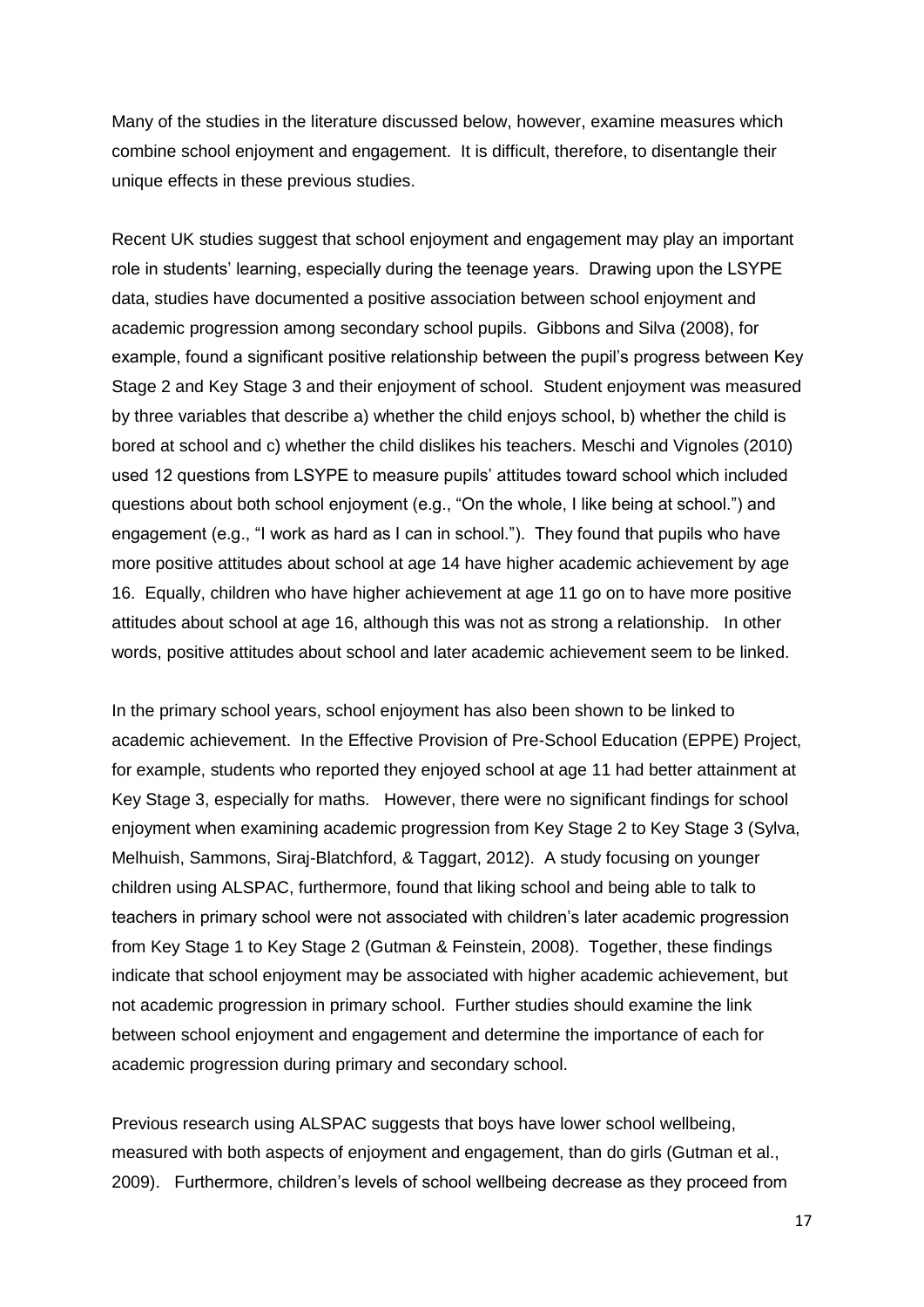primary to secondary school and this decrease is greater for boys than girls (Gutman et al., 2009). For example, in the TellUs4 Survey (Chamberlain et al., 2010), younger children (Year 6) were more likely to feel positive about enjoying and achieving at school, compared to older children (Year 10). However, change in school wellbeing has not been found to vary according to the family's socioeconomic characteristics. This suggests that most pupils experience a decline in school wellbeing regardless of their economic background. Interestingly, being classified as having special educational needs was associated with having lower levels of school wellbeing in primary school for boys, but higher levels of school wellbeing across the transition to secondary school for boys and girls (Gutman et al., 2009). This suggests that the relationship between special educational needs and school wellbeing may vary according to a child's schooling age and gender. Nevertheless, there is little understanding of whether the association between school wellbeing and later educational outcomes varies according to these key demographic and other characteristics.

#### In summary:

- Children's measures of school wellbeing have been found to be associated with academic progression in secondary school, but not in primary school.
- There is little understanding of the link between school enjoyment and engagement and how each contributes to academic progression during primary and secondary school.
- There is little information regarding whether the association between children's school wellbeing and their achievement varies according to key demographic and other characteristics.

#### <span id="page-19-0"></span>**3.6 Measurement Issues**

It is important to note that findings may also differ according to the type of measurement used. Research on children's wellbeing is typically based on either diagnostic data from a clinical setting, or on large-scale surveys which ask parents or teachers to assess the child's mental health using a structured questionnaire. The former approach is generally based on small unrepresentative groups and is hard to generalise to the wider population of young people, while the survey approach suffers from the problem of measurement error. Parents and teachers may not be accurate observers and reporters of the child's behaviour and mental state. These non-expert observers may be not only inaccurate but systematically so, either because they have only a partial picture of the child's behaviour or because they are subject to bias in some way.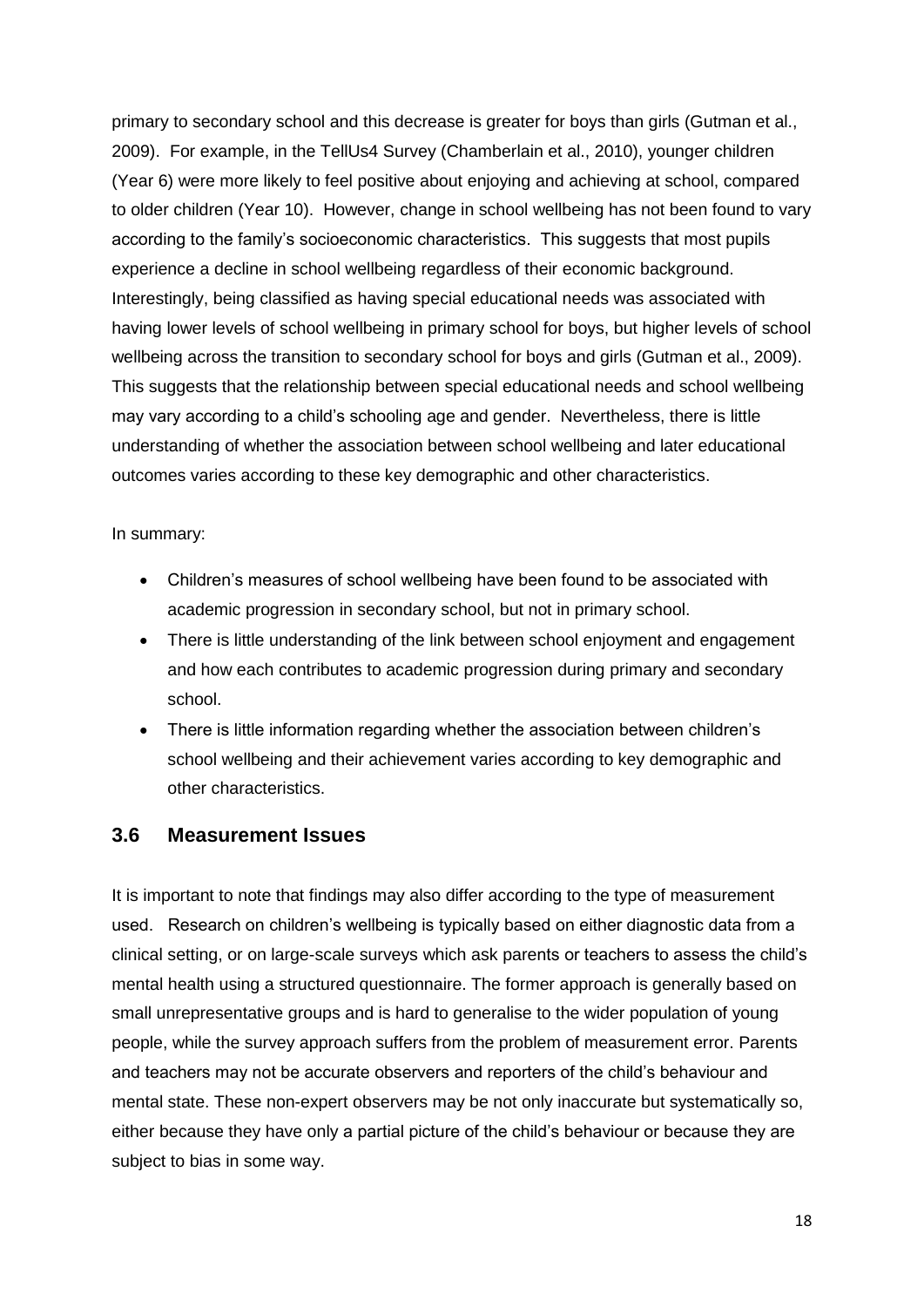Johnson et al. (2011) evaluates these measurement issues by using survey data which provide assessments from parents, teachers and children, together with an overall expert assessment which approximates the clinical diagnostic process. Johnson and colleagues (2011) conclude that parents, teachers and children are all biased reporters of children's mental health but that teacher assessments are the most reliable, followed by parents, with children's reports being the least reliable. Another study also addresses these issues with the Development and Wellbeing Assessment (i.e., DAWBA, which is the same assessment used in this report) in a large population-based sample of British children and adolescents (Meltzer, Gatward, Goodman & Ford, 2000). Using teacher and parent reports, the authors conclude that teachers contribute little, if anything, to the diagnosis of emotional disorders, but make a difference to the diagnoses of ADHD and conduct disorders, though for rather different reasons. For conduct disorders, some children are well-behaved at home, but more aggressive and confrontational at school. As far as ADHD is concerned, parental data may be inconclusive and input from teachers can tip the balance in one direction or another. As a result, a diagnosis of conduct disorders or ADHD may be missed if information is not sought from teachers about children's functioning in school. On the other hand, given that longitudinal teacher-reported data often necessitates different reporters each year, parentreported data provide the most consistent view of children's functioning over a long period of time.

## <span id="page-20-0"></span>**4 Research Questions**

In order to conduct multivariate analyses – the second stage of this report –we examine four main research questions:

- 1. How is **emotional, behavioural, social, and school wellbeing** associated with **concurrent educational outcomes**?
- 2. How is **emotional, behavioural, social, and school wellbeing** associated with **later educational outcomes**?
- 3. To what extent are **dimensions of wellbeing** associated with **changes in later educational outcomes** i.e., how is wellbeing associated with progress between two time points?
- 4. Do children's **demographic and other characteristics** (gender, social class, and SEN status) **moderate the association between their wellbeing and changes in their later educational outcomes** (i.e., how different for different groups)? Are these patterns consistent over the primary and/or secondary school period?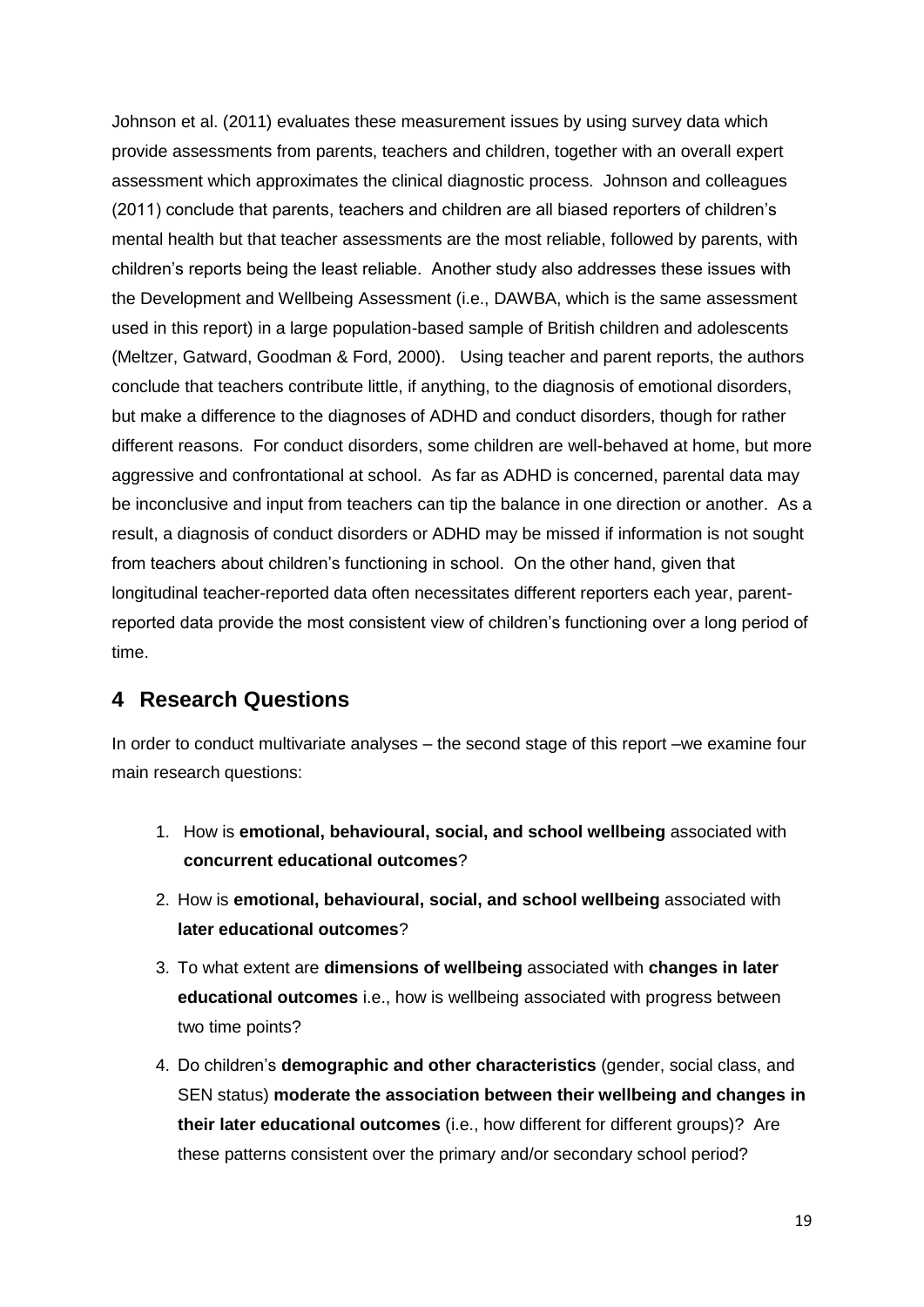## <span id="page-21-0"></span>**5 Data**

The Avon cohort data (ALSPAC) is an ongoing longitudinal study of families in the geographic area of Avon in the United Kingdom. More than 14,000 women enrolled in the study during pregnancy in 1991 and 1992. The ALSPAC data are unique amongst large sample UK longitudinal data-sets in surveying a cohort of children year on year into adolescence. Primary sources of ALSPAC data collection include self-completion questionnaires administered to mothers and their partners during pregnancy and at regular intervals following the birth and questionnaires and direct assessments of children in a clinicbased setting.

In this report, we utilise parent-reported data from the ALSPAC surveys. In the ALSPAC data set, parent-reported data are the only available consistent measures of wellbeing spanning from childhood to adolescence. Key Stage scores were obtained from the National Pupil Database (NPD) administrative data. Several control variables including English as a first language, SEN status, and eligibility for free school meals were obtained from the Pupil Level Annual School Census (PLASC) administrative data.

Due to a consenting process for matching the National Pupil Database (NPD) data, there were approximately 1185 children in the sample at Key Stage  $2^3$ , 4816 at Key Stage 3 and 5218 at Key Stage 4. For the measure of school engagement, there were 7622 children at age 10.5 and 6644 at age 13.8.

## <span id="page-21-1"></span>**5.1 Predictors**

We examine the predictive power of four dimensions of wellbeing -- emotional, behavioural, social and school wellbeing -- at three age points: 7.5, 10.5 ,and 13.8 years. (In the remainder of this report we simplify these ages to 7, 10, and 13 years).

*Emotional wellbeing.* This set of measures derives from the Development and Wellbeing Assessment (DAWBA) instrument answered by the parent about the child. It is a composite measure which includes questions about separation anxiety, fears, compulsions and obsessions, anxiety, and moods. Example questions about the child include: "Has he/she often worried about something unpleasant happening to someone or about losing them?" and "Does he/she worry a lot about past behaviour?" Emotional wellbeing is coded so that a

 3 The n is smaller due to poorer linkage resources at Key Stage 2, which are not relevant for Key Stage 3 or Key Stage 4. Missing data analysis indicates that ALSPAC children with Key Stage 2 data, on average, have parents with higher educational qualifications than those who do not have Key Stage 2 data. However, there are no significant differences in their SEN status, eligibility for FSM, whether English is their first language, parents' marital status, ethnicity and gender.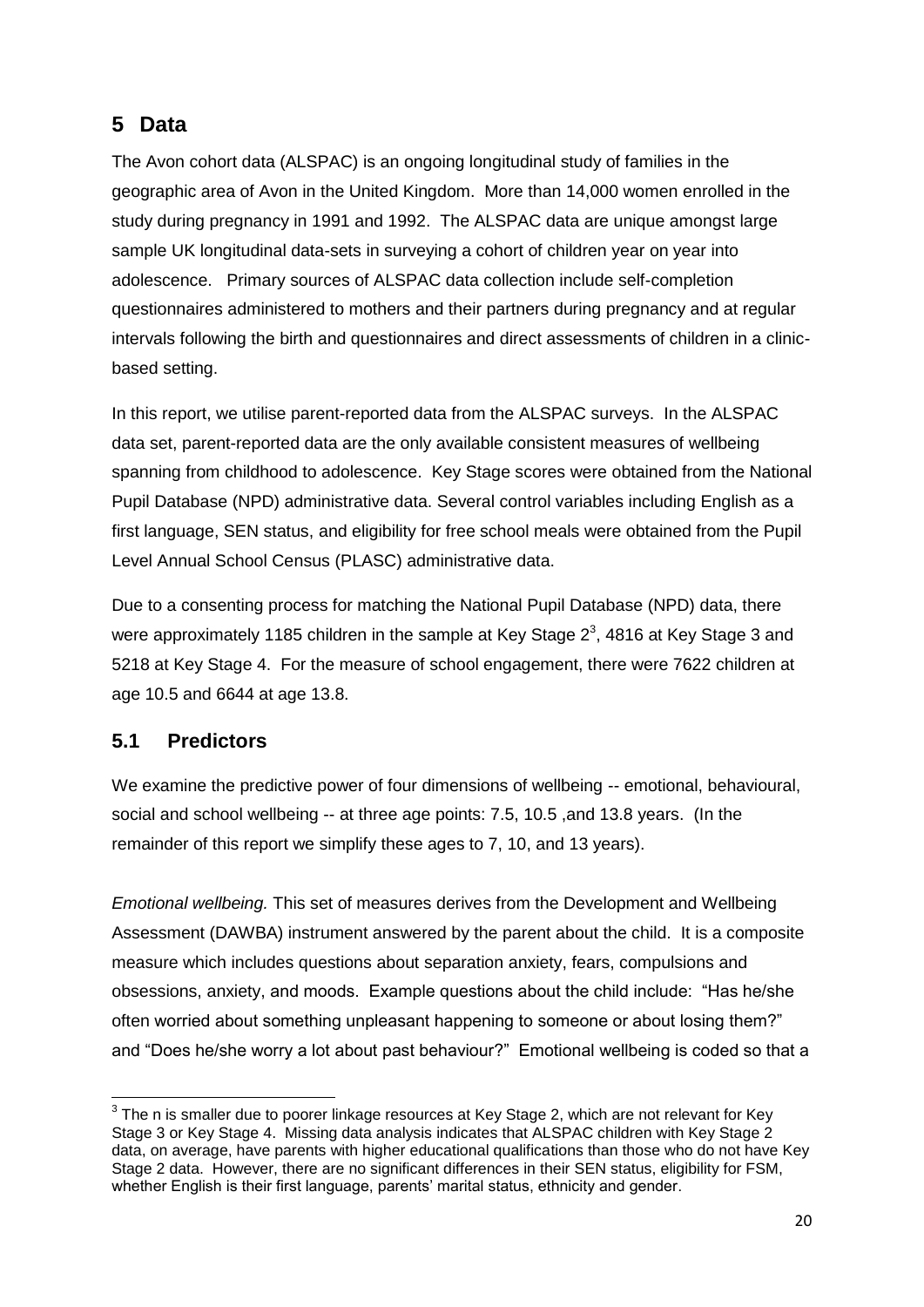higher score indicates better emotional wellbeing, where  $(1 = yes, a)$  lot more than others,  $2 =$ a little more than others,  $3 = no$ ).

*Behavioural wellbeing.* This set of measures derives from the Development and Wellbeing Assessment (DAWBA) instrument answered by the parent. Measures are coded so that higher scores indicate more positive outcomes (e.g., better attention, less troublesome behaviour, etc.). There are four subscales which are examined separately including:

- *Attention problems* includes questions such as whether the child "found it hard to wait for a turn" and whether the child "found it hard to sit still for long in the past six months," where  $(1=$  yes, a lot more than others,  $2=$  a little more than others,  $3 = no$ ).
- *Activity problems* includes questions such as whether the child "does not complete jobs" and whether the child "often lost things needed for school in the past six months," where  $(1=$  yes, a lot more than others,  $2=$  a little more than others,  $3 = no$ ).
- *Awkward behaviour* includes questions such as whether the child "has blamed others for past mistakes" and whether the child "has been easily annoyed in the past six months," where  $(1=$  yes, a lot more than others,  $2=$  a little more than others,  $3 = no$ ).
- *Troublesome behaviour* includes questions such as whether the child "often played truant from school" and whether the child "stole things in the past six months," where (1= yes, a lot more than others, 2= a little more than others, 3  $=$  no).

*Social wellbeing.* This set of measures includes questions answered by the parent about the child. There are two subscales regarding children's social relationships at school which are examined separately including:

- *Positive Friendships* is based on two questions; whether the child "has at least one good friend"; and whether the child "is liked by other children," where  $(1 = no, 2 = somewhat, 3 = yes, a lot).$
- *Victimisation* is a question about whether the child "is picked on and bullied at school," where  $(0 = no, 1 = somewhat, 2 = yes, a lot)$ .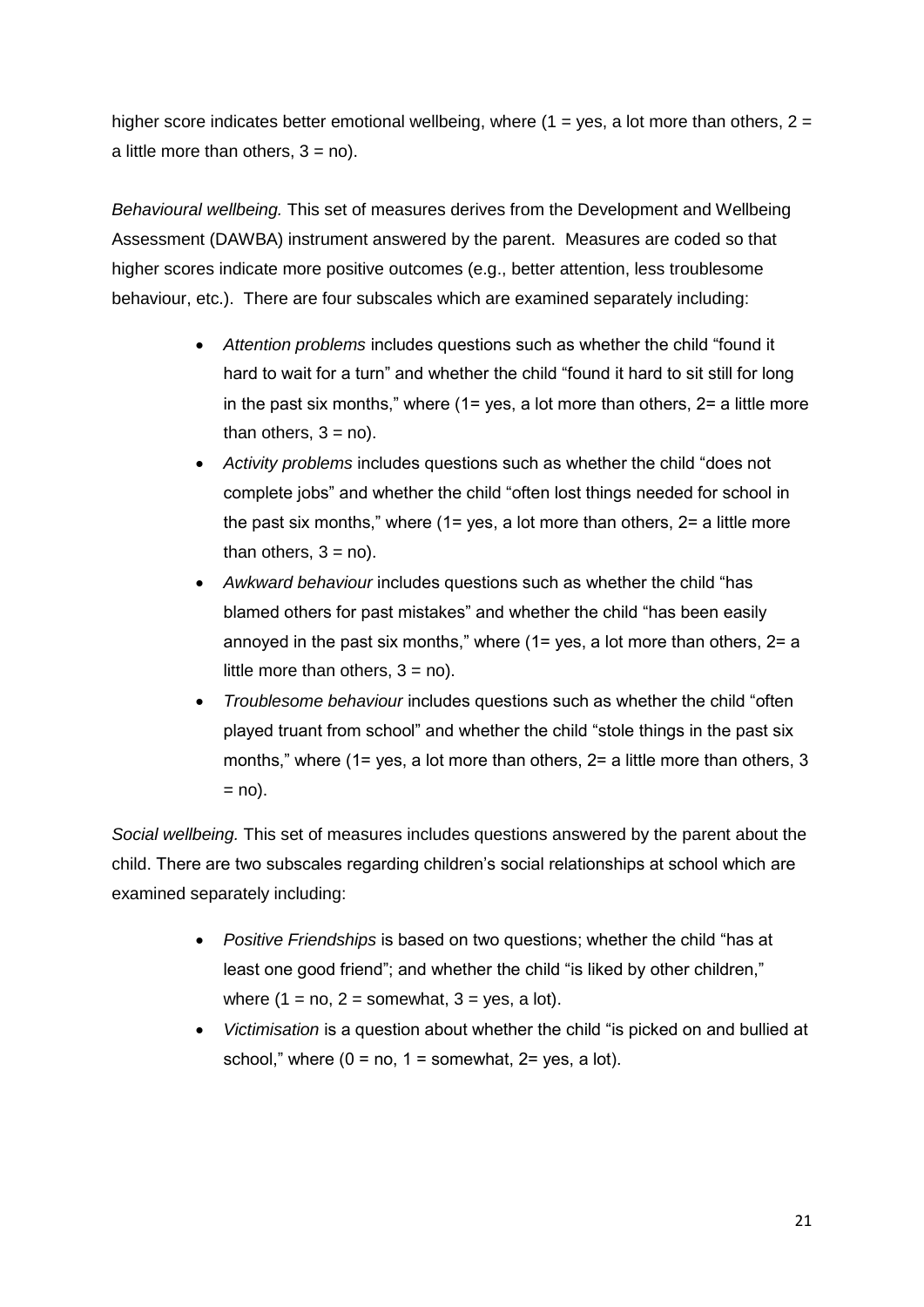*School wellbeing.* This set of measures includes questions answered by the parent about the child. Two subscales were used to represent school wellbeing, which are examined separately. They are as follows:

- *School engagement* is based on two questions including whether child "is stimulated by school," where (0=never, 3=always) and whether the child "is bored in school," where (0=always, 3=never).
- *School enjoyment* is based on two questions including whether the child "enjoys school" and whether the child "looks forward to school," where (0=never, 3=always).

## <span id="page-23-0"></span>**5.2 Control Variables**

We include in the multivariate regressions a number of covariates. The first set of covariates is taken from NPD/PLASC and includes pupils' characteristics commonly available in administrative data. These are: whether English is the first language  $(1 = yes, 0 = no)$ ; whether the child is eligible for Free School Meals (FSM) ( $1 = yes$ ,  $0 = no$ ) which is a marker of poverty; and whether any Special Education Need (SEN) is identified  $(1 = yes, 0 = no)$ . In our main analysis, we do not distinguish between Statement and Action Plus and nonstatemented SEN. The second set of covariates is taken from the ALSPAC carer questionnaires including: highest parental educational qualifications ( $1 = none/CSE$ ,  $2 =$ vocational,  $3 = O$ -level,  $4 = A$ -level,  $5 = degree$ ), parents' marital status (1 = married, 0 = not married) as well as child's birth weight in grams, gender (1 = boy, 0 = girl), and ethnicity (1 = White British,  $0 = \text{non-White}$ ).

## <span id="page-23-1"></span>**5.3 Educational Outcomes**

*Academic Achievement* is measured using the results in Key Stage test scores available from the National Pupil Database (NPD). The Key Stage tests are national achievement tests performed by all children in state schools. They are marked anonymously by external graders. Key Stage 1 is taken at age 7, Key Stage 2 at age 11, Key Stage 3 at age 14, and Key Stage 4 at age 16. Key Stage scores are finely graded input and output measures for contextual value-added models. Academic Progression is a measure of progress between two subsequent key stages (i.e., Key Stage 1 to Key Stage 2, Key Stage 2 to Key Stage 3, and Key Stage 3 to Key Stage 4).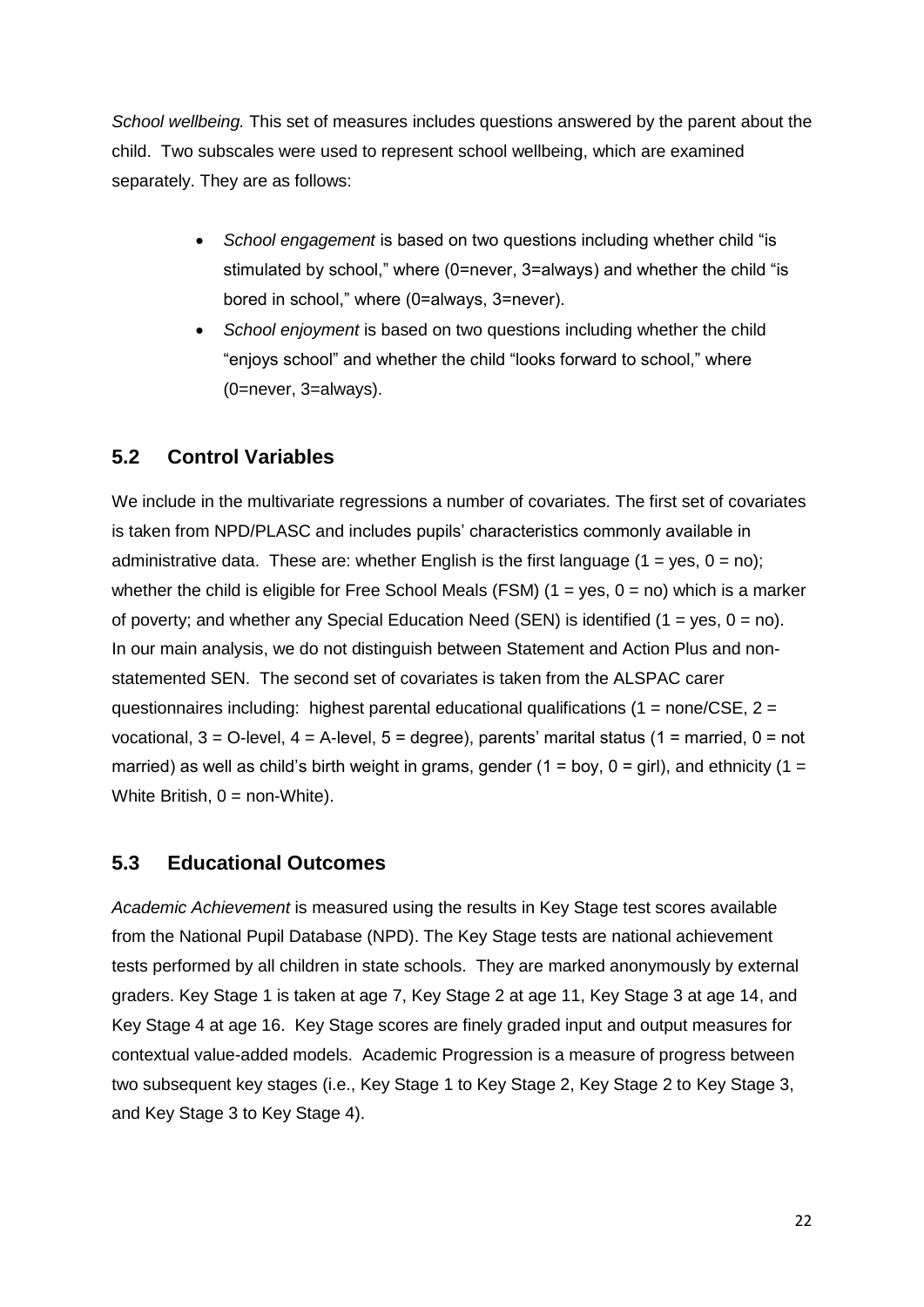Throughout Key Stage 1 to Key Stage 3, pupils are assessed in the core subjects. For Key Stage 1, the core subjects are Reading, Spelling, and Mathematics. For Key Stage 2 and Key Stage 3, the core subjects are English, Mathematics, and Science. Key Stage scores 1, 2 and 3 represent average point scores for the three core subjects, based on their test/exam results. At each key stage, points are allocated according to the National Curriculum test level. Each level is 6 points, representing one year of academic progress. Within each level, there are three sublevels for the three school terms in a year, where one term of progress is represented by 2 points (see Table 1). In our ALSPAC sample, the average score is 16.88 (SD = 3.09) for Key Stage 1, 29.58 (SD = 3.49) for Key Stage 2 and 37.09  $(SD = 6.05)$  for Key Stage 3.

#### **Table 1. Key Stage 1, 2 and 3 Point Scores**

| <b>Points</b><br>score | <b>Terms worth of</b><br><b>progress</b> | Number of<br><b>sublevels</b> | Amount of increase between<br><b>levels</b> |
|------------------------|------------------------------------------|-------------------------------|---------------------------------------------|
| 2 points               | One term                                 | One sublevel                  | One third of a level                        |
| 4 points               | Two terms                                | Two sublevels                 | Two thirds of a level                       |
| 6 points               | One year                                 | Three sublevels               | One level                                   |

At Key Stage 4 (GCSE), pupils can take a variety of subjects (including English and Mathematics which are mandatory for all pupils). Key Stage 4 scores represent the total point score which is capped at the pupil's eight best GCSE (and equivalent) qualifications. For Key Stage 4, points are allocated based on the number of GCSEs taken and the grade obtained for each GCSE (see Table 2). In our ALSPAC sample, the average capped GCSE score is  $341.54$  (SD =  $80.04$ ).

#### **Table 2. Key Stage 4 (GCSE) Point Scores**

| Qualification   | <b>Point score</b> |
|-----------------|--------------------|
| GCSE - grade A* | 58                 |
| GCSE - grade A  | 52                 |
| GCSE - grade B  | 46                 |
| GCSE - grade C  | 40                 |
| GCSE - grade D  | 34                 |
| GCSE - grade E  | 28                 |
| GCSE - grade F  | 22                 |
| GCSE - grade G  | 16                 |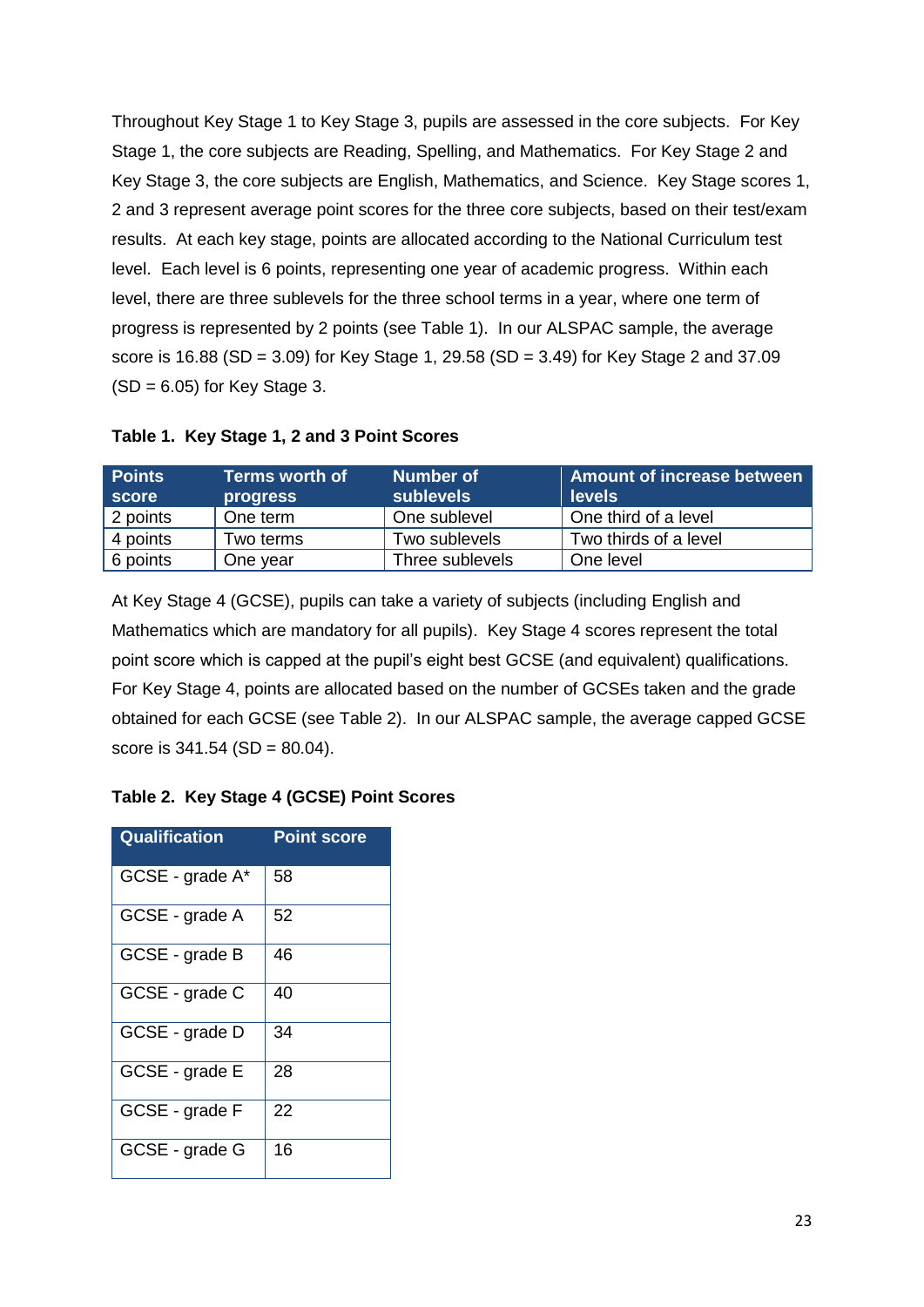*School Engagement.* This measure includes ALSPAC questions addressed to parents asking whether the child "is stimulated at school," where (0=never, 3=always) and whether the child "is bored at school" where (0=always, 3=never). School engagement is coded so higher scores equate to more school engagement (School engagement is also used as a predictor variable for other outcomes). The average score is  $2.36$  (SD = .60) for school engagement at age 7, 2.33 (SD = .55) at age 10 and 2.09 (SD = .63) at age 13.

## <span id="page-25-0"></span>6 **Empirical Strategy**

For the first research question, we investigate how dimensions of wellbeing are associated with concurrent educational outcomes, including academic achievement and school engagement. In order to do this, we examine correlations (i.e., statistical associations) between dimensions of wellbeing and concurrent educational outcomes (i.e., measured at the same age). The correlation coefficient shows the strength of the relationship between the wellbeing measure and the outcome variable. For academic achievement, we examine the correlations between dimensions of wellbeing at age 10 and Key Stage 2 scores (age 11) and between dimensions of wellbeing at age 13 and Key Stage 3 scores (age 14). For school engagement, we examine the correlations between dimensions of wellbeing at age 10 and the school engagement outcome at age 10 and between dimensions of wellbeing at age 13 and the school engagement outcome at age 13.

For the second research question, we investigate how dimensions of wellbeing are associated with later educational outcomes, including academic achievement and school engagement. In order to do this, we examine correlation coefficients between dimensions of wellbeing and later educational outcomes. For academic achievement, we examine the correlations between dimensions of wellbeing at age 7 and Key Stage 2 scores (age 11), between dimensions of wellbeing at age 10 and Key Stage 3 scores (age 14), and between dimensions of wellbeing at age 13 and Key Stage 4 (GCSE) scores (age 16). For school engagement, we examine the correlations between dimensions of wellbeing at age 7 and school engagement at age 10 and between dimensions of wellbeing at age 10 and school engagement at age 13.

For the third research question, we examine how dimensions of wellbeing are associated with changes in later academic progression and school engagement (i.e., after taking into account the prior educational outcome). In order to do this, we perform statistical regression models for each educational outcome at the different ages from childhood to adolescence. Statistical regression allows us to determine the strength of the relationship between a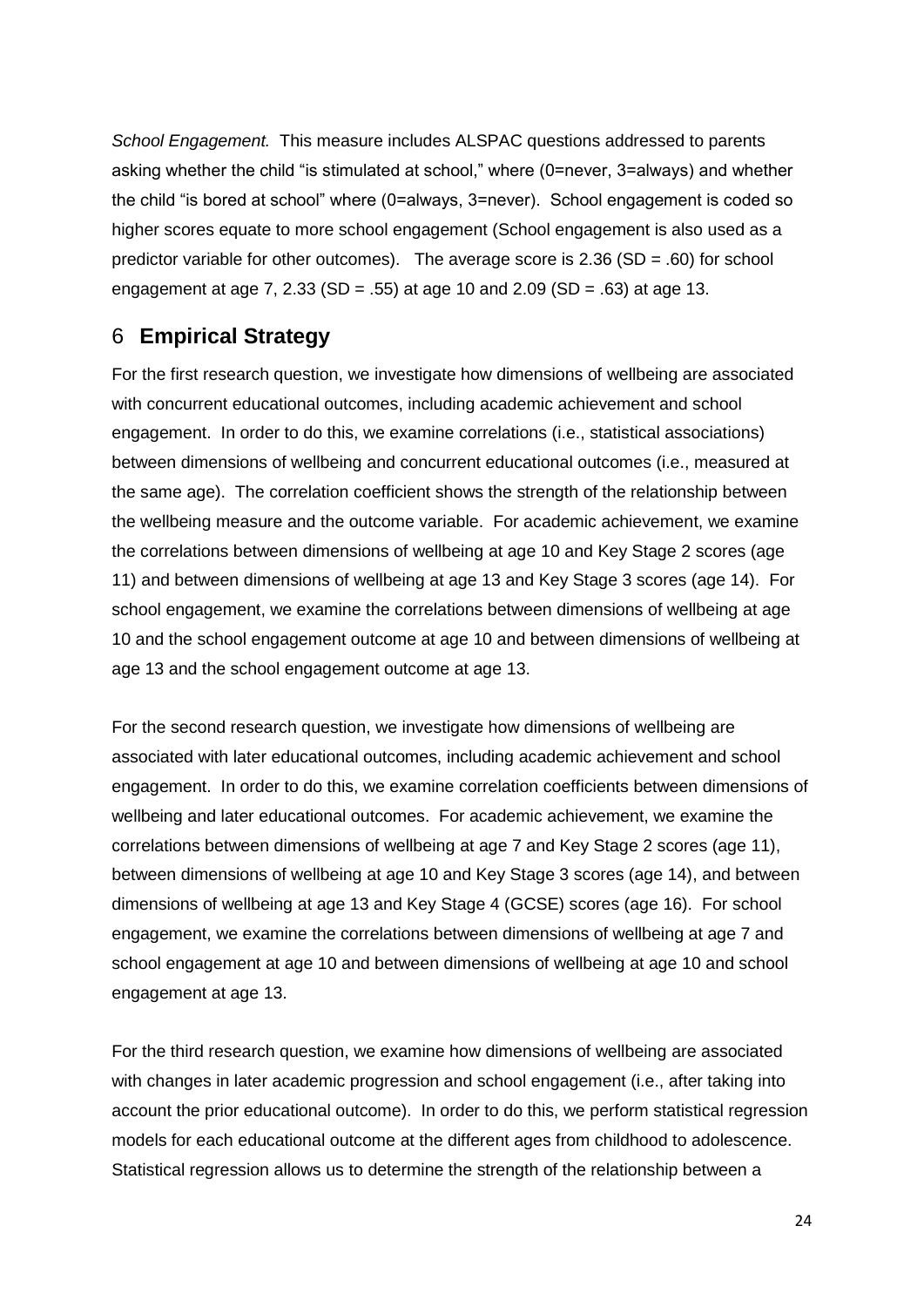predictor and an outcome, when all the other predictors in the model are taken into account (i.e., controlled). In these models, we use a value-added approach which shows the degree to which each predictor is associated with change in the outcome variable. The value-added specification allows us to control for the prior and often unobserved history of parental and school inputs by including a prior (lagged) educational measure in the model. Each model includes the lagged educational measure, the wellbeing measures and control variables, which were all measured prior to the relevant outcome measure. For academic achievement, we examine whether dimensions of wellbeing at age 7 predict academic progression from Key Stage 1 to Key Stage 2, whether dimensions of wellbeing at age 10 predict academic progression from Key Stage 2 to Key Stage 3 and whether dimensions of wellbeing at age 13 predict academic progression from Key Stage 3 to Key Stage 4 (i.e., GCSE). For school engagement, we examine whether dimensions of wellbeing at age 7 predict school engagement at age 10 taking into account school engagement at age 7 and whether dimensions of wellbeing at age 10 predict school engagement at age 13 taking into account school engagement at age 10.

For the fourth research question, we examine whether the associations between dimensions of wellbeing and changes in later educational outcomes (i.e., academic progression and school engagement) vary according to children's gender, SEN status, and their parents' education level. In order to do this, interaction terms between the wellbeing measures and key characteristics (i.e., gender, SEN and parents' education level) are included in the regression models (examined in the third research question) in a separate step, when statistically significant by a probability of .05 or less (i.e., less than 5 per cent likelihood of a chance finding).

## <span id="page-26-0"></span>**7 Findings**

The findings of the analyses are presented below according to each of the four research questions.

## <span id="page-26-1"></span>**7.1 How is wellbeing associated with concurrent (i.e., measured at the same age) educational outcomes?**

## <span id="page-26-2"></span>**7.1.1 Academic Achievement**

Table 3 shows the correlation coefficients (i.e., statistical associations) between emotional, behavioural, social, and school wellbeing at ages 10 and 13 and concurrent academic achievement at Key Stage 2 (age 11) and Key Stage 3 (age 14). The correlation coefficient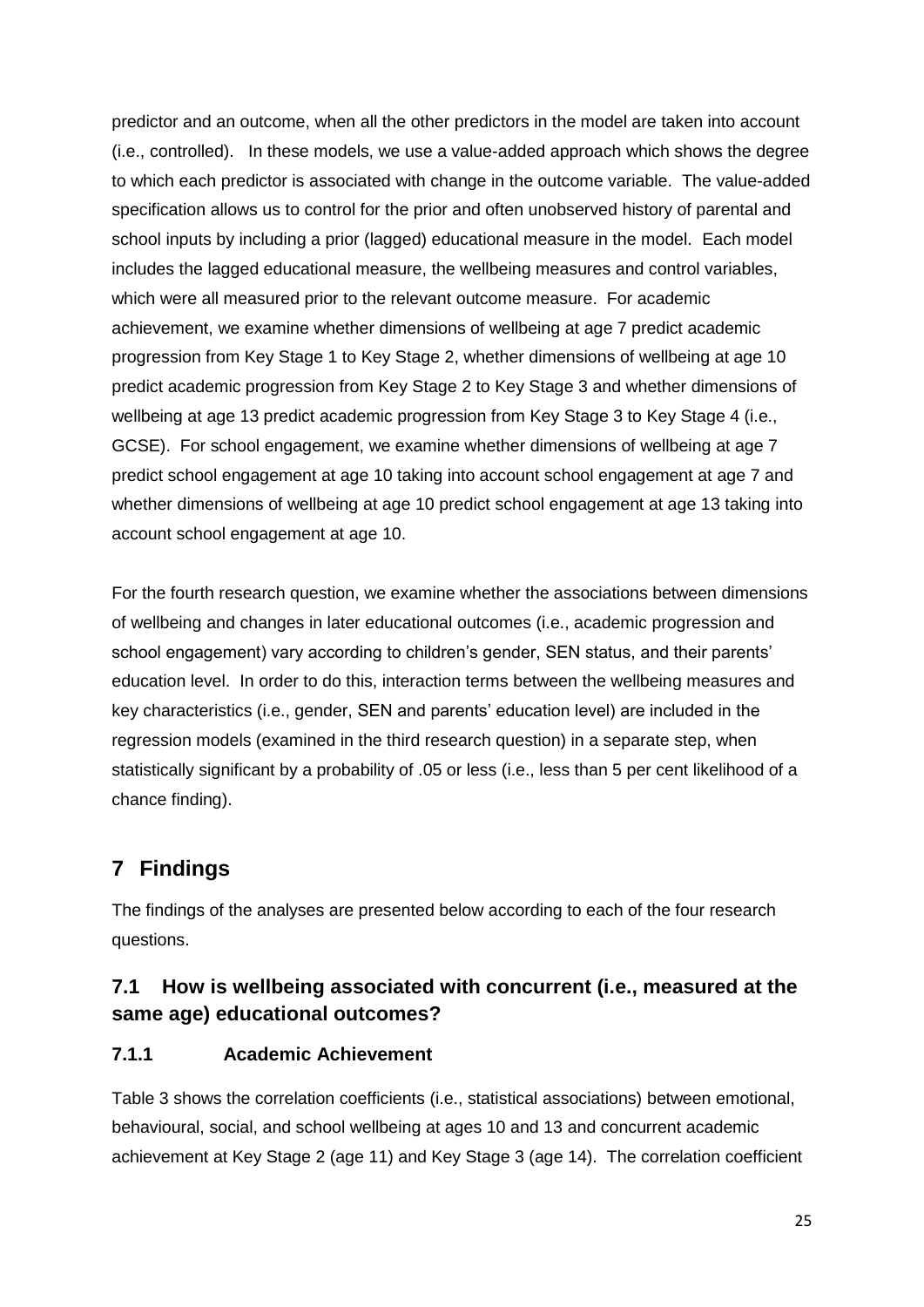(*r*) indicates the strength and direction of the linear relationship between two variables. A correlation coefficient of 1 indicates a perfect positive fit, while a correlation coefficient of -1 indicates a perfect negative fit.

|                                    | <b>Academic Achievement at:</b> |                           |
|------------------------------------|---------------------------------|---------------------------|
| <b>Measure of wellbeing</b>        |                                 | KS2 (Age 11) KS3 (Age 14) |
| <b>Better Emotional Wellbeing</b>  | 0.11                            | 0.15                      |
| <b>Less Awkward Behaviour</b>      | 0.15                            | 0.19                      |
| Less Troublesome Behaviour         | 0.15                            | 0.21                      |
| <b>Fewer Activity Problems</b>     | 0.22                            | 0.23                      |
| <b>Fewer Attention Problems</b>    | 0.31                            | 0.32                      |
| More Positive Friendships          | 0.10                            | 0.11                      |
| <b>Experience of Victimisation</b> | $-0.09$                         | $-0.14$                   |
| More School Enjoyment              | 0.10                            | 0.12                      |
| More School Engagement             | 0.13                            | 0.19                      |
|                                    |                                 |                           |

|  |  | Table 3: Correlations between Wellbeing and Concurrent Academic Achievement* |
|--|--|------------------------------------------------------------------------------|
|  |  |                                                                              |

\*All correlations shown above are statistically significant at .001.

Dimensions of wellbeing are correlated significantly with concurrent academic achievement. The sizes of correlation coefficients, however, vary across both the dimension of wellbeing and the specific key stage examined. Among all of the indicators of wellbeing, attention problems show the strongest relationship with Key Stage 2 and Key Stage 3 scores, with fewer attention problems being associated with higher key stage scores. While the strength of the correlation is fairly stable for some of the dimensions of wellbeing across both Key Stages (e.g. activity problems, attention problems, positive friendships, and school enjoyment), the correlation size is higher at Key Stage 3 than Key Stage 2 for emotional wellbeing, awkward behaviour, troublesome behaviour, victimisation, and school enjoyment. This suggests that these dimensions of wellbeing may have a stronger concurrent relationship with academic achievement as children grow older.

## <span id="page-27-0"></span>**7.1.2 School Engagement**

Table 4 displays the correlation coefficients between emotional, behavioural, social, and school wellbeing at ages 10 and 13 and concurrent school engagement at ages 10 and 13.

| Table 4: Correlations between Wellbeing and Concurrent School Engagement* |  |  |
|---------------------------------------------------------------------------|--|--|
|                                                                           |  |  |

|                                   | <b>School</b><br><b>Engagement at:</b> |      |
|-----------------------------------|----------------------------------------|------|
| <b>Measure of wellbeing</b>       | 10                                     | 13   |
| <b>Better Emotional Wellbeing</b> | 0.15                                   | 0.16 |
| <b>Less Awkward Behaviour</b>     | 0.18                                   | 0.24 |
| Less Troublesome Behaviour        | 0.15                                   | 0.25 |
| <b>Fewer Activity Problems</b>    | 0.17                                   | 0.20 |
| <b>Fewer Attention Problems</b>   | 0.24                                   | 0.32 |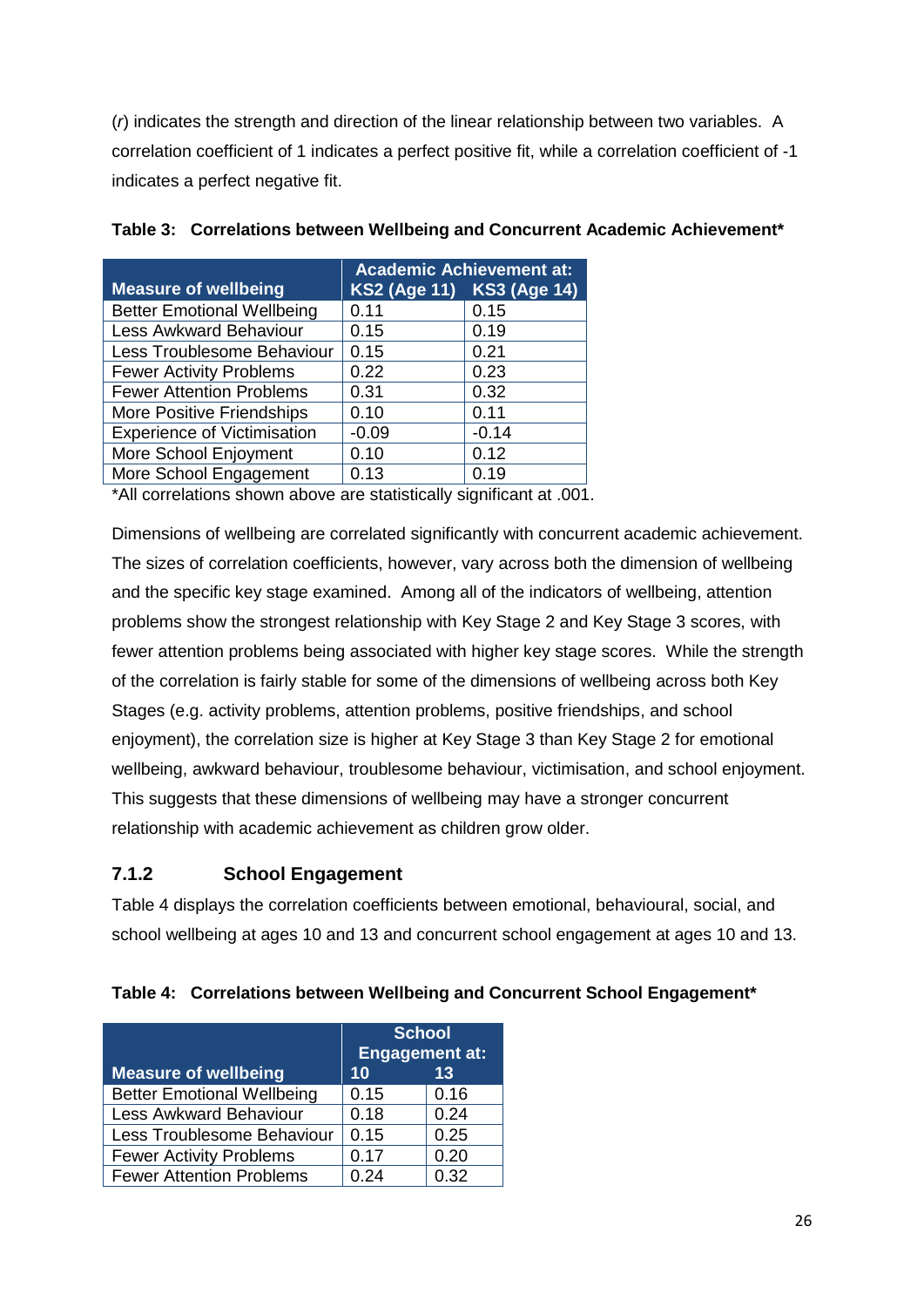| More Positive Friendships          | 0.12    | 0.11    |
|------------------------------------|---------|---------|
| <b>Experience of Victimisation</b> | $-0.12$ | $-0.10$ |
| More School Enjoyment              | 0.66    | 0.71    |
|                                    |         |         |

\*All correlations shown above are statistically significant at .001.

Dimensions of wellbeing are significantly correlated with concurrent school engagement. The correlation coefficient, however, varies across both the dimension of wellbeing and the age at which school engagement was measured. School enjoyment shows the strongest relationship with school engagement at both ages 10 and 13, suggesting that these two variables are highly related to each other in the same direction (i.e., children who enjoy school also tend to be engaged in school). While the strength of the correlation is fairly stable for some dimensions of wellbeing (i.e., emotional wellbeing, positive friendships, and victimisation), the correlation coefficient size increases for activity problems, awkward behaviour, troublesome behaviour, attention problems, and school enjoyment from ages 10 to 13. This suggests that these dimensions of wellbeing appear to have a stronger concurrent relationship with school engagement as children grow older.

## <span id="page-28-0"></span>**7.2 How is wellbeing associated with later educational outcomes?**

#### <span id="page-28-1"></span>**7.2.1 Academic Achievement**

Table 5 displays the correlation coefficients between emotional, behavioural, social, and school wellbeing at ages 7, 10 and 13 and later academic achievement at Key Stage 2 (age 11), Key Stage 3 (age 14), and Key Stage 4 (age 16).

|                                   | <b>Academic Achievement at:</b> |                           |                     |
|-----------------------------------|---------------------------------|---------------------------|---------------------|
| <b>Measure of wellbeing</b>       |                                 | KS2 (Age 11) KS3 (Age 14) | <b>KS4 (Age 16)</b> |
| <b>Better Emotional Wellbeing</b> | 0.13                            | 0.17                      | 0.10                |
| Low Awkward Behaviour             | 0.13                            | 0.17                      | 0.22                |
| Low Troublesome Behaviour         | 0.09                            | 0.19                      | 0.28                |
| <b>Low Activity Problems</b>      | 0.25                            | 0.24                      | 0.22                |
| <b>Low Attention Problems</b>     | 0.29                            | 0.31                      | 0.33                |
| <b>Positive Friendships</b>       | 0.12                            | 0.14                      | 0.11                |
| Victimisation                     | $-0.14$                         | $-0.16$                   | $-0.14$             |
| <b>High School Enjoyment</b>      | 0.05                            | 0.10                      | 0.16                |
| <b>High School Engagement</b>     | 0.05                            | 0.13                      | 0.22                |

| Table 5: Correlations between Wellbeing and Later Academic Achievement* |  |  |
|-------------------------------------------------------------------------|--|--|
|                                                                         |  |  |

\*All correlations shown above are statistically significant at .001 with the exception of school enjoyment and school engagement at KS2 which are not statistically significant.

Dimensions of wellbeing are significantly correlated with later academic achievement, with the exception of school enjoyment and engagement at Key Stage 2. This finding indicates that, for the most part, wellbeing is associated with later achievement. Furthermore, the correlation coefficient varies across both the dimension of wellbeing and the specific key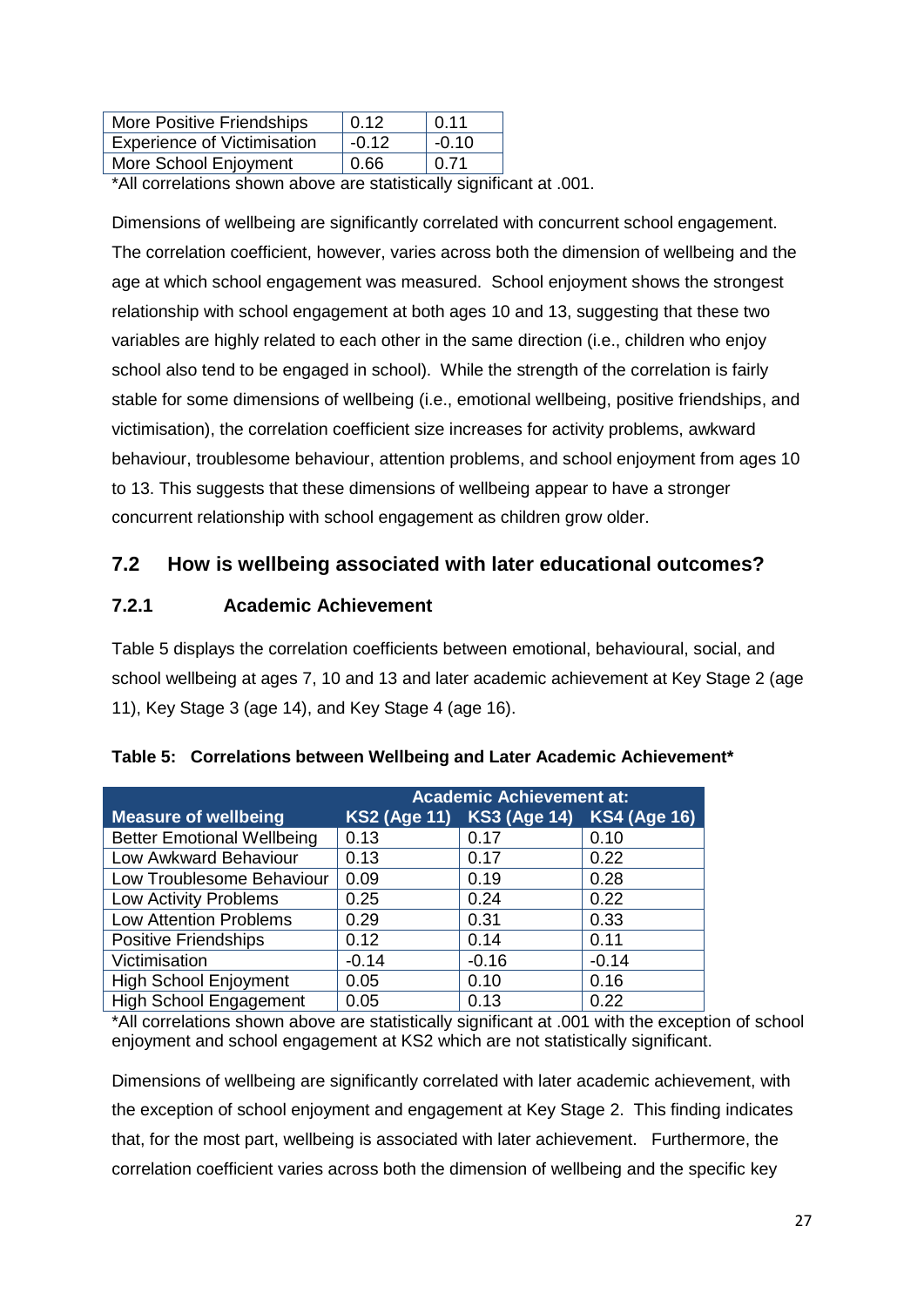stage examined. While the strength of the correlation is fairly stable for some dimensions of wellbeing across the key stages (e.g., activity problems, attention problems, victimisation, and friendships), the correlation coefficient increases for awkward behaviour, troublesome behaviour, school enjoyment, and school engagement from Key Stage 2 to Key Stage 4. This suggests that these dimensions of wellbeing appear to have a stronger relationship with later academic achievement as children get older.

## <span id="page-29-0"></span>**7.2.2 School Engagement**

Table 6 displays the correlation coefficients between emotional, behavioural, social, and school wellbeing at ages 7 and 10 and later school engagement at ages 10 and 13.

| <b>School Engagement</b><br><b>Measure of wellbeing</b><br>at: |         |         |  |
|----------------------------------------------------------------|---------|---------|--|
|                                                                | 10      | 13      |  |
| <b>High Emotional Wellbeing</b>                                | 0.11    | 0.15    |  |
| Low Awkward Behaviour                                          | 0.16    | 0.16    |  |
| Low Troublesome Behaviour                                      | 0.13    | 0.16    |  |
| <b>Low Activity Problems</b>                                   | 0.16    | 0.14    |  |
| <b>Low Attention Problems</b>                                  | 0.21    | 0.22    |  |
| Positive Friendships                                           | 0.12    | 0.12    |  |
| Victimisation                                                  | $-0.17$ | $-0.09$ |  |
| <b>High School Enjoyment</b>                                   | 0.40    | 0.39    |  |
| والمستحل والمستحل والمستحل والمستحدث                           |         |         |  |

**Table 6: Correlations between Wellbeing and Later School Engagement\*** 

\*All correlations shown above are statistically significant at .001.

Dimensions of wellbeing are significantly correlated with later school engagement, indicating that wellbeing is associated with later engagement in school. For the most part, the correlation coefficients between wellbeing and later school engagement are similar for both ages, although there was a slight increase in correlation size in the case of emotional wellbeing and troublesome behaviour and a slight decrease for victimisation and activity problems as children get older.

## <span id="page-29-1"></span>**7.3 How is wellbeing associated with later changes in educational outcomes i.e., progress between two time points?**

## <span id="page-29-2"></span>**7.3.1 Academic Progression**

Table 7 displays whether prior achievement, wellbeing measures and control variables are significant predictors of later academic achievement at Key Stage 2 (age 11), Key Stage 3 (age 14), and Key Stage 4 (age 16), controlling for all of the other variables in the model. In particular, we examine whether dimensions of wellbeing at age 7 predict academic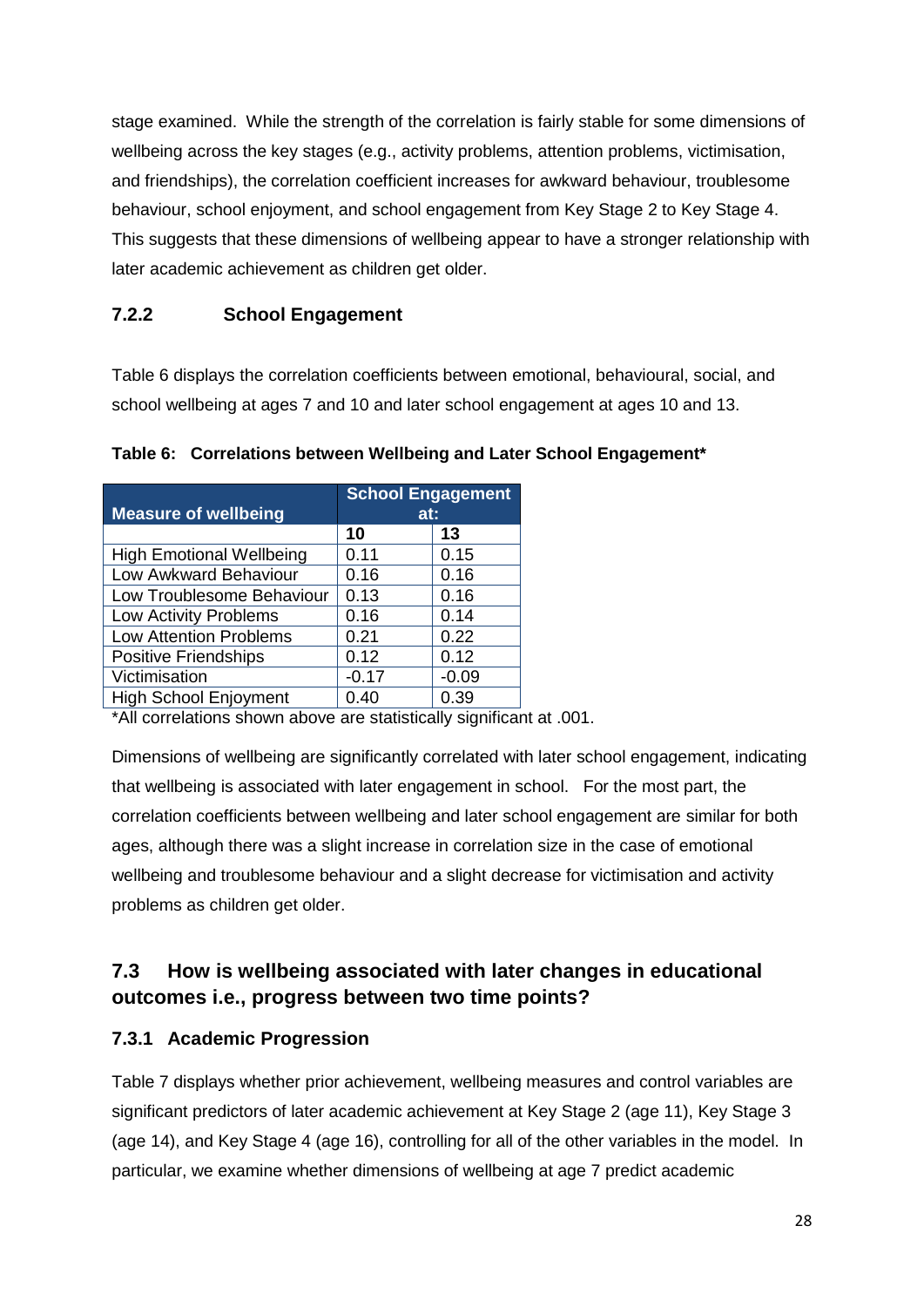progression from Key Stage 1 to Key Stage 2, dimensions of wellbeing at age 10 predict academic progression from Key Stage 2 to Key Stage 3, and dimensions of wellbeing at age 13 predict academic progression from Key Stage 3 to Key Stage 4 (i.e., GCSE), taking into account all of the wellbeing measures and control variables listed in Table 5. In the Appendix, Tables 1 to 3 show the unstandardised and standardised coefficients and standard errors for each of the models.

|                                    | <b>Academic Progression from:</b> |                   |                   |
|------------------------------------|-----------------------------------|-------------------|-------------------|
| <b>Variables</b>                   | <b>KS1 to KS2</b>                 | <b>KS2 to KS3</b> | <b>KS3 to KS4</b> |
| <b>Prior Key Stage Score</b>       | Positive                          | Positive          | Positive          |
| <b>English First Language</b>      | <b>No</b>                         | <b>No</b>         | <b>No</b>         |
| <b>Free School Meals</b>           | <b>No</b>                         | Negative          | <b>No</b>         |
| <b>SEN Status</b>                  | Negative                          | Negative          | Negative          |
| <b>Parents Married</b>             | <b>No</b>                         | Positive          | Positive          |
| <b>Higher Parental Education</b>   | Positive                          | Positive          | Positive          |
| <b>White British</b>               | <b>No</b>                         | <b>No</b>         | <b>No</b>         |
| <b>Boys</b>                        | Positive                          | <b>No</b>         | Negative          |
| Higher Birth Weight                | <b>No</b>                         | <b>No</b>         | <b>No</b>         |
| <b>Better Emotional Wellbeing</b>  | Positive                          | <b>No</b>         | <b>No</b>         |
| <b>Less Awkward Behaviour</b>      | <b>No</b>                         | <b>No</b>         | <b>No</b>         |
| Less Troublesome Behaviour         | <b>No</b>                         | Positive          | Positive          |
| <b>Fewer Activity Problems</b>     | <b>No</b>                         | <b>No</b>         | <b>No</b>         |
| <b>Fewer Attention Problems</b>    | Positive                          | Positive          | Positive          |
| More Positive Friendships          | <b>No</b>                         | <b>No</b>         | <b>No</b>         |
| <b>Experience of Victimisation</b> | <b>No</b>                         | <b>No</b>         | <b>No</b>         |
| More School Enjoyment              | <b>No</b>                         | <b>No</b>         | <b>No</b>         |
| More School Engagement             | <b>No</b>                         | <b>No</b>         | Positive          |

#### **Table 7: Significant Predictors of Academic Progression**

Note. No = not significant; negative = significant in a negative direction at .05 or below; positive = significant in a positive direction at .05 or below.

Our findings suggest that children's wellbeing is associated with academic progression, but different dimensions are important at different stages in the schooling process. Better emotional wellbeing is a significant predictor of higher academic progression in primary school (i.e., from Key Stage 1 to Key Stage 2), but not in secondary school (i.e., from Key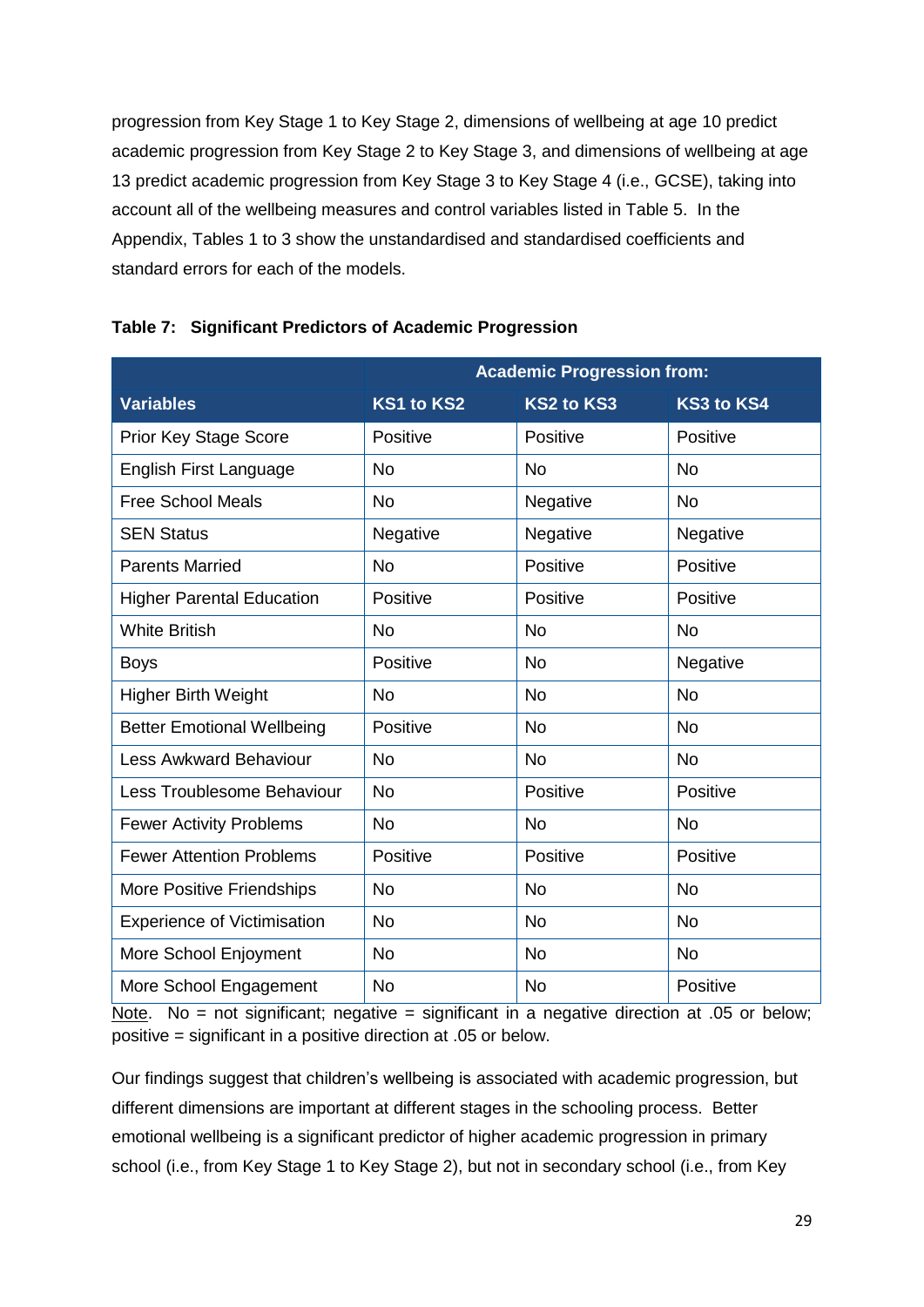Stage 2 to Key Stage 3 and from Key Stage 3 to Key Stage 4). For example, children who have no negative symptoms of emotional wellbeing have an average value-added Key Stage 2 score which is 2.46 points higher (i.e., representing more than one term of academic progress) compared to children who have many negative symptoms of emotional wellbeing (See Appendix, Table 1).

In line with previous research, better attention skills are a significant predictor of higher academic progression for children across all the key stages of schooling. For example, children with no attention problems have an average value-added score which is 2.08 points higher at Key Stage 2 and 2.10 points higher at Key Stage 3 (i.e., representing one term of academic progress), and a total value-added score which is 63.38 points higher at Key Stage 4 (i.e., equivalent to more than one extra GCSE at grade A\*) compared to children with a lot of attention problems (see Appendix, Tables 1 to 3).

Troublesome behaviour has a more significant association with academic achievement as children progress in their schooling. Less troublesome behaviour is associated with higher academic progression from Key Stage 2 to Key Stage 3 and from Key Stage 3 to Key Stage 4, but not from Key Stage 1 to Key Stage 2. For example, young people who do not engage in troublesome behaviour have an average value-added score which is 3.44 points higher at Key Stage 3 (i.e., representing more than half a year of academic progression) and have a total value-added score which is 178.80 points higher at Key Stage 4 (i.e., equivalent to three extra GCSEs at grade A\*) compared to young people who engage in a lot of troublesome behaviour (See Appendix, Tables 2 and 3).

More school engagement is a significant predictor of higher academic progression from Key Stage 3 to Key Stage 4, but not from Key Stage 1 to Key Stage 2 or from Key Stage 2 to Key Stage 3. Young people who are always engaged in school at age 13 have a total valueadded score which is 26.04 points higher at Key Stage 4 (i.e., equivalent to one-half an extra GCSE at grade A) compared to those who are never engaged in school (see Appendix, Table 3).

Findings also highlight the significance of several demographic and other characteristics in explaining children's academic progression. Children who have special educational needs have lower academic progression, while children whose parents are married and have higher levels of educational qualifications have higher academic progression. Boys have higher academic progression than girls from Key Stage 1 to Key Stage 2, whereas girls have higher academic progression than boys from Key Stage 3 to Key Stage 4. Children who are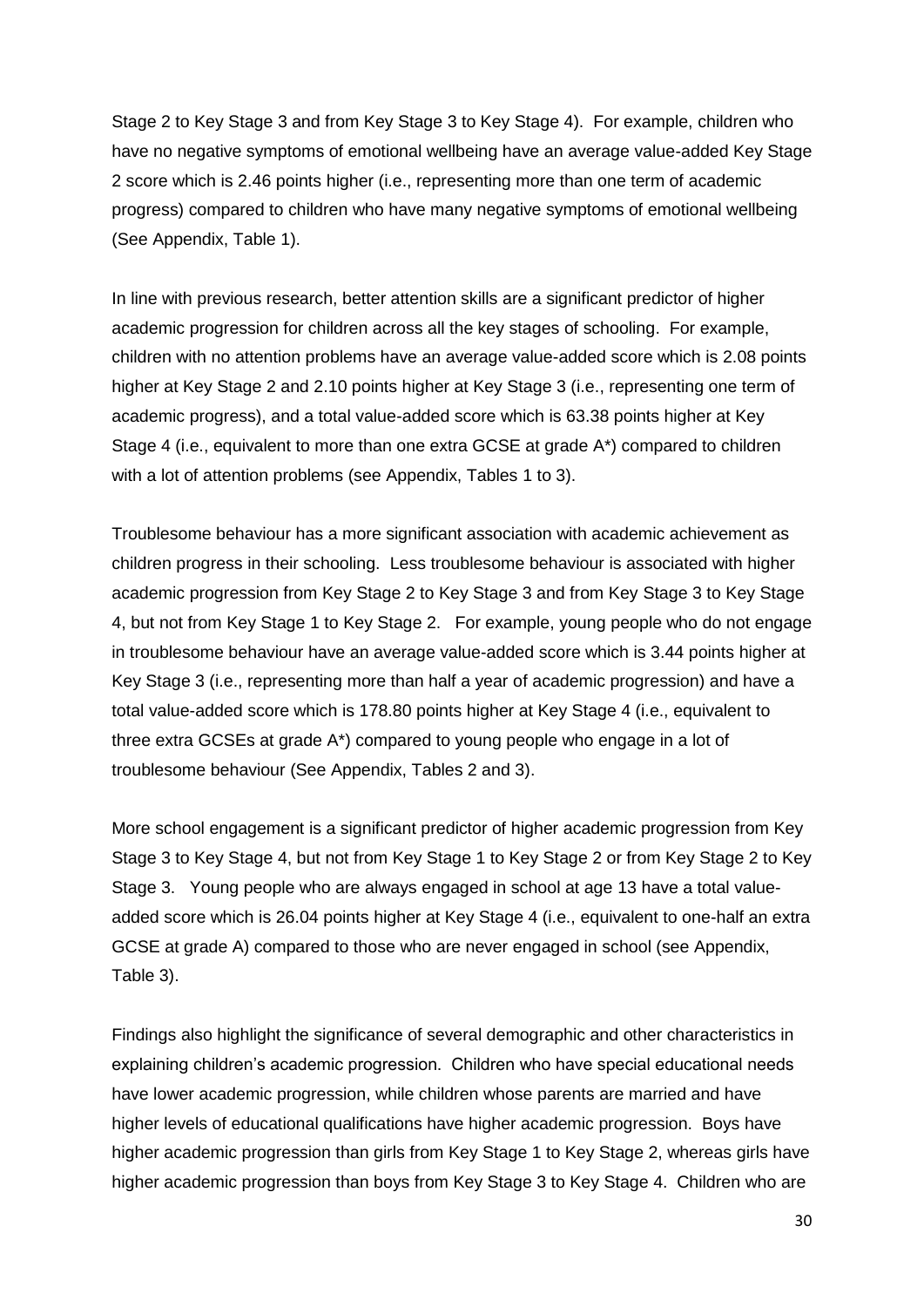eligible for free school meals (FSM) have lower academic progression than those without FSM from Key Stage 2 to Key Stage 3.

Several factors are not significant at all in terms of explaining academic progression including children's birth weight, ethnicity, and whether the child's first language is English. However, it is important to note that ALSPAC has a low percentage of families who are ethnic minorities (i.e., about 3 per cent) and whose first language is not English (i.e., about 1 per cent) which may reflect the lack of significant findings.

#### In summary:

- <span id="page-32-0"></span> Better emotional wellbeing at age 7 is a significant predictor of higher academic progression from Key Stage 1 to Key Stage 2. This relationship is not significant at other ages.
- Better attention skills at ages 7, 10, and 13 are a significant predictor of greater academic progression in both primary and secondary school, indicating that the ability to control and sustain attention is a consistent predictor of children's learning.
- Children who are not engaged in troublesome behaviours at ages 10 and 13 make more progress in secondary school (i.e., Key Stage 2 to Key Stage 3; Key Stage 3 to Key Stage 4).This relationship is not significant in primary school (i.e., Key Stage 1 to Key Stage 2).
- More school engagement at age 13 is a significant predictor of greater academic progression from Key Stage 3 to Key Stage 4, highlighting the importance of sustaining school motivation for academic achievement in adolescence.
- Children with SEN status make less progress, whereas those with married parents and those with more highly educated parents make greater progress. Boys make more progress from Key Stage 1 to Key Stage 2, whereas girls make greater progress from Key Stage 3 to Key Stage 4. Children eligible for free meals progress more slowly from Key Stage 2 to Key Stage 3.

## **7.3.2 School Engagement**

Table 8 displays whether prior school engagement, wellbeing measures and control variables are significant predictors of later school engagement at ages 10 and 13, controlling for all of the other variables in the model. More specifically, we examine how dimensions of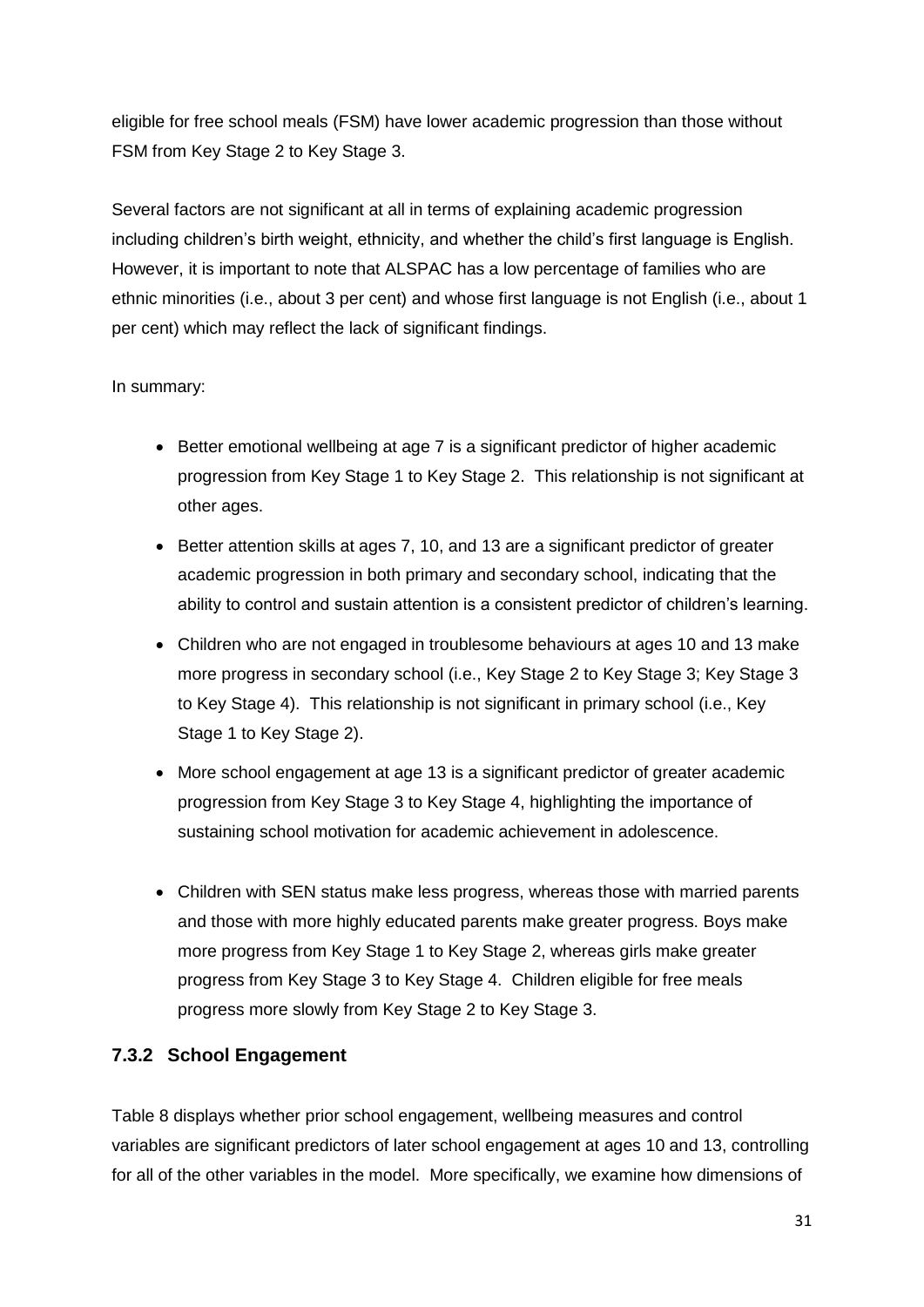wellbeing at age 7 predict school engagement at age 10 taking into account school engagement at age 7 and how dimensions of wellbeing at age 10 predict school engagement at age 13 taking into account school engagement at age 10, controlling for all of the wellbeing measures and control variables listed in Table 6. In the Appendix, Tables 4 and 5 show the unstandardised and standardised coefficients and standard errors for each of the models.

|                                    | <b>Changes in School Engagement from:</b> |                |  |
|------------------------------------|-------------------------------------------|----------------|--|
| <b>Variables</b>                   | 7 to 10 years                             | 10 to 13 years |  |
| <b>Prior School Engagement</b>     | Positive                                  | <b>No</b>      |  |
| <b>English First Language</b>      | Positive                                  | <b>No</b>      |  |
| <b>Free School Meals</b>           | Negative                                  | <b>No</b>      |  |
| <b>SEN Status</b>                  | Negative                                  | <b>No</b>      |  |
| <b>Parents Married</b>             | Positive                                  | <b>No</b>      |  |
| <b>Higher Parental Education</b>   | <b>No</b>                                 | <b>No</b>      |  |
| <b>White British</b>               | <b>No</b>                                 | <b>No</b>      |  |
| <b>Boys</b>                        | Negative                                  | <b>No</b>      |  |
| <b>Higher Birth Weight</b>         | <b>No</b>                                 | <b>No</b>      |  |
| <b>Better Emotional Wellbeing</b>  | <b>No</b>                                 | Positive       |  |
| <b>Less Awkward Behaviour</b>      | <b>No</b>                                 | <b>No</b>      |  |
| Less Troublesome Behaviour         | <b>No</b>                                 | Positive       |  |
| <b>Fewer Activity Problems</b>     | <b>No</b>                                 | Positive       |  |
| <b>Fewer Attention Problems</b>    | <b>No</b>                                 | Positive       |  |
| More Positive Friendships          | <b>No</b>                                 | Positive       |  |
| <b>Experience of Victimisation</b> | Negative                                  | <b>No</b>      |  |
| More School Enjoyment              | Positive                                  | Positive       |  |

#### **Table 8: Significant Predictors of Changes in School Engagement**

Note. No = not significant; negative = significant in a negative direction at .05 or below; positive = significant in a positive direction at .05 or below.

Different dimensions of wellbeing are significant predictors of levels of school engagement at different ages. While a number of demographic and other key characteristics are significant predictors of school engagement at age 10, there are only two significant associations with wellbeing at this age (i.e., victimisation and school enjoyment). In contrast, none of the demographic or other key variables are significant at age 13. Rather, most of the wellbeing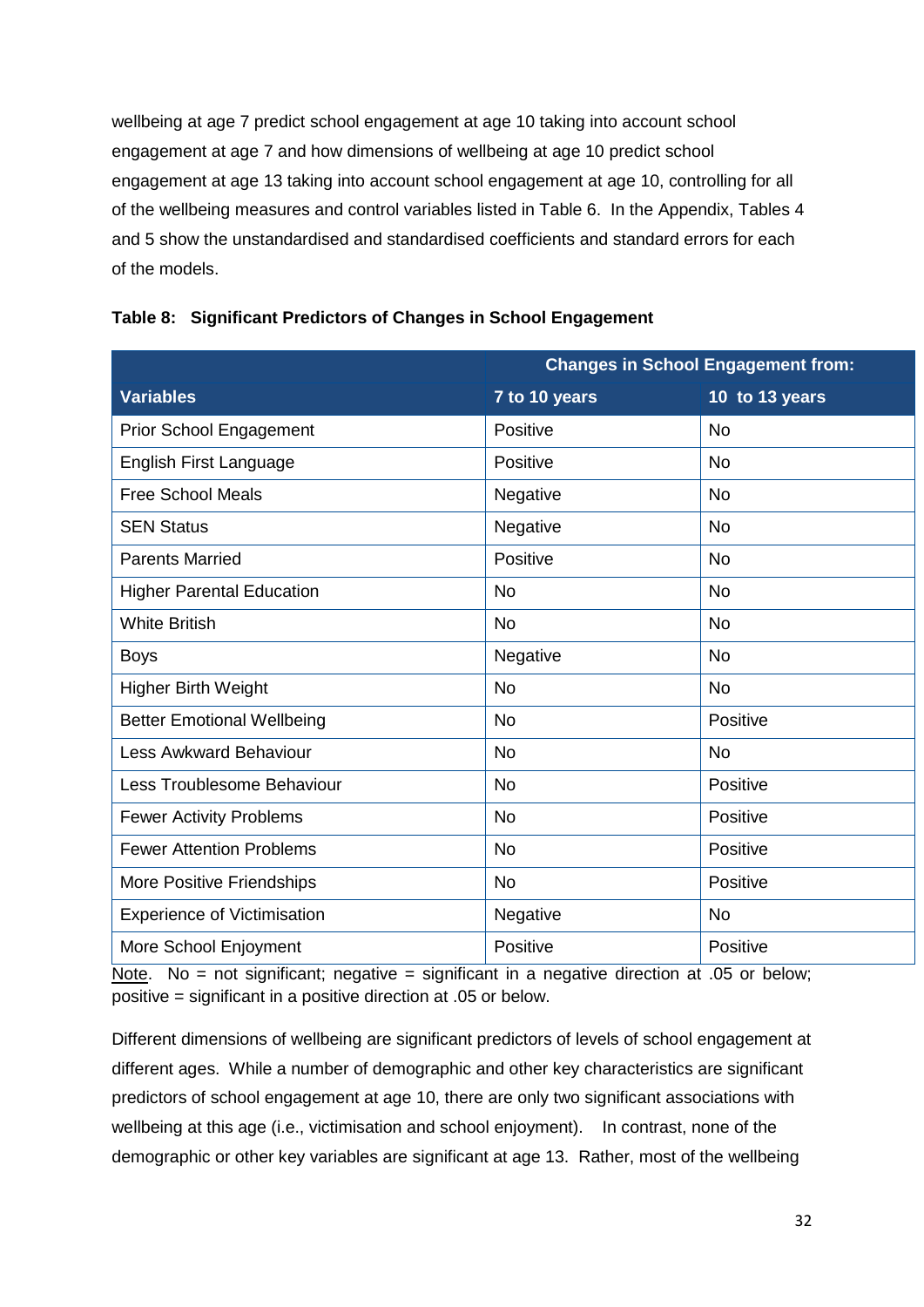dimensions are significant with the exception of awkward behaviour and victimisation. This suggests that as children's wellbeing becomes more important, demographic and other characteristics become less important, in explaining school engagement as children progress in their schooling.

For younger children, victimisation at age 7 is a significant predictor of less school engagement at age 10, taking into account school engagement at age 7. Children who are bullied at age 7 are less likely to be engaged in school three years later. However, being bullied at age 10 is not associated with school engagement at age 13, taking into account levels of school engagement at age 10.

For older children, higher emotional wellbeing, less troublesome behaviour, fewer activity and attention problems and more positive friendships at age 10 are associated with higher levels of school engagement at age 13, taking into account school engagement at age 10. These findings highlight the significant role of wellbeing in children's engagement as they get older. Since children's school engagement tends to decline from primary to secondary school (Gutman et al., 2010), this finding suggests that more positive indicators of wellbeing may help alleviate this documented decline for early teens.

For both younger and older children, more school enjoyment is associated with more school engagement at a later point in time, taking into account previous school engagement. This underscores the link between school enjoyment and later school engagement, indicating that children who enjoy school are more likely to be motivated and engaged in their school work at a later point in time.

Our findings show that demographic and other key characteristics have a significant association with school engagement at age 10, taking into account school engagement at age 7. Children who have special educational needs, those eligible for FSM, and boys are less engaged in school at age 10. Children whose first language is English are more engaged in school at this age. However, none of these factors, measured at age 10 are significant at age 13, taking into account school engagement at age 10.

In summary:

 Being bullied at age 7 is a significant predictor of lower school engagement from ages 7 to 10.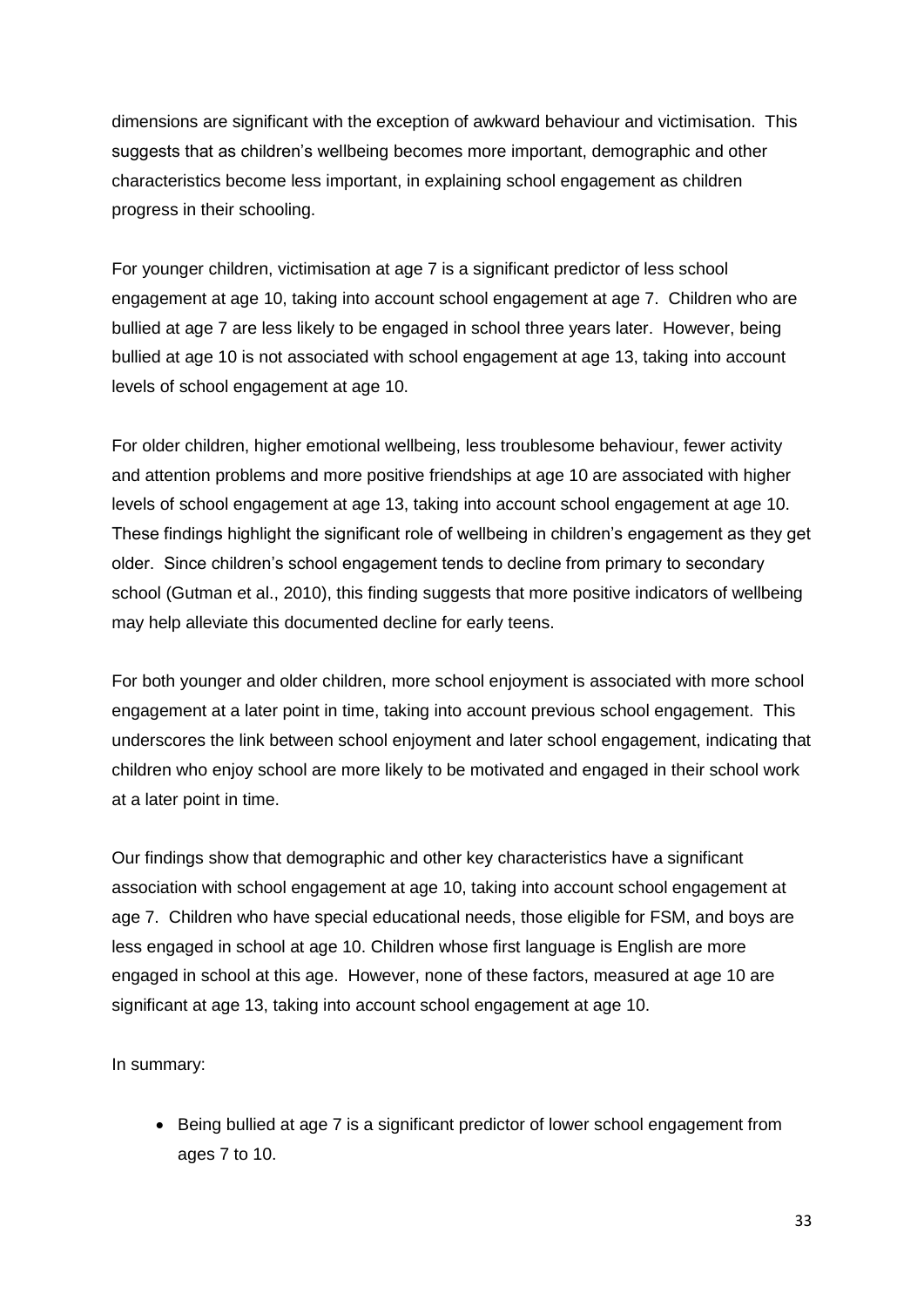- Better emotional wellbeing, less troublesome behaviour, fewer activity and attention problems, and more positive friendships at age 10 are associated with greater school engagement from 10 to 13 years, highlighting the significant role of wellbeing in children's engagement as they enter secondary school.
- More school enjoyment at ages 7 and 10 is associated with greater school engagement from ages 7 to 10 and from ages 10 to 13, respectively, indicating that children who enjoy school are more likely to be motivated and engaged in their school work at a later point in time.
- Children with SEN status, those eligible for free meals, and boys are less engaged in school, whereas children whose first language is English are more engaged from ages 7 to 10. None of these demographic factors is significant from ages 10 to 13, however.

## <span id="page-35-0"></span>**7.4 Does the association between prior dimensions of wellbeing and changes in later educational outcomes vary according to children's gender, SEN status and their parents' education level?**

For our last question, we examine interaction terms between wellbeing measures and key characteristics (i.e., gender, SEN, and parents' education level) in the regression models for academic progression and school engagement. With the exception of a few significant interactions between SEN status and behavioural wellbeing, associations did not vary according to children's demographic and other key characteristics. This suggests that, for the most part, the relationships between dimensions of wellbeing and later educational outcomes are similar for children and adolescents, regardless of their gender and parents' educational level.

## <span id="page-35-1"></span>**7.4.1 Academic Progression**

There are two significant interactions for academic progression, which are described below. These significant interactions indicate that the association between behavioural wellbeing and academic progression varies according to SEN status.

For academic progression between Key Stage 1 and Key Stage 2, there is a stronger association between awkward behaviour (e.g., blames others for mistakes, throws temper tantrums) for children with SEN status compared to children without SEN status (see Figure 1). For children with SEN status, those with more awkward behaviour have higher academic progression from Key Stage 1 to Key Stage 2 compared to children with less awkward behaviour. This finding suggests that more awkward behaviour does not generally have a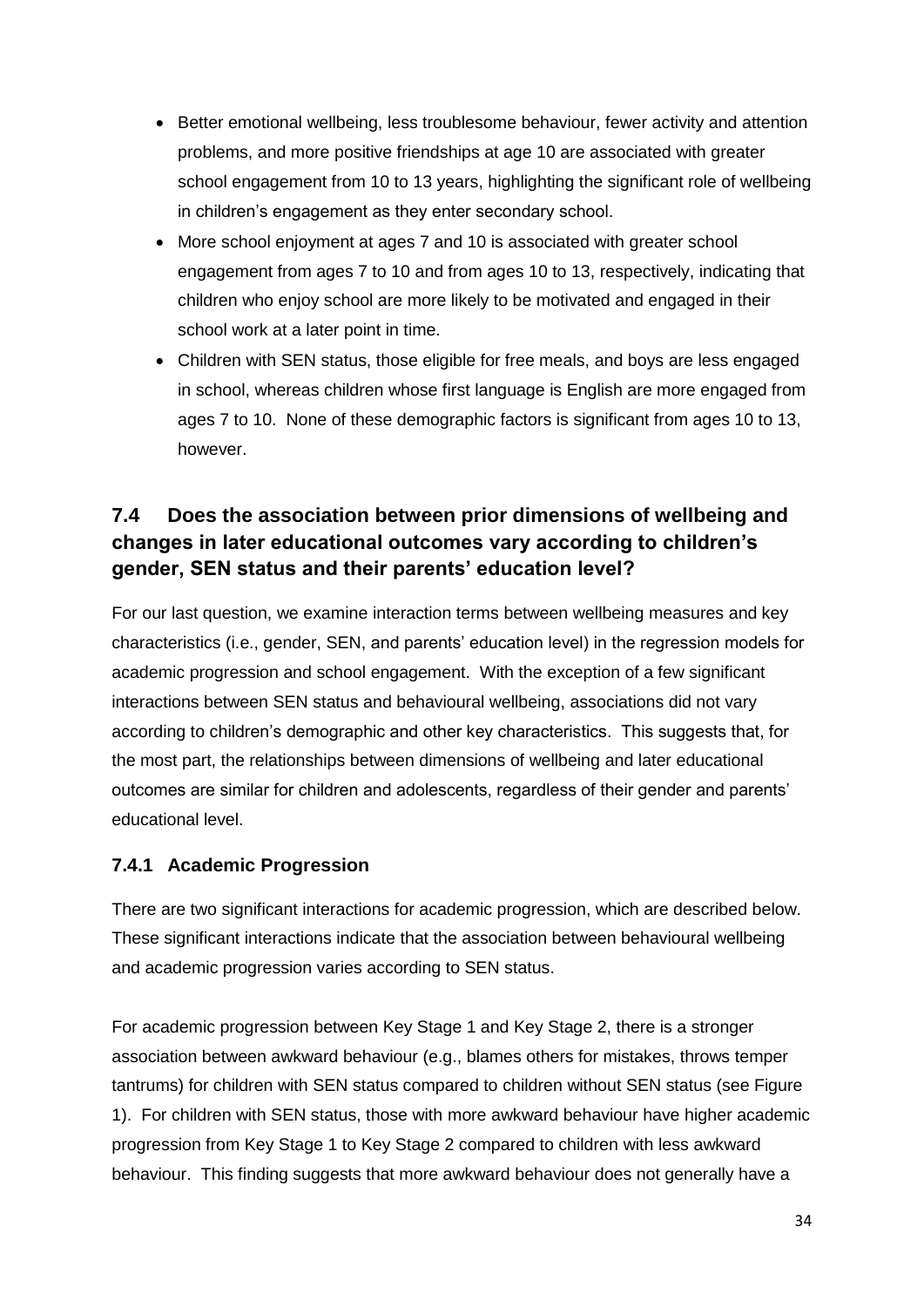negative association with lower academic progression for children, especially when compared to those children who might have other SEN difficulties.





As shown in Figure 2, there is also stronger association between activity problems (e.g., forgets things, makes careless mistakes) for children with SEN status than children without SEN status. For children with SEN status, those with more activity problems have much lower levels of academic progression from Key Stage 2 to Key Stage 3 than children with fewer activity problems. This finding suggests that activity problems are associated with lower academic progression, especially for those children who have SEN status.



**Figure 2: Interaction between SEN and Activity Problems for Academic Progression between Key Stage 2 and Key Stage 3**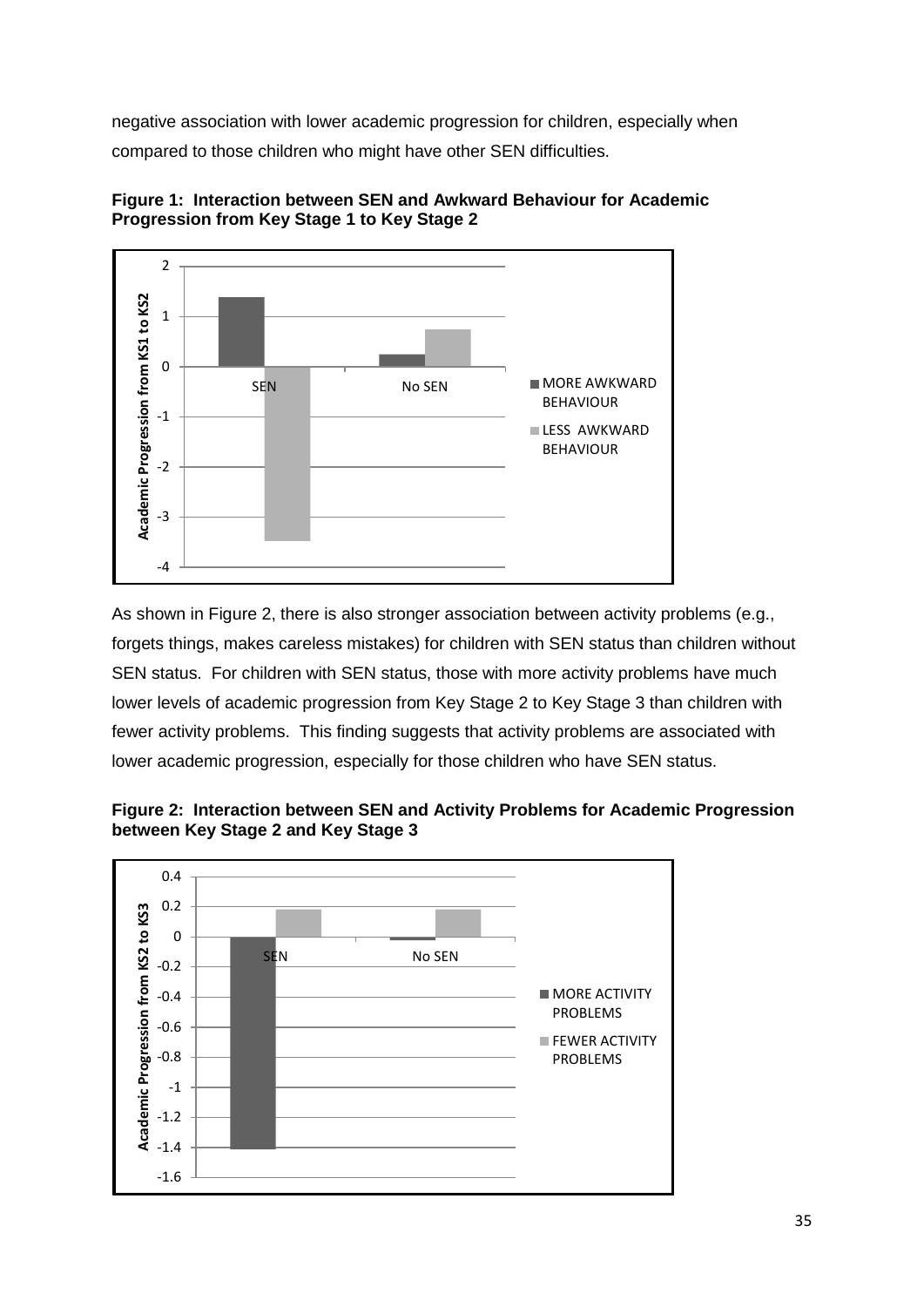### <span id="page-37-0"></span>**7.4.2 School Engagement**

There is one significant interaction for school engagement, indicating that the association between behavioural wellbeing and school engagement varies according to SEN status.

As shown in Figure 3, there is a stronger association between attention problems (e.g., is easily distracted, does not pay attention) for children without SEN status than children with SEN status. For children with more attention problems, those with SEN status experience more school engagement at age 13, taking into account school engagement at age 10, than those without SEN status. Among children with more attention problems, this may indicate that children with SEN are getting more help to deal with their attention difficulties than children with similar problems who are not SEN. Nevertheless, children with attention problems have lower school engagement, with or without SEN status, than children with fewer attention problems.





## <span id="page-37-1"></span>**8 Summary**

In summary, dimensions of children's wellbeing are associated with both concurrent and later educational outcomes. That is, children who have higher levels of emotional, behavioural, social, and school wellbeing tend to have higher levels of academic achievement and school engagement both concurrently and at a later point in time. However, when examining multiple dimensions of wellbeing together, some dimensions are relatively more important predictors of later educational outcomes than others. In other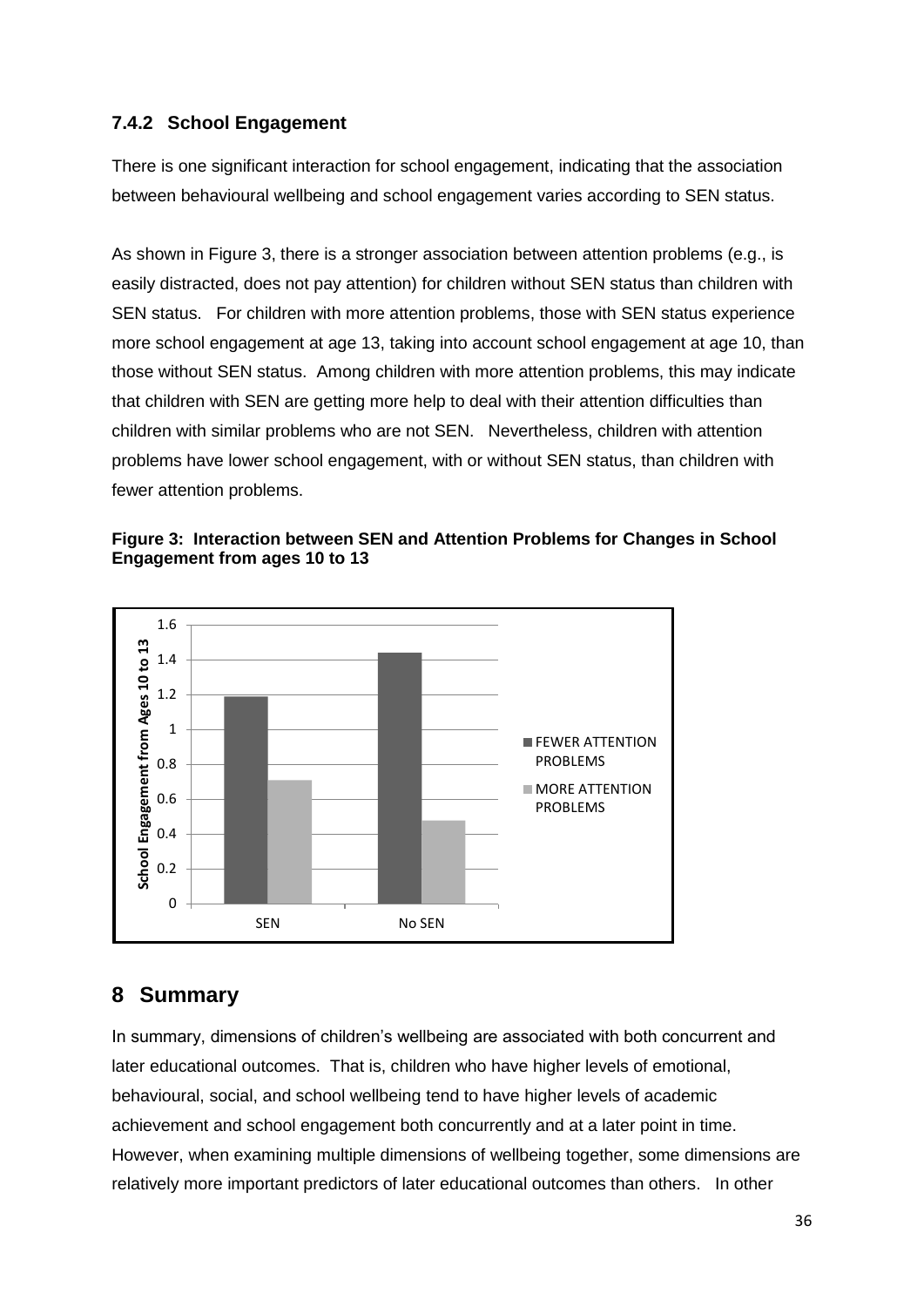words, different indicators of wellbeing emerge as significant, after controlling for other factors, depending on the educational outcome and schooling age of the child.

Our findings suggest that emotional wellbeing is an important factor for the academic achievement of younger children. Children with better emotional wellbeing have higher academic progression from Key Stage 1 to Key Stage 2, even when other dimensions of wellbeing are taken into account. However, emotional wellbeing is not a significant predictor of academic progression in secondary school. Nonetheless, emotional wellbeing at age 10 is significantly associated with later school engagement at age 13, suggesting that positive mental health is an important factor for being motivated and engaged in secondary school which, in turn, predicts academic progression from Key Stage 3 to Key Stage 4.

Behavioural wellbeing is a significant predictor of both academic achievement and school engagement. For academic achievement, good attention skills are associated with greater academic progression across both primary and secondary school, indicating that the ability to sustain attention and focus on tasks plays a key role in sustaining academic achievement during childhood and adolescence. Troublesome behaviour emerges as significant for academic progression in secondary school, suggesting that children's disruptive behaviour may interfere with their achievement as they progress in their schooling. Attention and activity problems and troublesome behaviour are also significant predictors of later school engagement in secondary school but not in primary school. This suggests that as children with behavioural difficulties proceed through school, they are at greater risk of becoming disengaged, which is likely to perpetuate even lower academic progression.

There is also variation in the relationship between behavioural wellbeing and later educational outcomes according to SEN status. Results indicate that activity and attention problems are associated with lower educational outcomes for children with SEN. However, awkward behaviour does not generally have an association with lower academic progression for children, especially compared to those children who might have other SEN difficulties. Overall, these findings suggest that the relationship between behavioural wellbeing and later educational outcomes is more complex for children categorised with SEN. This is not surprising especially considering the diversity of behaviours and types of issues linked to SEN.

For social wellbeing, children who are victims of bullying at age 7 have lower school engagement at age 10, while children who have positive friendships at age 10 are more engaged in school at age 13. Interestingly, we found these two aspects of social wellbeing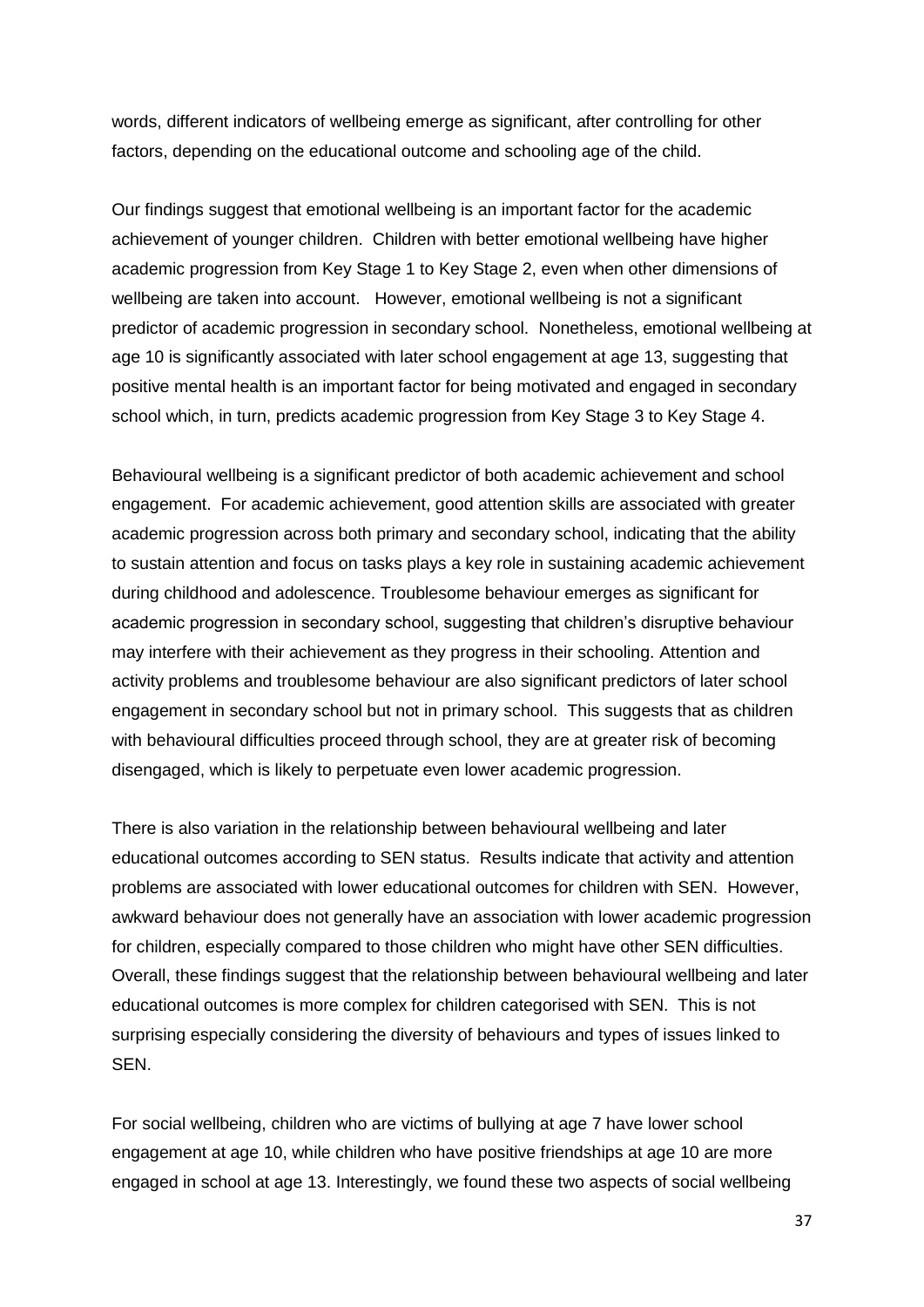are not associated with lower academic progression at any age. These findings indicate that children's social relationships play an important role in their engagement in school, but may not necessarily be associated with their academic learning.

For school wellbeing, school engagement at age 13 is associated with greater academic progression from Key Stage 3 to Key Stage 4 (GCSE) scores, but school engagement at ages 7 and 10 is not associated with greater academic progression from Key Stage 1 to Key Stage 2 and from Key Stage 2 to Key Stage, respectively. Furthermore, school enjoyment at ages 7 and 10 is a significant predictor of later school engagement at ages 10 and 13, respectively, when taking into account prior school engagement. This highlights the important link between school enjoyment and later school engagement, indicating that children who enjoy school are more likely to be motivated and engaged in their school work at a later point in time which, in turn, may predict greater academic progression in adolescence.

In terms of demographic and other key characteristics, children with special educational needs experience lower academic progression across every key stage of schooling and lower school engagement at age 10. Boys have higher progression from Key Stage 1 to Key Stage 2 than girls. However, girls have higher progression from Key Stage 3 to Key Stage 4 and more school engagement at age 10 than boys. Children eligible for FSM have lower academic progression from Key Stage 2 to Key Stage 3 and lower school engagement at age 10. Interestingly, while many of the wellbeing dimensions are significant predictors of school engagement at age 13, none of the demographic or other key variables are significant when taking into account school engagement at age 10. This suggests that as children's wellbeing becomes more important, demographic and other characteristics become less important, in explaining school engagement as children progress in their schooling.

<span id="page-39-0"></span>Unexpectedly, associations do not vary according to children's demographic and other characteristics with the exception of the few significant interactions between SEN status and behavioural wellbeing. This suggests that, for the most part, the relationships between dimensions of wellbeing and later educational outcomes are similar for children and adolescents, regardless of their gender, SEN status, and parents' educational level.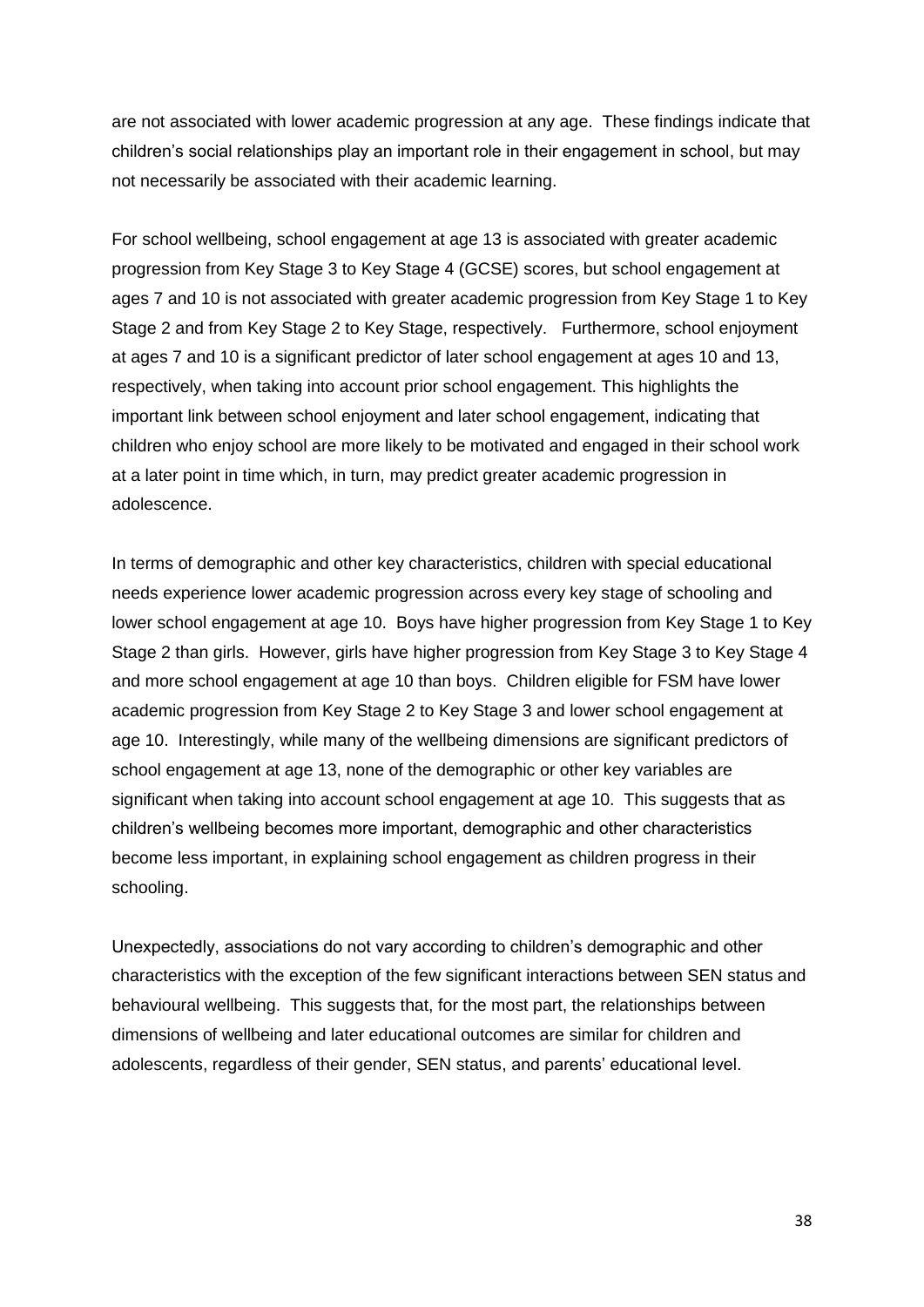## **9 Conclusions and Implications**

Our study demonstrates the importance of wellbeing for children and adolescents throughout their primary and secondary school education. There are critical periods, however, when specific dimensions of wellbeing are most crucial. For academic progression, better emotional wellbeing is a key factor in primary school, whereas low levels of troublesome behaviour and more school engagement emerge as significant in adolescence. Good attention skills, on other hand, are important for academic progression in both primary and secondary school. For school engagement, victimisation appears to have a greater impact in primary school, whereas better emotional and behavioural wellbeing and positive friendships are supportive in secondary school. School enjoyment plays a significant role in encouraging engagement in both primary and secondary school.

Our findings highlight the significance of behavioural wellbeing or, rather, the lack of it. Attention problems and troublesome behaviours have a marked relationship with later educational outcomes. Strategies are needed to identify and support children with attention difficulties at an early stage in the schooling process, especially girls who are often underdiagnosed (Hinshaw and Blachman, 2005). Early interventions with primary-age children who exhibit signs of troublesome behaviour may also help prevent a downward spiral of disengagement and low achievement. Young children may also benefit from increased support for their emotional wellbeing.

Our findings could also contribute to policies regarding the transition from primary to secondary school. Earlier research has found that many children experience a decline in school wellbeing from childhood to adolescence (Gutman, Brown, Akerman, and Obolenskaya, 2009). This is especially worrisome as our findings suggest that school engagement during the early teenage years is a significant predictor of later GCSE achievement. Schools, however, may be able to boost motivation by encouraging teenagers' enjoyment of school and helping them build positive friendships, as well as supporting their emotional and behavioural wellbeing. These findings coincide with other longitudinal research focusing on strategies to ensure a successful transition to secondary school which include developing new friendships and showing an increasing interest in school and school work (see Evangelou, Taggart, Sylva, Melhuish, Sammons and Siraj-Blatchford, 2008, for a greater discussion of the secondary school transition).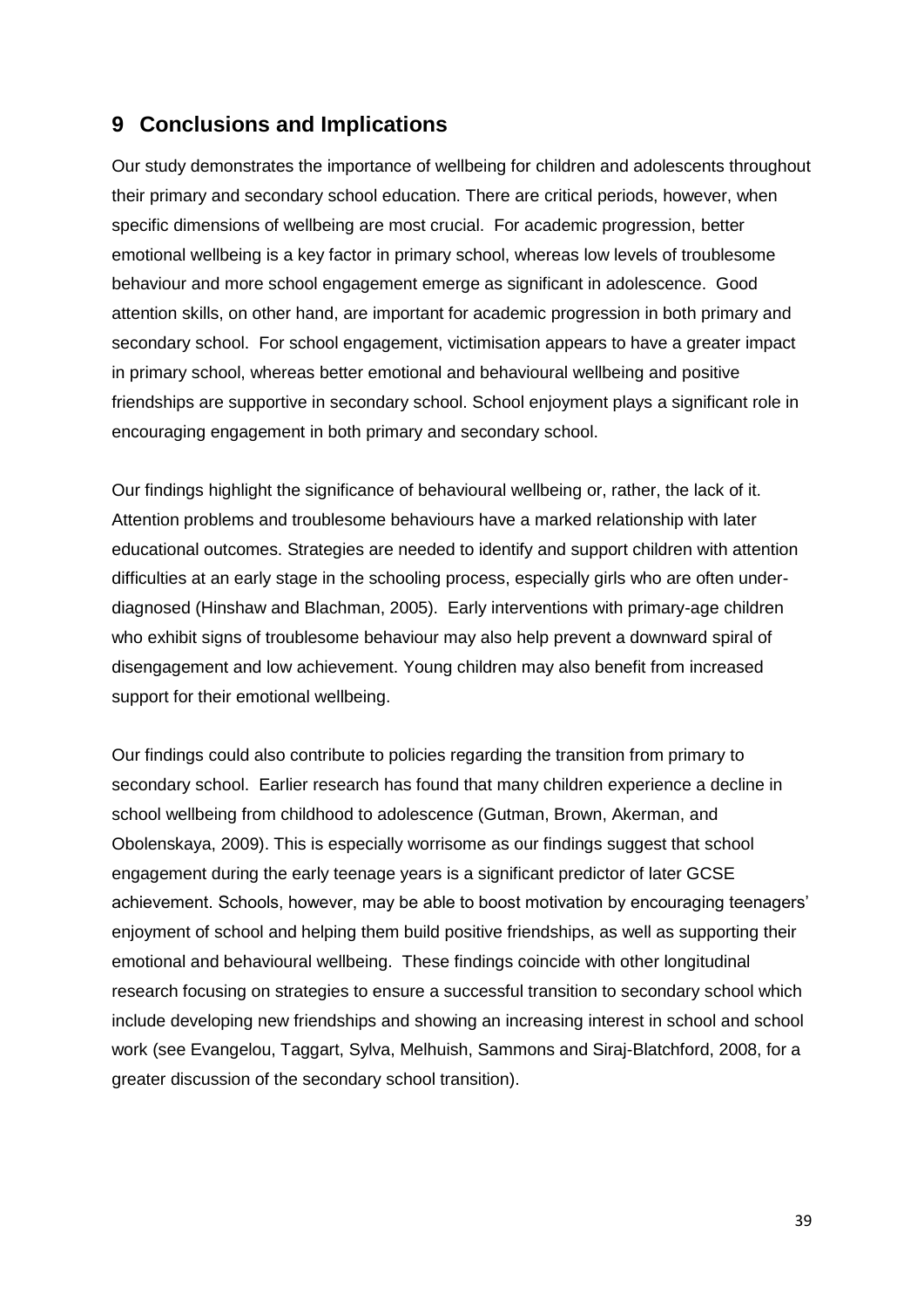## <span id="page-41-0"></span>**10 References**

Barreau, S., Carneiro, P., Chowdry, H., Crawford, C., Dearden, L., Goodman, A., Gregg, P., Macmillan, L., Sibieta, L., Sylva, K., & L. Washbrook, L. (2008). *The socio-economic gradient in child outcomes: the role of attitudes, behaviours and beliefs*. Interim Report for the Joseph Rowntree Foundation: York, UK.

Cassen, R. & Kingdon, G. (2007). *Tackling low educational achievement*. Joseph Rowntree Foundation: York, UK. [http://www.jrf.org.uk/publications/tackling-low-educational](http://www.jrf.org.uk/publications/tackling-low-educational-achievement)[achievement.](http://www.jrf.org.uk/publications/tackling-low-educational-achievement)

Chamberlain, T., George N., Golden, S., Walker, F., & Benton, T. (2010). Tellus4 National Report. DCSF: Research Report 2218. [https://www.education.gov.uk/publications/eOrderingDownload/DCSF-RR218.pdf](https://mail.ioe.ac.uk/owa/redir.aspx?C=35c203d82e784237968e2af7764735aa&URL=https%3a%2f%2fwww.education.gov.uk%2fpublications%2feOrderingDownload%2fDCSF-RR218.pdf)

Duncan, G. J. et al. (2007). School readiness and later achievement. *Developmental Psychology, 43*, 1428-46.

Evangelou, M., Taggart, B., Sylva, K., Melhuish, E., Sammons, P. & Siraj-Blatchford, I. (2008). *What makes a successful transition from primary to secondary school?* London: DCSF.

Gibbons, S. and Silva, O. (2008). *School quality, child well being and parents' satisfaction*. CEE Discussion Papers, CEEDP0103. London School of Economics and Political Science, London, UK.

Goodman, A. & Gregg, P. (2010). *Poorer children's educational attainment: How important are attitudes and behaviour?* Joseph Rowntree Foundation: York, UK. http://www.jrf.org.uk/publications/educational-attainment-poor-children

Gutman, L.M., Brown, J., Akerman, R., & Obolenskaya, P. (2009). *Well-being from childhood to adolescence: risk and protective factors*. London: DCSF.

Gutman, L.M. & Brown, J. (2008). *Children's social worlds: Bullying, victimization, and friendships in primary school*. London: DCSF.

Gutman, L.M. & Feinstein, L. (2008). *Pupil and school effects on children's well-being*. London: DCSF.

Hinshaw, S. P., & Blachman, D. R. (2005). Attention-deficit/hyperactivity disorder. In D. Bell-Dolan, S. Foster, & E. J. Mash (Eds.), *Handbook of Behavioral and Emotional Problems in Girls* (pp. 117-147). New York: Kluwer Academic/Plenum.

Johnston, D. et al. (2011). *Child mental health and educational attainment: multiple observers and the measurement error problem*. ISER working paper series, No. 2011-20.

Lindeboom, M., van den Berg, G., von Hinke Kessler Scholder, S., & Washbrook, E. (2010). *Child mental health problems and youth educational attainment in the UK: Evidence from the Avon Longitudinal Study of Parents and Children*. Conference of Epidemiological Longitudinal Studies in Europe (CELSE): Cyprus.

Meltzer, Gatward, Goodman & Ford (2000). *Mental health of children and adolescents in Great Britain*. London: Office of National Statistics.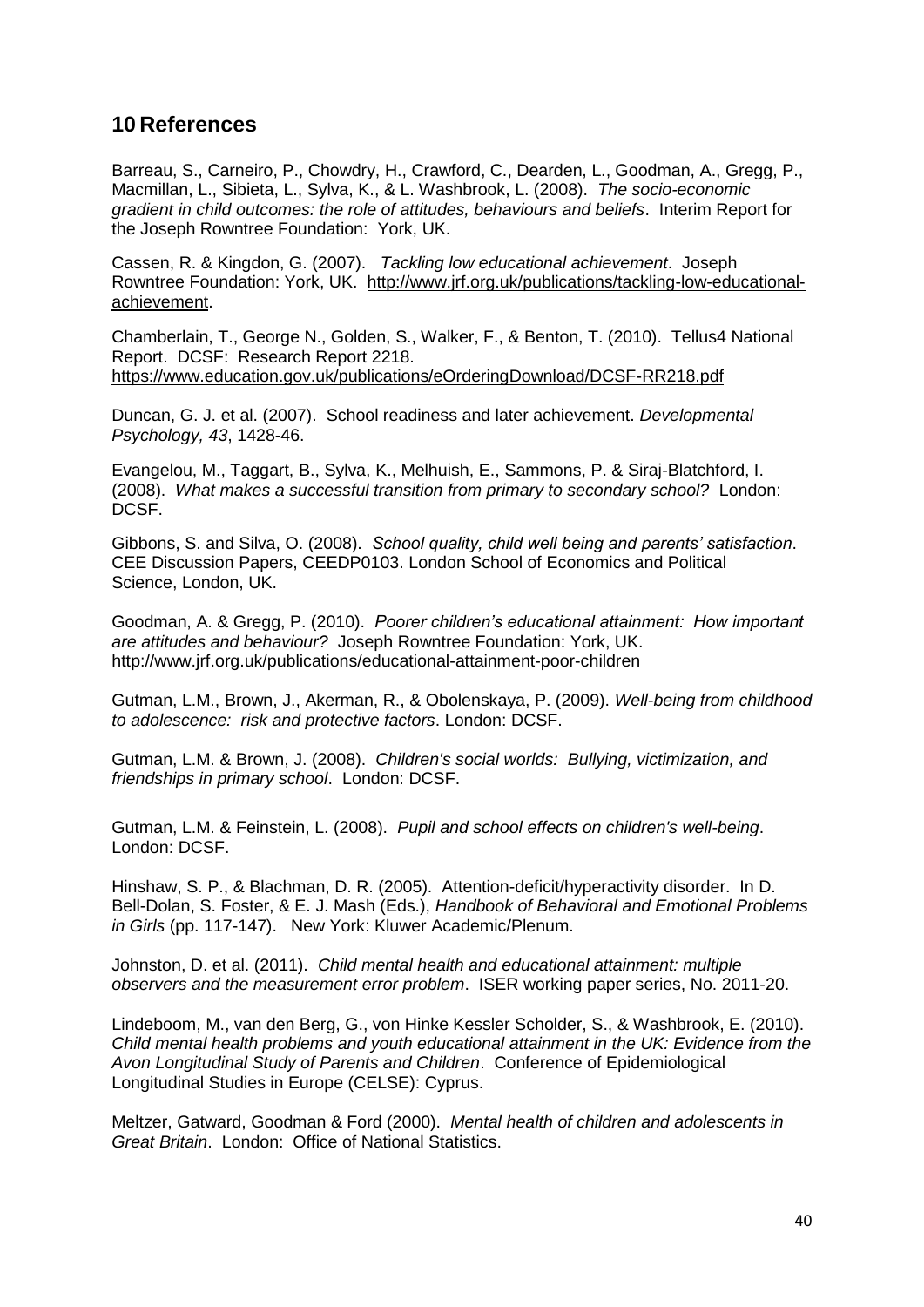Meschi, E. & Vignoles, A. (2010). *The determinants of non-cognitive and cognitive schooling outcomes*. London: DCSF.

Office for National Statistics (2005). Retrieved from: [http://www.dh.gov.uk/en/Publicationsandstatistics/Publications/PublicationsStatistics/DH\\_41](http://www.dh.gov.uk/en/Publicationsandstatistics/Publications/PublicationsStatistics/DH_4118332) [18332](http://www.dh.gov.uk/en/Publicationsandstatistics/Publications/PublicationsStatistics/DH_4118332)

Peck, J. and Foreman-Peck, L. (2007). *Cognitive Achievement and Behaviour in School*. Paper presented at the PAS/NPD user Group workshop, University of Bristol, <http://www.bris.ac.uk/Depts/CMPO/PLUG/>

Rothon, C., Head, J., Clark, C., Klineberg, C., Cattel, V., & Stansfeld, S. (2009). The impact of psychological distress on the educational achievement of adolescents at the end of compulsory education. *Social Psychiatry and Psychiatric Epidemiology, 44*, 421-427.

Trzesniewski, K.H., Moffitt, T.E., Caspi, A., Taylor, A. & Maughan, B. (2006). Revisiting the association between reading achievement and antisocial behavior: New evidence of an environmental explanation from a twin study. *Child Development*, 77, 72-88.

Sylva, K., Melhuish, E., Sammons, P., Siraj-Blatchford, I. and Taggart, B. (2012). *Final Report of the Key Stage 3 Phase: Influences on Students' Development from age 11 – 14.*  Department for Education DFE-RR202

[https://www.education.gov.uk/publications/standard/publicationDetail/Page1/DFE-RR202](https://mail.ioe.ac.uk/owa/redir.aspx?C=35c203d82e784237968e2af7764735aa&URL=https%3a%2f%2fwww.education.gov.uk%2fpublications%2fstandard%2fpublicationDetail%2fPage1%2fDFE-RR202)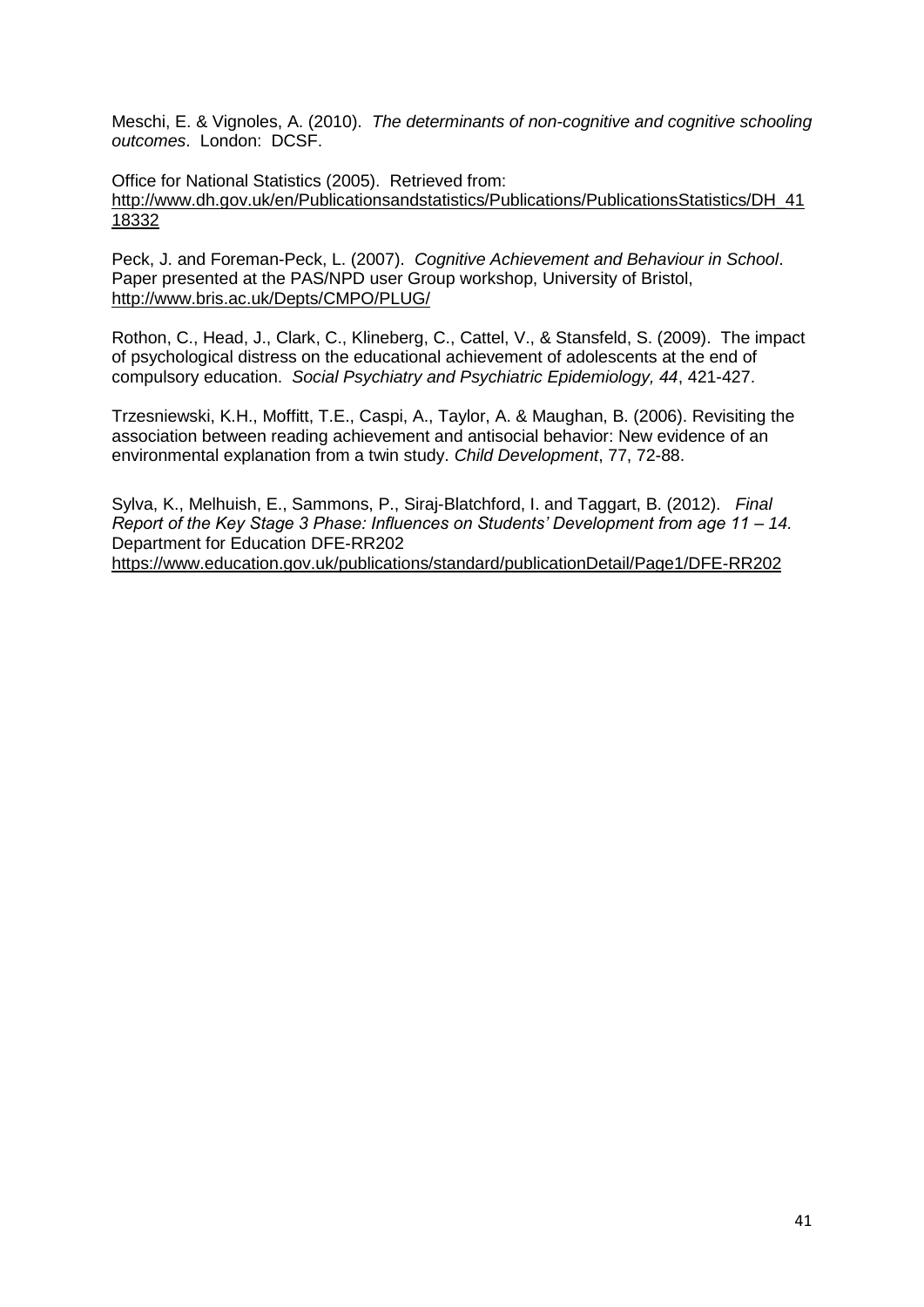# <span id="page-43-0"></span>**11 Appendices**

## **Table 1: Unstandardised and Standardised Coefficients for Academic Progression from Key Stage 1 to Key Stage 2**

|                            | Key Stage 2 (Age 11) |          |              |              |
|----------------------------|----------------------|----------|--------------|--------------|
| Variables                  | Unstandardised       | Standard | Standardised | Significance |
|                            | В                    | Error    | B            |              |
| Constant                   | 12.65                | 2.02     |              | $***$        |
| Key Stage 1                | 0.76                 | 0.03     | 0.68         | ***          |
| Eligible for FSM           | 0.32                 | 0.38     | 0.02         |              |
| English first language     | $-0.41$              | 1.23     | $-0.01$      |              |
| <b>SEN</b> status          | $-1.06$              | 0.31     | $-0.09$      | $***$        |
| Parents married            | $-0.28$              | 0.18     | $-0.04$      |              |
| Highest education level    | 0.35                 | 0.08     | 0.11         | $***$        |
| <b>White British</b>       | $-0.06$              | 0.65     | $-0.00$      |              |
| Birth weight               | 0.00                 | 0.00     | 0.03         |              |
| Male                       | 0.33                 | 0.16     | 0.05         | $\star$      |
| Emotional wellbeing at 7   | 1.23                 | 0.57     | 0.05         | $\star$      |
| Awkward behaviour at 7     | $-0.06$              | 0.34     | $-0.00$      |              |
| Troublesome behaviour at 7 | $-0.64$              | 0.57     | $-0.03$      |              |
| Activity problems at 7     | 0.12                 | 0.38     | 0.01         |              |
| Attention problems at 7    | 1.04                 | 0.40     | 0.09         | $***$        |
| Positive friendships at 7  | $-0.07$              | 0.15     | $-0.01$      |              |
| Victimisation at 7         | $-0.07$              | 0.19     | $-0.01$      |              |
| School enjoyment at 7      | $-0.02$              | 0.11     | $-0.01$      |              |
| School engagement at 7     | 0.01                 | 0.13     | 0.00         |              |

Note.  $^*p$  < .05,  $^*p$  < .01,  $^{**p}$  < .001.  $R^2 = .64^{***}$ .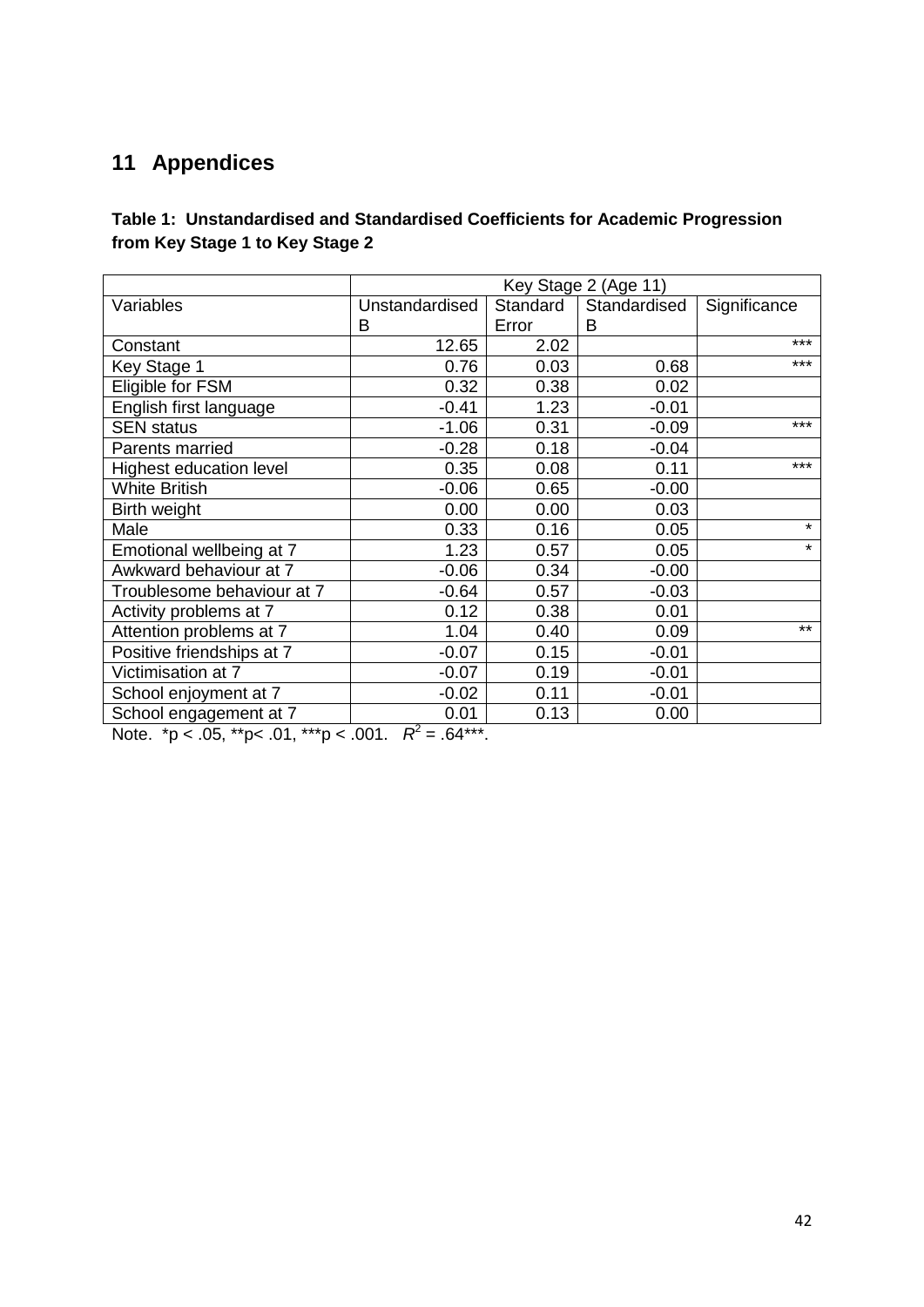|                |                                       | Key Stage 3 (Age 14) |              |  |  |
|----------------|---------------------------------------|----------------------|--------------|--|--|
| Unstandardised | Standard                              | Standardised         | Significance |  |  |
| B              | Error                                 | B                    |              |  |  |
| $-6.84$        | 1.91                                  |                      | $***$        |  |  |
| 1.16           | 0.02                                  | 0.72                 | ***          |  |  |
| $-0.79$        | 0.34                                  | $-0.03$              | $\star$      |  |  |
| $-1.34$        | 1.26                                  | $-0.01$              |              |  |  |
| $-0.78$        | 0.22                                  | $-0.04$              | $***$        |  |  |
| 0.50           | 0.14                                  | 0.04                 | $***$        |  |  |
| 0.86           | 0.06                                  | 0.16                 | ***          |  |  |
| 0.48           | 0.58                                  | 0.01                 |              |  |  |
| 0.00           | 0.00                                  | 0.00                 |              |  |  |
| 0.13           | 0.13                                  | 0.01                 |              |  |  |
| 0.16           | 0.51                                  | 0.00                 |              |  |  |
| $-0.02$        | 0.34                                  | $-0.00$              |              |  |  |
| 1.72           | 0.47                                  | 0.05                 | $***$        |  |  |
| 0.15           | 0.35                                  | 0.01                 |              |  |  |
| 1.05           | 0.27                                  | 0.06                 | $***$        |  |  |
| $-0.18$        | 0.13                                  | $-0.02$              |              |  |  |
| $-0.04$        | 0.14                                  | $-0.00$              |              |  |  |
| 0.07           | 0.08                                  | 0.01                 |              |  |  |
| $-0.06$        | 0.10                                  | $-0.01$              |              |  |  |
|                | रू<br>$\sim$ $\sim$ $\sim$<br>$70***$ |                      |              |  |  |

## **Table 2: Unstandardised and Standardised Coefficients for Academic Progression from Key Stage 2 to Key Stage 3**

Note.  $^*p$  < .05,  $^{**}p$  < .01,  $^{***}p$  < .001.  $R^2$  = .73\*\*\*.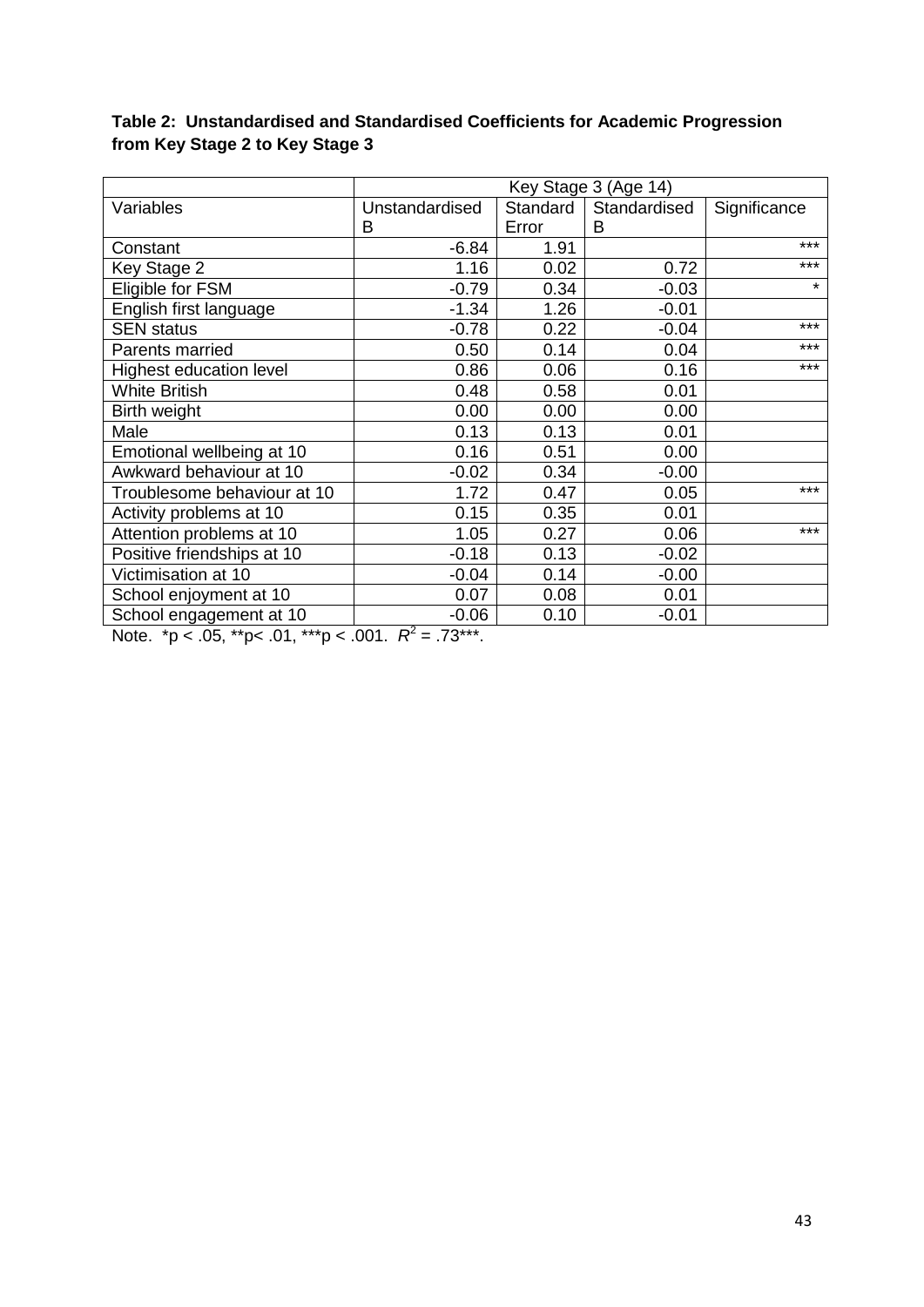|                                                                 | Key Stage 4 (GCSE) |          |              |              |
|-----------------------------------------------------------------|--------------------|----------|--------------|--------------|
| Variables                                                       | Unstandardised     | Standard | Standardised | Significance |
|                                                                 | B                  | Error    | B            |              |
| Constant                                                        | $-218.95$          | 66.16    |              | $***$        |
| Key Stage 3                                                     | 9.25               | 0.37     | 0.48         | ***          |
| Eligible for FSM                                                | $-18.46$           | 12.71    | $-0.03$      |              |
| English first language                                          | $-19.68$           | 45.09    | $-0.01$      |              |
| <b>SEN</b> status                                               | $-36.12$           | 8.46     | $-0.08$      | ***          |
| Parents married                                                 | 17.25              | 5.02     | 0.06         | $***$        |
| <b>Highest education level</b>                                  | 23.73              | 2.28     | 0.18         | $***$        |
| <b>White British</b>                                            | $-6.91$            | 19.91    | $-0.01$      |              |
| Birth weight                                                    | $-0.00$            | 0.00     | $-0.00$      |              |
| Male                                                            | $-19.76$           | 4.69     | $-0.07$      | ***          |
| Emotional wellbeing at 13                                       | $-6.66$            | 17.53    | $-0.01$      |              |
| Awkward behaviour at 13                                         | $-1.47$            | 12.81    | $-0.00$      |              |
| Troublesome behaviour at 13                                     | 89.40              | 15.79    | $-0.11$      | ***          |
| Activity problems at 13                                         | $-13.76$           | 13.34    | $-0.02$      |              |
| Attention problems at 13                                        | 31.69              | 9.78     | 0.07         | ***          |
| Positive friendships at 13                                      | $-5.33$            | 4.65     | $-0.01$      |              |
| Victimisation at 13                                             | $-6.00$            | 4.08     | $-0.03$      |              |
| School enjoyment at 13                                          | 0.75               | 3.05     | 0.01         |              |
| School engagement at 13                                         | 8.68               | 3.45     | 0.06         | $***$        |
| $\mathsf{P}^2$<br>$\mathbf{N}$<br>0 <sup>A</sup><br>$F^{\star}$ |                    |          |              |              |

## **Table 3: Unstandardised and Standardised Coefficients for Academic Progression from Key Stage 3 to Key Stage 4**

Note.  $^*p < .05$ ,  $^{**}p < .01$ ,  $^{***}p < .001$ .  $R^2 = .59^{***}$ .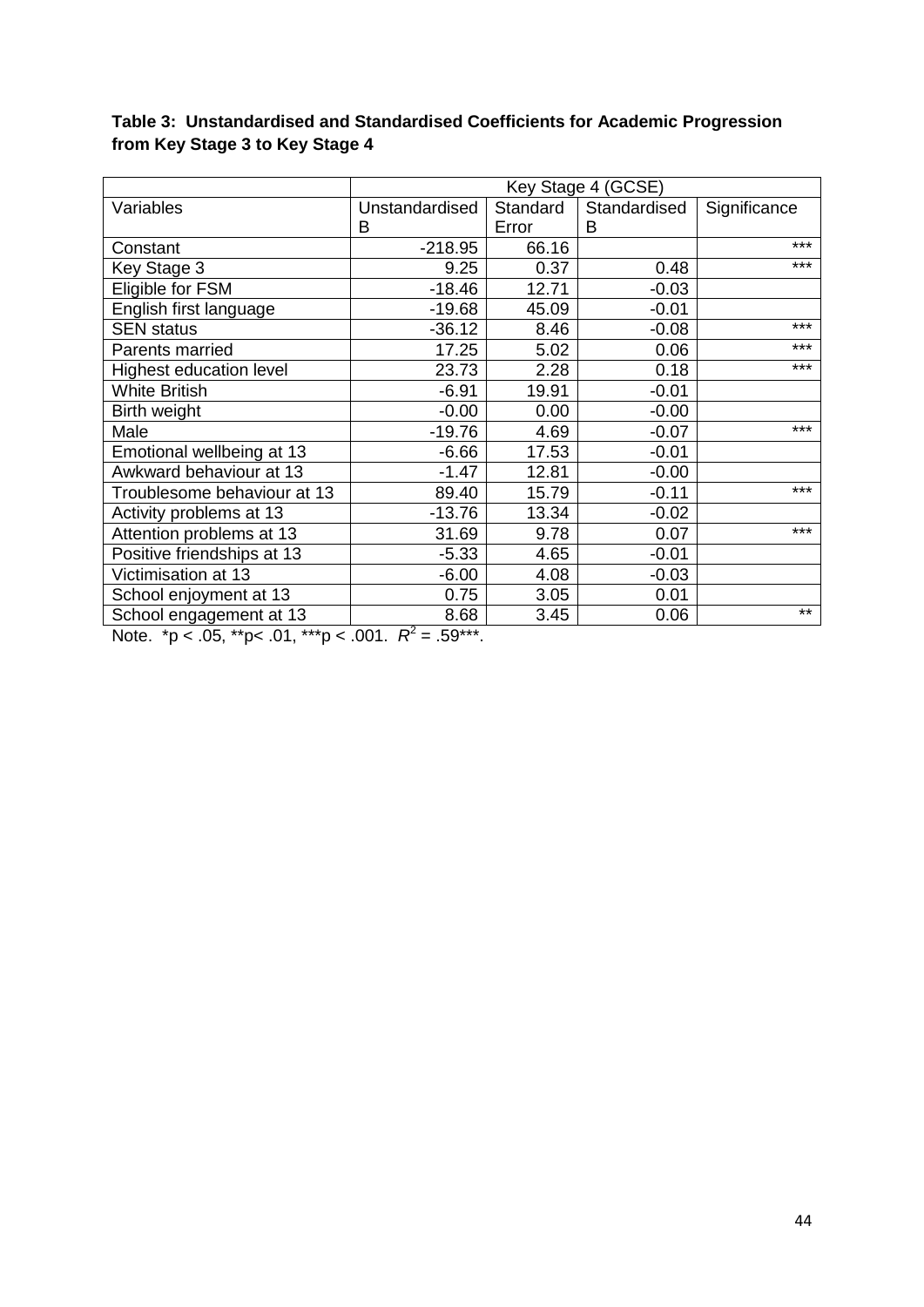|                            | School Engagement at Age 10 |          |              |              |
|----------------------------|-----------------------------|----------|--------------|--------------|
| Variables                  | Unstandardised              | Standard | Standardised | Significance |
|                            | В                           | Error    | B            |              |
| Constant                   | 1.17                        | 0.34     |              | ***          |
| School engagement at 7     | 0.24                        | 0.02     | 0.24         | ***          |
| Eligible for FSM           | $-0.14$                     | 0.07     | $-0.03$      | $\star$      |
| English first language     | 0.48                        | 0.24     | 0.03         | $\star$      |
| <b>SEN status</b>          | $-0.12$                     | 0.04     | $-0.05$      | $***$        |
| Parents married            | 0.04                        | 0.03     | 0.02         |              |
| Highest education level    | $-0.01$                     | 0.01     | $-0.01$      |              |
| <b>White British</b>       | $-0.11$                     | 0.12     | $-0.01$      |              |
| Birth weight               | $-0.00$                     | 0.00     | $-0.01$      |              |
| Male                       | $-0.13$                     | 0.03     | $-0.08$      | $***$        |
| Emotional wellbeing at 7   | 0.03                        | 0.10     | 0.01         |              |
| Awkward behaviour at 7     | 0.04                        | 0.07     | 0.01         |              |
| Troublesome behaviour at 7 | 0.15                        | 0.09     | 0.03         |              |
| Activity problems at 7     | 0.01                        | 0.06     | $-0.01$      |              |
| Attention problems at 7    | 0.08                        | 0.06     | 0.03         |              |
| Positive friendships at 7  | $-0.00$                     | 0.03     | $-0.00$      |              |
| Victimisation at 7         | $-0.11$                     | 0.03     | $-0.06$      | ***          |
| School enjoyment at 7      | 0.18                        | 0.02     | 0.20         | ***          |

## **Table 4: Unstandardised and Standardised Coefficients for Changes in School Engagement from 7 to 10 years**

Note.  $^*p$  < .05,  $^*p$  < .01,  $^{***}p$  < .001.  $R^2$  = .24 $^{***}$ .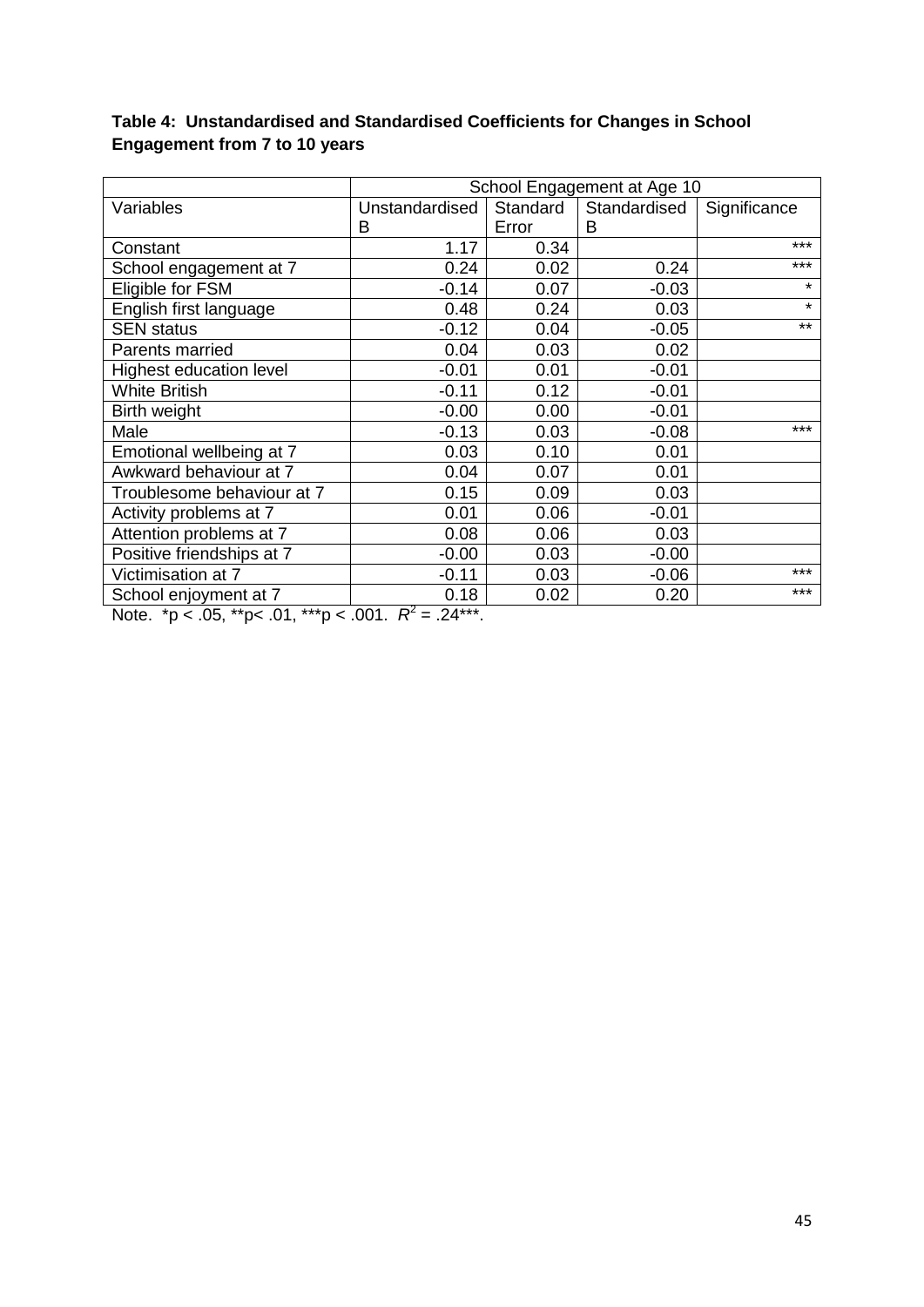|                             | School Engagement at Age 13 |          |              |              |
|-----------------------------|-----------------------------|----------|--------------|--------------|
| Variables                   | Unstandardised              | Standard | Standardised | Significance |
|                             | В                           | Error    | B            |              |
| Constant                    | $-0.54$                     | 0.44     |              |              |
| School engagement at 10     | 0.30                        | 0.03     | 0.26         | ***          |
| Eligible for FSM            | $-0.04$                     | 0.09     | $-0.01$      |              |
| English first language      | $-0.28$                     | 0.32     | $-0.02$      |              |
| <b>SEN</b> status           | 0.09                        | 0.06     | 0.03         |              |
| Parents married             | 0.06                        | 0.04     | 0.03         |              |
| Highest education level     | 0.02                        | 0.02     | 0.02         |              |
| <b>White British</b>        | $-0.03$                     | 0.17     | $-0.00$      |              |
| Birth weight                | $-0.00$                     | 0.00     | $-0.01$      |              |
| Male                        | $-0.06$                     | 0.03     | $-0.03$      |              |
| Emotional wellbeing at 10   | 0.59                        | 0.13     | 0.08         | $***$        |
| Awkward behaviour at 10     | 0.04                        | 0.09     | 0.01         |              |
| Troublesome behaviour at 10 | 0.40                        | 0.12     | 0.06         | ***          |
| Activity problems at 10     | 0.23                        | 0.09     | 0.06         | $***$        |
| Attention problems at 10    | 0.44                        | 0.07     | 0.15         | $***$        |
| Positive friendships at 10  | 0.10                        | 0.04     | 0.05         | $***$        |
| Victimisation at 10         | 0.03                        | 0.04     | 0.02         |              |
| School enjoyment at 10      | 0.10                        | 0.02     | 0.11         | $***$        |

## **Table 5: Unstandardised and Standardised Coefficients for Changes in School Engagement from 10 to 13 years**

Note.  $^*p$  < .05,  $^*p$  < .01,  $^{**}p$  < .001.  $R^2$  = .20 $^{***}$ .